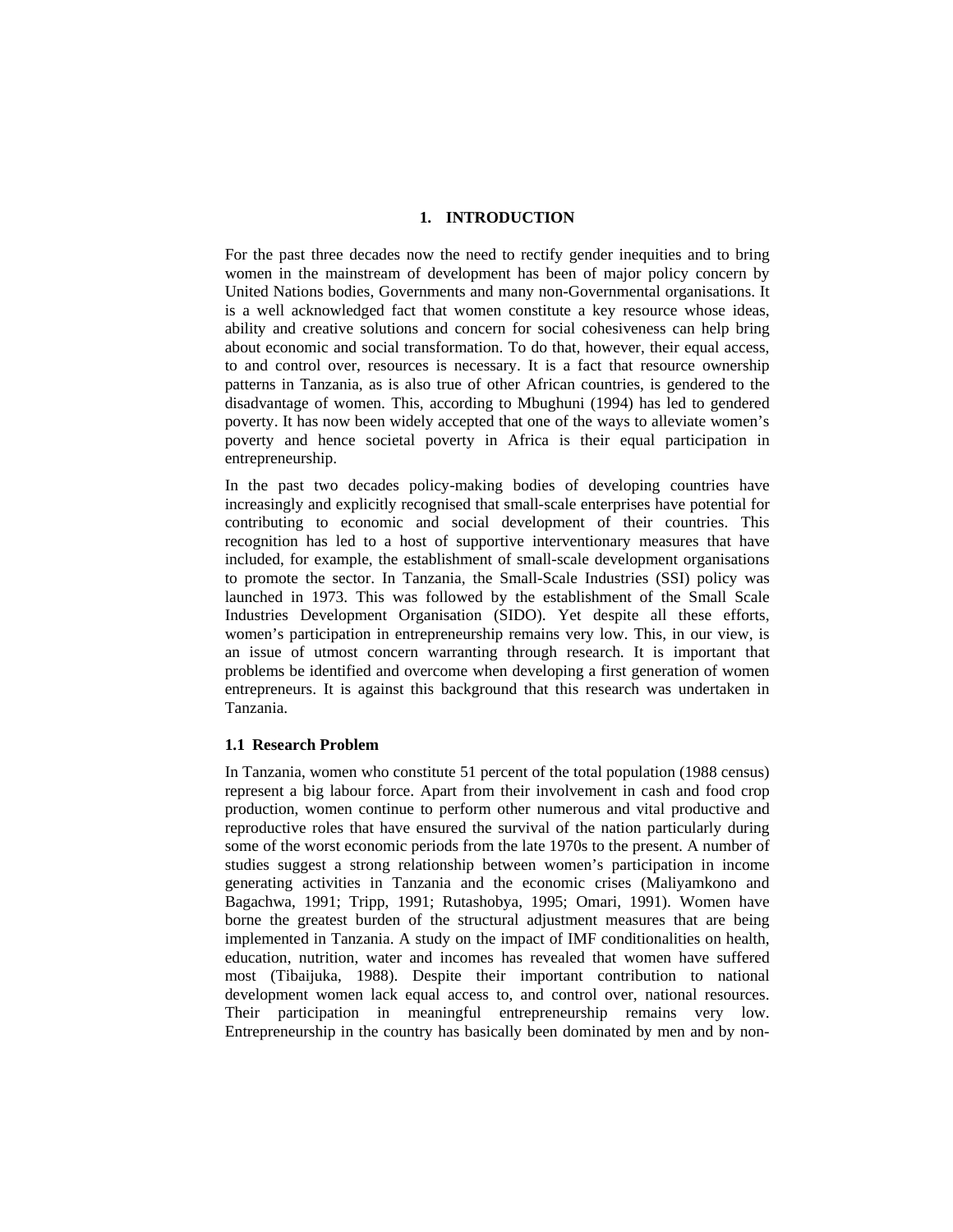indigenous communities. Women's participation in entrepreneurship, like in other developing countries, appears to be only a recent phenomenon. El Namaki (1990) has also reported of the late entry of women in entrepreneurship in developing countries. For the few women who are already in business the problem of their survival remains a real one.

The above situation suggests that there must be fundamental and practical factors that constrain women's entry into, and survival in, business. It is pertinent that these factors be investigated. Research in this direction should reveal the additional parameters that can help to understand the female entrepreneur in Tanzania. Once she is better understood she can be enabled to contribute more effectively to the socio-economic development of the nation. The problem for this research, therefore, revolve around the following concerns:

- (i) The low participation of women in entrepreneurial roles.
- (ii) The existence of disparity between women's active participation in other development activities and their lack of participation in meaningful and high growth entrepreneurial activities.
- (iii) Lack of comprehensive information on the critical factors that restrict women's entry into business and those that adversely affect their performance, as well as the strategies to overcome the constraints. This research was intended to fill this information gap.

### **1.1.1 The Concept of Entrepreneurship: Definitional Problem**

The term "entrepreneur" has a lot of definitional and operational ambiguity (Gibb, 1990; House *et al*. 1993; Kao, 1990; Palmer, 1991; Romijn, 1989). Entrepreneurship is variously used to describe an overall set of attributes of a person, to describe a career or refer to a practice in large or small organisations (Gibb, 1990: 33). The word entrepreneur is also at times used synonymously with independent owner manager. There has also been a tendency to associate the word with small business. Despite an extensive use of the term in the 1980s (Gibb, 1990), the debate on what exactly constitutes entrepreneurship is still ongoing (Romijn, 1989). In the literature, two definitional approaches have come out quite clearly. The first approach is that by classical economists who define the word "entrepreneur" in terms of his/her assumed roles and functions. The second approach is that by psychologists and behavioural scientists who define the term in terms of his/her personality traits or characteristics that differentiates him/her from non-entrepreneurs.

In the first approach, we note the contribution by the French Economist, Cantillon, the first to introduce the term "entrepreneur". Cantillon (1955) defined the "entrepreneur" as "the agent who purchased the means of production for combination into marketable products" (Palmer, 1991). Since then many other economists have tried to define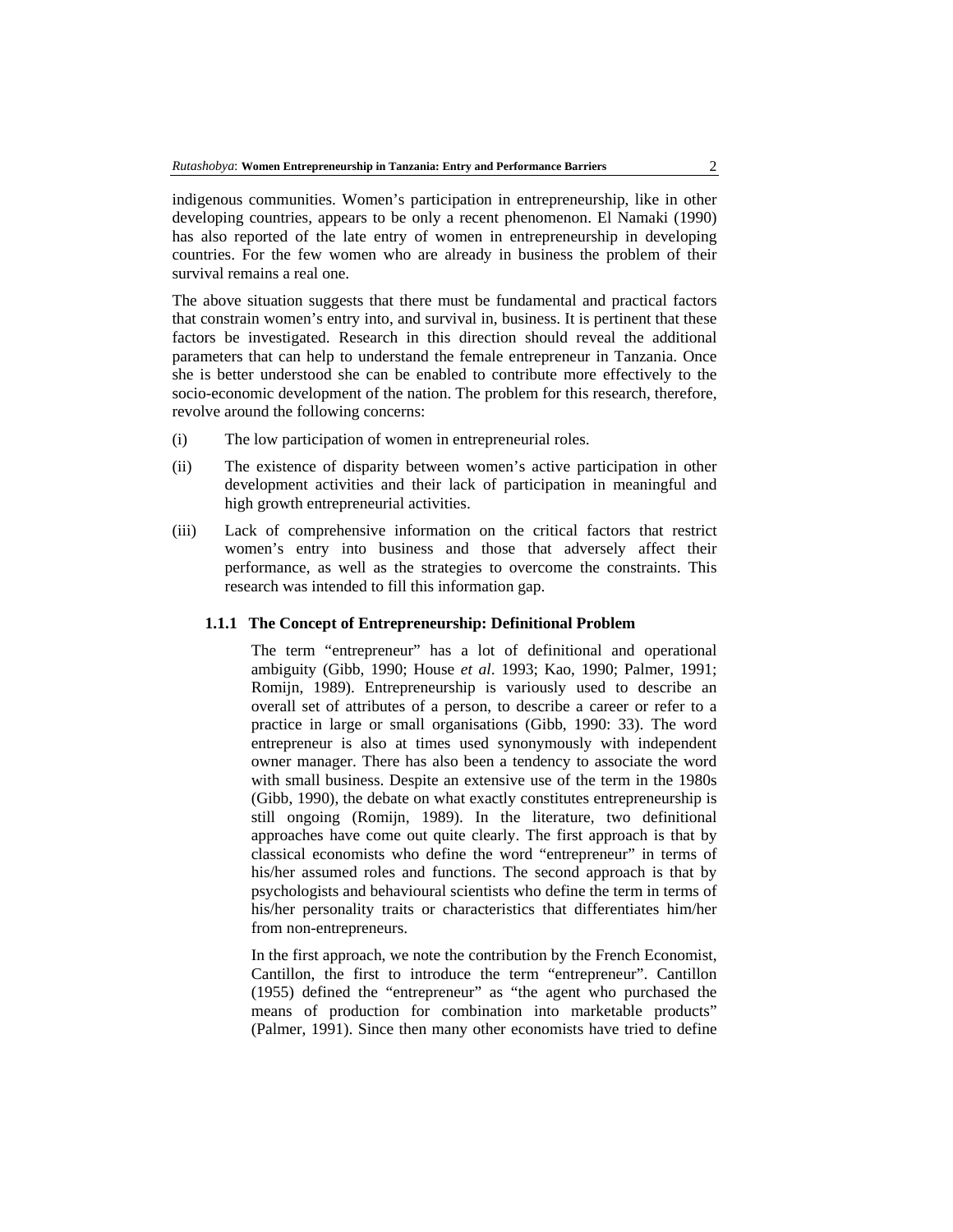the term. Romijn (1989), however, has observed three basic approaches, which, according to him, have, to date, retained some validity: (i) the entrepreneur who is the fourth factor of production… (ii) the entrepreneur who commits the capital and bears the risk under condition of unpredictable change, as described by Knight (1921), and (iii) Shumpeter's (1934) as innovating entrepreneur who conceives and engineers change, or … carries out new combinations. These can be the introduction of a new good, the introduction of a new production method, the opening of a new market, the discovery of new raw material supply sources or the reorganisation of any industry (p.3).

Similar analysis has been provided by Gibb (1990: 34). Gibb, nevertheless, observed that little attempt was made by the early economists to define in practice the roles and functions of the entrepreneur.

The second approach as postulated by psychologists and behavioural scientist has also received great attention in the literature. For example, Bird (1988) observes that the entrepreneurial process has both attitudinal and behavioural components. The attitude component refers to the willingness of the entrepreneur/organisation to take advantage of new opportunities and act accordingly. The behavioural component includes those activities required to asses an opportunity, create the business idea, acquire the necessary resources, organise and operate the business venture (Morris and Lewis, 1991:584). Consequently, six underlying entrepreneurial attitudes and behaviours have received a great deal of attention in the literature: achievement – motivation, innovativeness, risk taking, self-confidence, proactiveness, and future orientation (Covin and Slevin, 1989; Dewing, 1919; El Namaki, 1985; Gibb, 1990; Hornaday and Aboud, 1971; Kao, 1990; Knight, 1921; Mancuso, 1974; McClelland, 1961, 1962, 1969, 1971; Miller, 1983; Morris and Lewis, 1991; Morris and Paul, 1987; Palmer, 1971; Patel 1986; Romjin, 1989; Schumpeter, 1934; Weber, 1930). The need for achievement is defined as the willingness and the need to overcome obstacles, to exercise power and to accomplish something difficult (Gasse, 1990). The need for achievement is defined as the willingness and the need to overcome obstacles, to exercise power and to accomplish something difficult (Gasse, 1990). Innovativeness, (creativeness) has been defined by Schumpeter (1934) as the tendency to do new things and break the routine. On the other hand, risk taking refers to the willingness to invest resources to opportunities with possibilities of costly failure. Self-confidence is closely related to need for achievement. It can be defined as the capacity to meet objectives, to face challenges and to do and accomplish difficult tasks. Proactiveness means task – orientation, viz, iplementation or action to realise some results.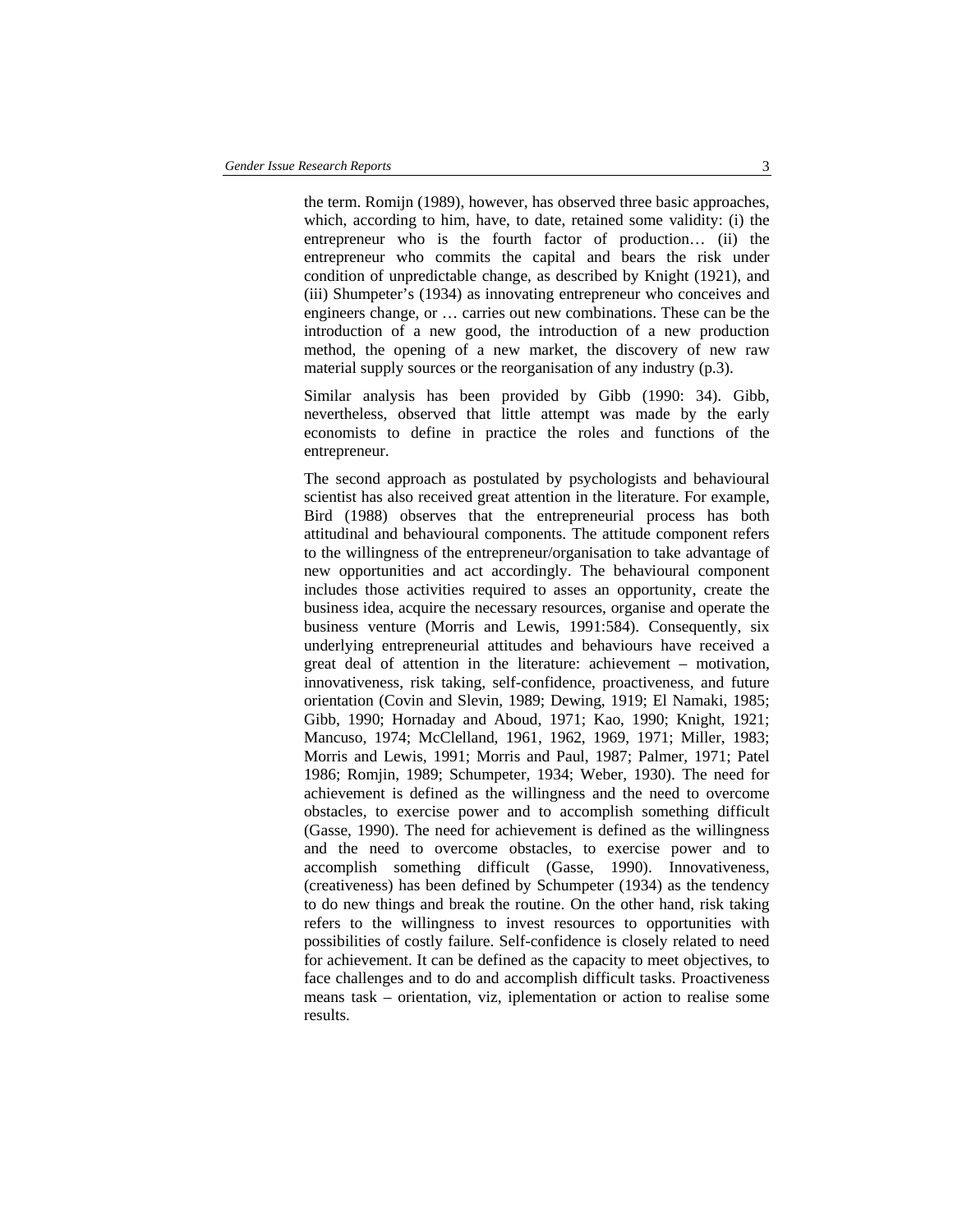In practice, entrepreneurs, will demonstrate different degrees of innovativeness, achievement motivation, risk taking, proactiveness and the like (Morris and Lewis, 1991). This means that different levels or amounts of entrepreneurship do exist. Some entrepreneurs, be they communities or societies, will be more entrepreneurial than others. To the extent that this is true, many Tanzanian women in business, at the moment would correspond more closely to the informal type of business, characterised by low innovations, low achievement motivation, low future orientations and the like. Highly entrepreneurial women in the country are mere tokens. The reader is advised to note this phenomenon throughout this study. Subsequently, some women who operate in the informal sector were included in the study sample.

It will be shown in the literature review in subsequent sections that the attitudes and behaviours and hence the amounts of entrepreneurship are shaped or influenced by societal and economic environments.

### **1.2 Research Objectives**

The overall objective of this study was to identify social, cultural and economic factors that hinder or limit women's entry into entrepreneurship in Tanzania and those that adversely affect their performance.

## **1.2.1** *Specific Objectives*

The study was guided by the following specific objectives:

- (i) To explore some social and cultural constraints to women's participation in entrepreneurship.
- (ii) To study the educational background of women entrepreneurs.
- (iii) To identify the main source of invisible income of women entrepreneurs, including and investigation into their accessibility to credit facilities.
- (iv) To identify factors that hinder women's access to institutional credit.
- (v) To explore some psychological and behavioural traits of existing women entrepreneurs.
- (vi) To explore other constraints to women entrepreneurship, viz, legal structural, etc.
- (vii) To draw up some recommendations or strategies to overcome the constraints.

#### **1.3 Research Significance**

Women's participation in business can greatly break the vicious cycle of low entrepreneurship – low resources – poverty. It should essentially be one of primary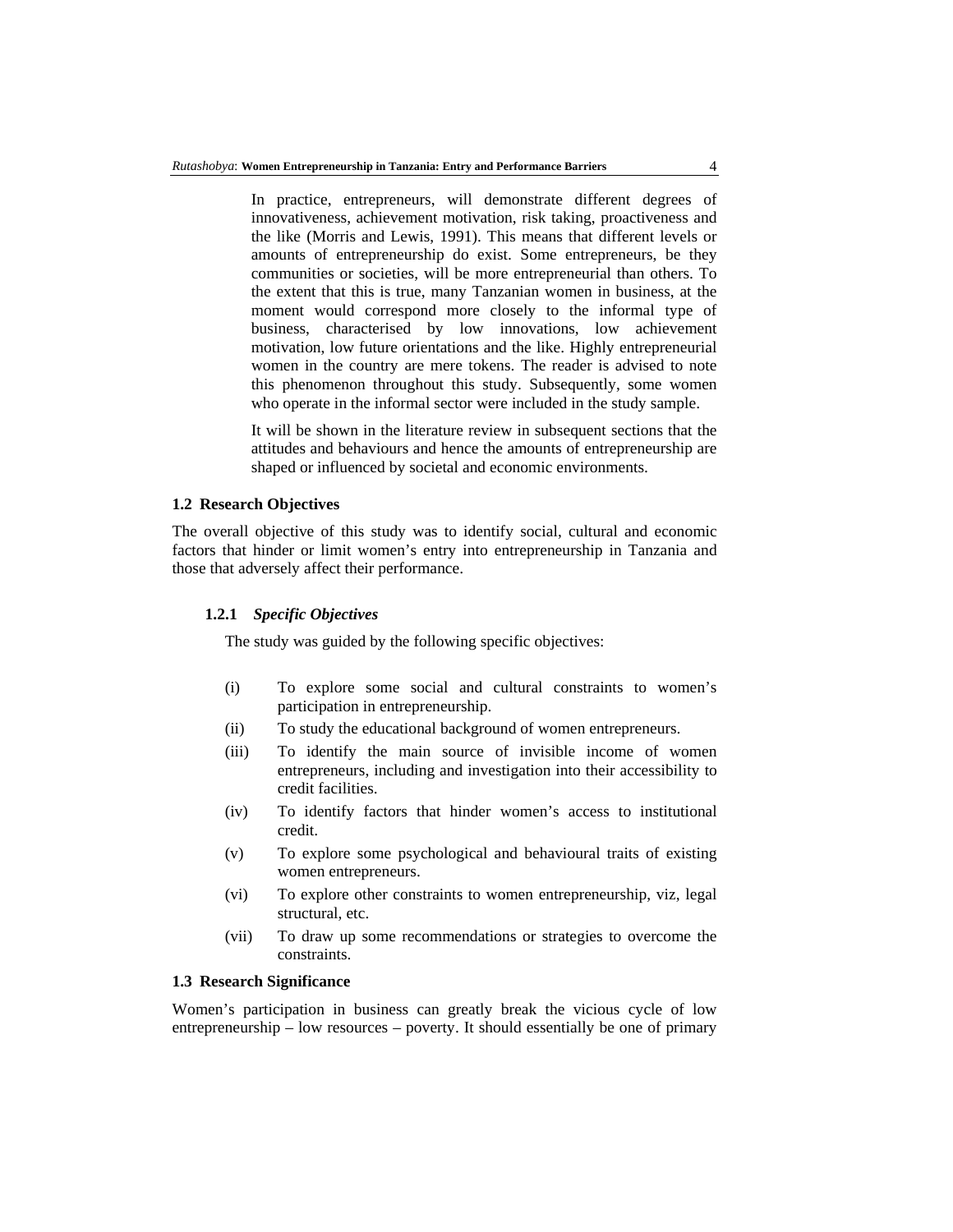policy concern if women's poverty and hence societal poverty is to be alleviated. This is because "entrepreneurship represents the force for continuous innovation and change which makes possible an ever improving way of life (Morris and Lewis, 1991). Early economic theories suggest some correlation between economic growth and business formations. Palmer (1971) also appears to support this relationship.

The potential contribution of small-scale enterprises to the development process in developing countries has been well acknowledged. The recent policy interest in entrepreneurship in these countries has basically emanated from a "concern over an observed lack of economic activity and the realisation that entrepreneurship would be a vital quality for the emergence and sustenance of economic growth" in Less Developed Countries (Romjin, 1989: 4). The most obvious advantages of entrepreneurship are singled out as a more equitable distribution of income and a source of employment where few alternatives exist.

In Tanzania, like in many other developing countries, the recognition of this important role of small-scale enterprises led to the establishment of the small-scale industries policy in 1973. Despite these efforts women's participation in entrepreneurship remains very low. Women's non participation in business means that their potential capability as well as their potential contribution to economic and social transformation of this country remain untapped. Women's participation in entrepreneurship should be part and parcel of this whole transformation process. It is this situation that prompted the execution of this study. Causes for women's non participation in entrepreneurship should be identified in order to recommend possible measures that can redress the present *status quo*.

Furthermore, the study was motivated by the absence of comprehensive information on the critical factors that hinder women's entry into, and survival in, business in Tanzania. The absence of studies on entrepreneurship and management in African business in general has also been reported by Harris (1971), House *et al*. (1993), Kennedy (1988), Kilby (1988), and Marris and Somerest (1971).

#### **1.4 Organisation of the Materials**

The ensuing report is organised as follows: The next chapter reviews the development of entrepreneurship in Tanzania in respect of history, political and economic policies and the changed roles of women in the modern economy. Chapter 3 reviews the literature on entrepreneurship in general and female entrepreneurship in particular as it relates to the critical factors that hinder its development. The findings on the characteristics of women entrepreneurs and the dynamics of their businesses are provided in chapter 4; while chapter 5 discusses and analyses the critical factors that hinder the promotion of female entrepreneurship. Finally, in chapter 6 we present the summary, strategies and suggestions for future research.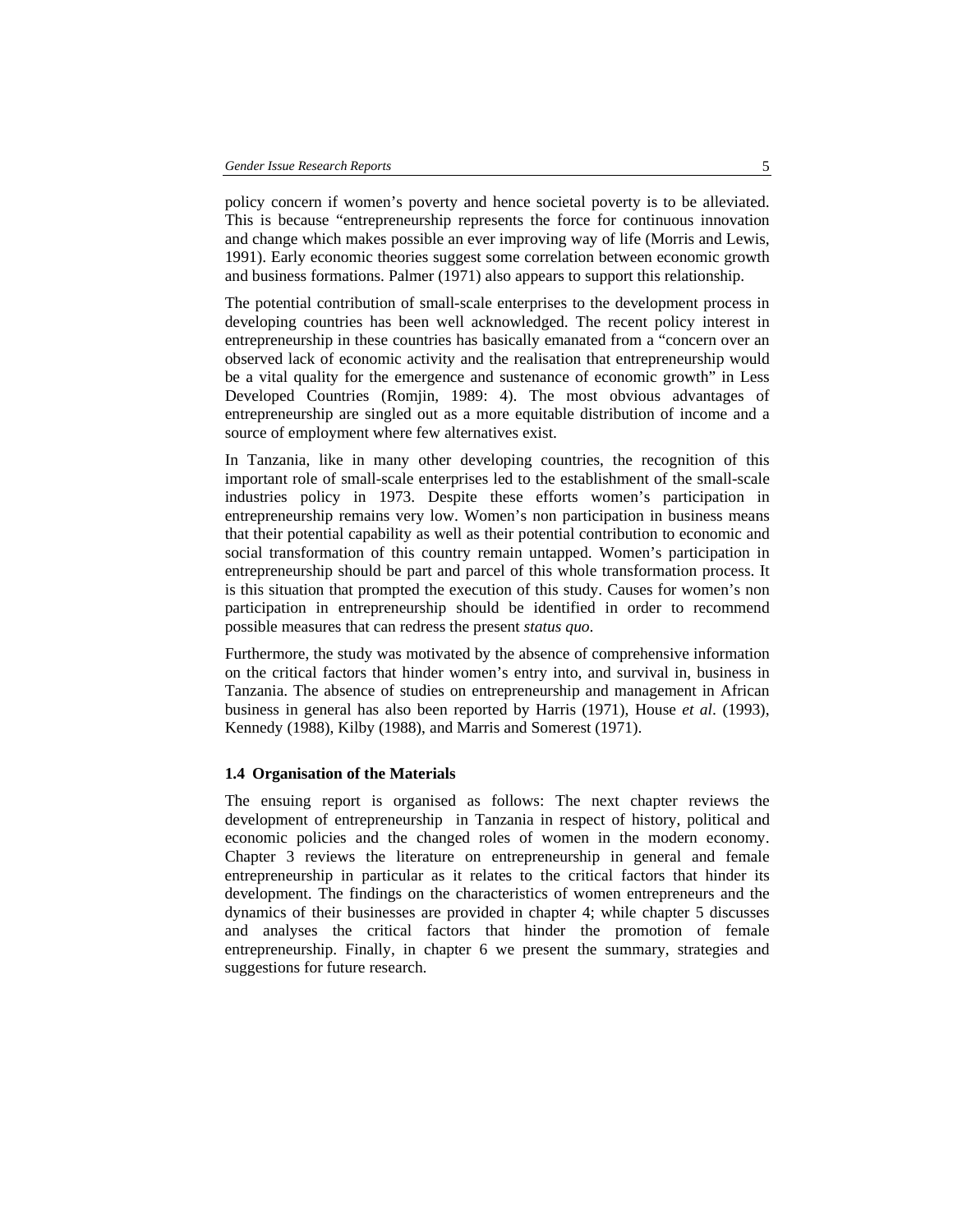## **2. ENTERPRENEURSHIP DEVELOPMENT IN TANZANIA: THE ENABLING AND DISENABLING ENVIRONMENT AND THE GENDER DIMENSION**

### **2.1 Introduction**

As observed in the previous chapter, entrepreneurship is now recognised as a vital quality for the emergence and sustenance of economic growth in less developed countries (Romijn, 1989). This is primarily because of the positive correlation between economic growth and business formations that has been postulated and/or implied in early economic theories by Cantillon (1755) Knight (1921) and Schumpeter (1934, 1948). Entrepreneurship development should, therefore, be one of the primary policy concerns if poverty is to be alleviated in African countries.

As it will be shown later in the literature, the level or amount of entrepreneurship is strongly determined by environmental (social, legal, economic, political, educational, turbulence) factors. Thus, countries with conducive policies, organisational environments and educational systems are expected to have high levels or amounts of entrepreneurship (Morris and Lewis, 1991). It has been well acknowledged that for many years since independence African public policy was not conducive to entrepreneurship development. The situation is compounded by the fact that even before independence, modern entrepreneurship was dominated by foreigners with Africans playing only an insignificant role. This lack of conducive policy has generally been reflected in the low levels of entrepreneurship which has further resulted in Africa's underdevelopment, the present crises and the high levels of unemployment. As it will be demonstrated in this chapter, entrepreneurhsip development in Tanzania has greatly been affected by Government policy.

Paakkari (1992) has argued that the main reason for weak development of Africanowned businesses in Tanzania "has been more the lack of conductive enterprise environment than a lack of entrepreneruship itself". Similarly, findings by a World Bank sectoral survey on furniture, construction and horticulture showed an existence of abundance supply of indigenous (African) entrepreneurs in Tanzania (World Bank, 1991). However, due to historical reasons and Tanzania's own policies in the 1970s and early 1980s, entrepreneurship has been, and still is, dominated by migrants from South Asia (about 90% of private industry and trade outside the informal sector) (Paakkari, 1992). Indigenous entrepreneursip is, therefore, still at its infancy and is mainly limited to small-scale businesses. The remainder of the materials in this chapter demonstrates how colonialism and government policy after independence in 1961 have affected the development of indigenous entrepreneurship in the country in general and also how these policies have engendered women's involvement in business.

### **2.2 The Colonial Period**

Marginalisation of traditional African entrepreneurs started as early as the colonial times in Tanzania. African economies during this period were restructured to make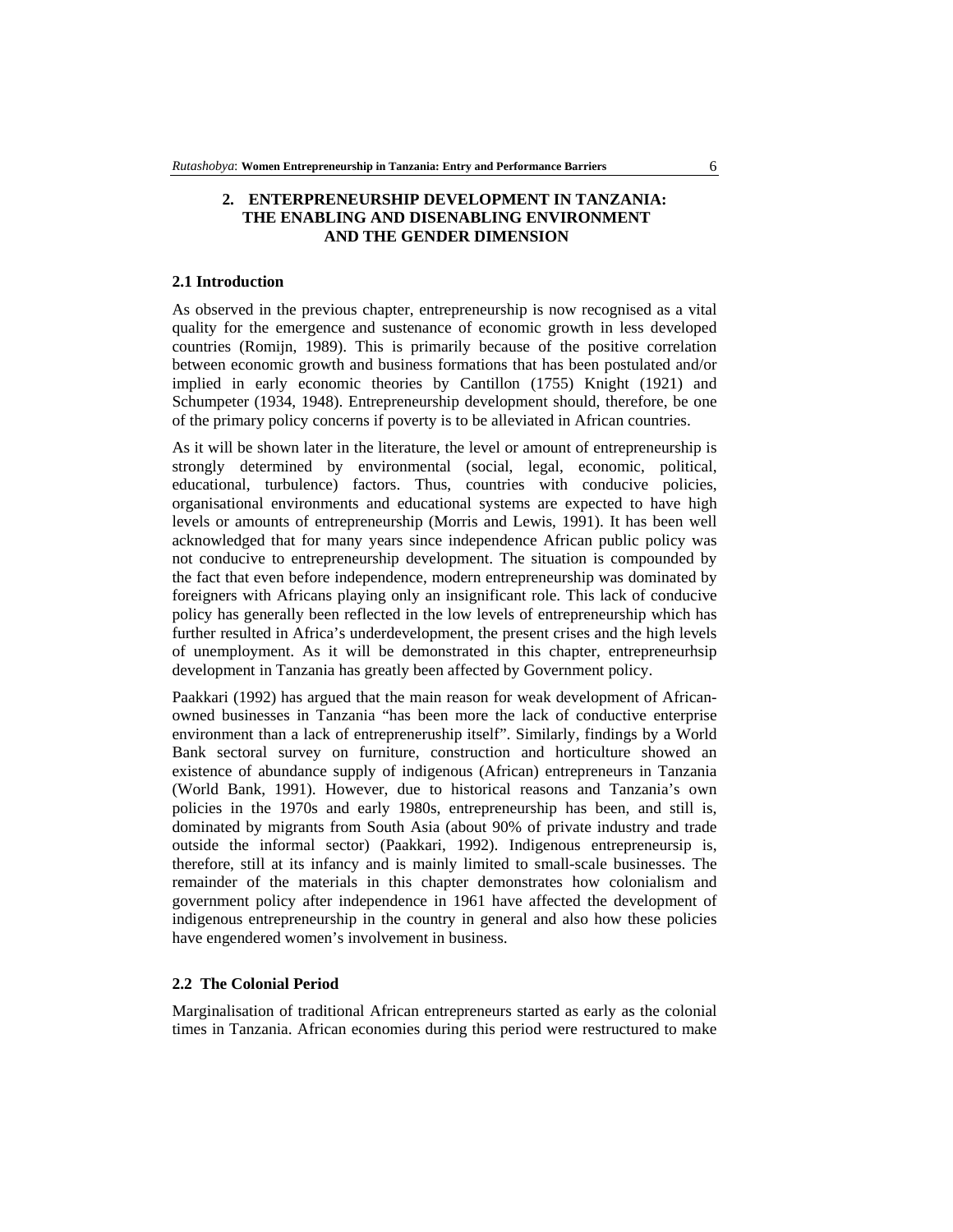them produce those goods that complemented the economic needs of the colonising powers (Rugumamu, 1992: 8). Subsequently, activities outside those demanded by the colonialists were regarded as unproductive. This started during the German rule, between 1890 and end of World War I. As in other countries in Africa, small artisans were displaced by trade and locally based Transnational Companies (TNCs). The situation was made worse when the TNCs opened up production subsidiaries in the country (Biersteker, 1978).

Furthermore, important services that encourage entrepreneurship growth were only accessible to foreign firms. As in other African countries foreign commercial banks, discriminated against local entrepreneurs. The credit to Natives (Restrictions) Ordinance of 1931 required Africans to obtain special government permission before they could apply for a predetermined amount of bank loan (Rweyemamu 1972). This discrimination continued even during the British rule (1918-1961). Whereas, Asian entrepreneurs could borrow any amounts of money from commercial banks, successful African entrepreneurs could only borrow up to Shs. 100 (McCarthy, 1982: 49).

During both the German and British rule, the import – export trade came under the control of Europeans who had contacts with their European markets. Larger wholesalers were mainly Europeans while smaller wholesalers and retailers were Arabs and Asians (Schyberger: 1978). It was during this period that new multinational merchandising companies with main offices in Nairobi rather than Dar es Salaam dominated the import-export and distributive trade of crops and manufactured articles. Such firms included Tancot and Brooke Bond companies which controlled coffee and cotton trade, Mithcell Cotts (pyrehturm), Ralli Brother of Kenya, a subsidiary of Ralli Brothers of London (sisal business), Leibig Extract of Meat Company who processed and exported meat products, Smith Mackenzie Company, Wigglerworth and Company, Dalgeity and International Trading and Credit Company of Tanganyika (Rweyemamu, 1973). Asians and, to some extent, Arabs bought supplies (mainly imported) from these Europeans and retailed them to Africans. Most of these TNCs later on opened up manufacturing subsidiaries in Kenya rather than in Tanzania and Uganda.

In the 1920s and 1930s, the colonial government in Tanzania blocked a number of individual industrial projects that were proposed by Asians and non-British investors (Rugumamu, 1992:11). The British colonisers basically opposed the establishment of competing industries in Tanzania and even within other East African countries. By this time Africans could only be found in petty trading activities. All the above operations, laws and regulations led to the marginalisation of the African entrepreneur. As Rugumamu (1992:12) observes the African entrepreneur was "relegated to a very low turnover retailer and itinerant trader".

The Asian community also marginalised the African entrepreneur. For example, in urban settings Asian shopkeepers often drove out African and Arab competitors. By 1960/61 about 34, 381 retail trade licenses out of 44,000 (about ¾ in number) were owned by Africans, but they controlled far less than a third of the volume of retail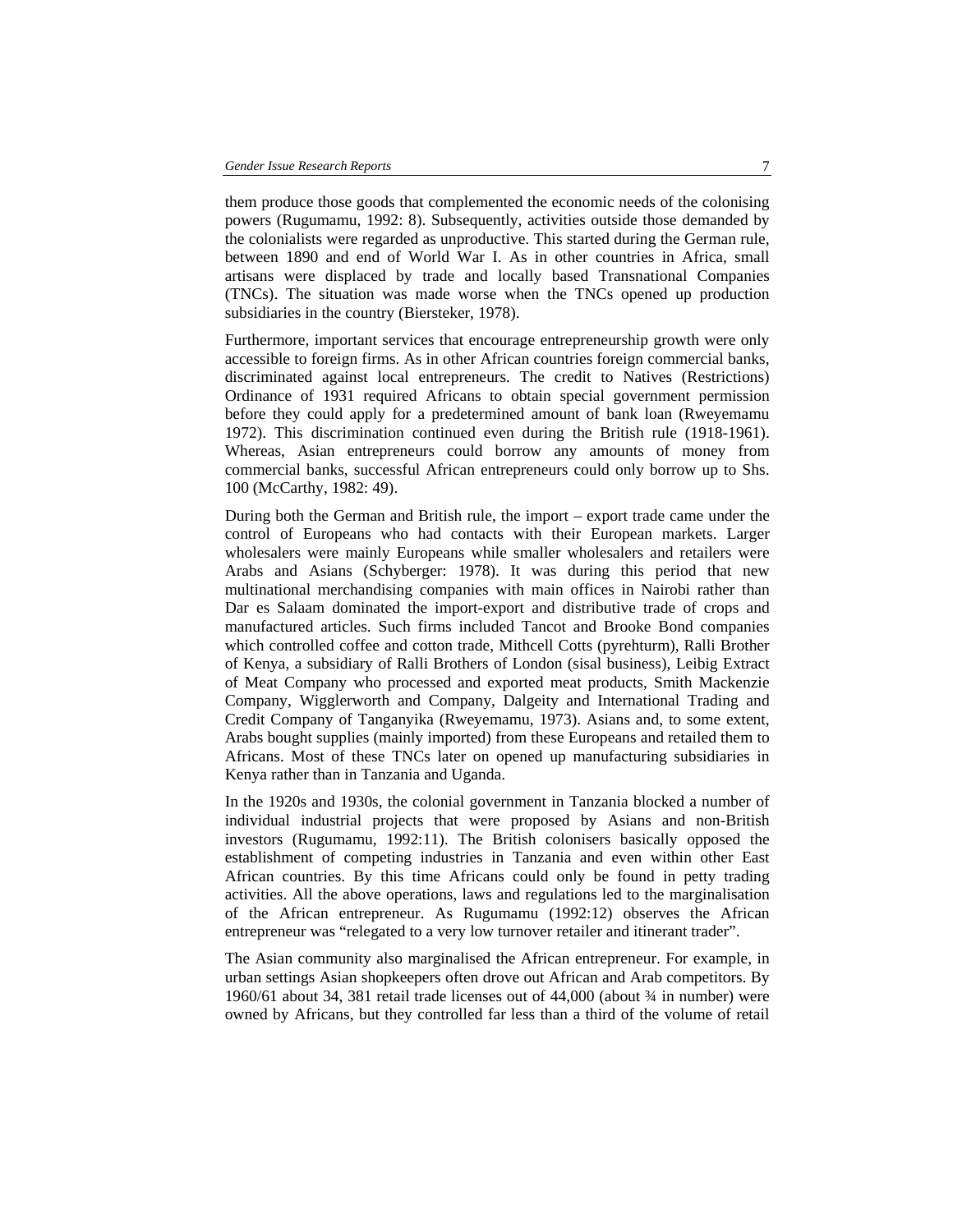trade (Hawkins, 1965:34). According to Hawkins only a handful of Africans were engaged in wholesale trade.

Marginalization of the African entrepreneur was further compounded by the dearth of skills and education among these entrepreneurs. According to Reweyemamu (1973) commercial courses in colonial schools were reserved for Asians. It is true that in the last two decades of the British rule, some token corrective measures to encourage participation of indigenous entrepreneurs in business were introduced too late.

### **2.3 Independence and Pre-Arusha Declaration period**

By independence in 1961 economic activities were mainly dominated by migrants from South Asia. As observed above, this situation had been brought about by the colonial rules and regulations that discriminated African entrepreneurs against foreign entrepreneurs. At independence, the government was at a dilemma. Whereas the need for supporting indigenous entrepreneurship was a matter of priority, the government also had to contend with the expanding role of the multinational companies in the country.

Due to the recommendations by the World Bank (1961: vii) and the Arthur D. Little (1961): which underscored the important role of private entrepreneurs in the economic development of Tanzania, the independent Government passed the Foreign Investment (Protection) Act of 1963. The Act was aimed at encouraging foreign investors to invest in the country. Although the official policy was neutral, that is, no particular sector – private or public – was favoured; private investment dominated the industrial sector of the country.

By mid 1960s it was realised that the concentration of economic power in a few individuals and ethnic groups was unacceptable to the people as well as the government because it was seen as a potential source of social tension. State intervention and entrepreneurship received widespread political support. The government then established an Industrial Studies and Consultancy Centre in order to promote the expansion of the manufacturing sector. The forms of assistance included tax reductions, market and industrial research and small loans to help Africans to establish Small Scale Industries.

In the distributive trade sector, the system had to be moulded to serve the Government's goals of social and economic development. As a result many consumer co-operatives were encouraged to develop. To back up the consumer cooperative movement, the Co-operative Supply Association of Tanganyika (COSATA) was established in 1962 by the government as a wholesale organisation to supply to the consumer co-operatives. SOSATA was also entrusted with the responsibilities of advancing the formation of consumer co-operatives and to train Africans to become shopkeepers. It is worth noting that the training objective was not to educate Africans to become private shopkeepers but rather to enable them to work in consumer co-operatives. Nevertheless, due to the lack of capital among Africans, the formation of consumer co-operatives could not be well supported.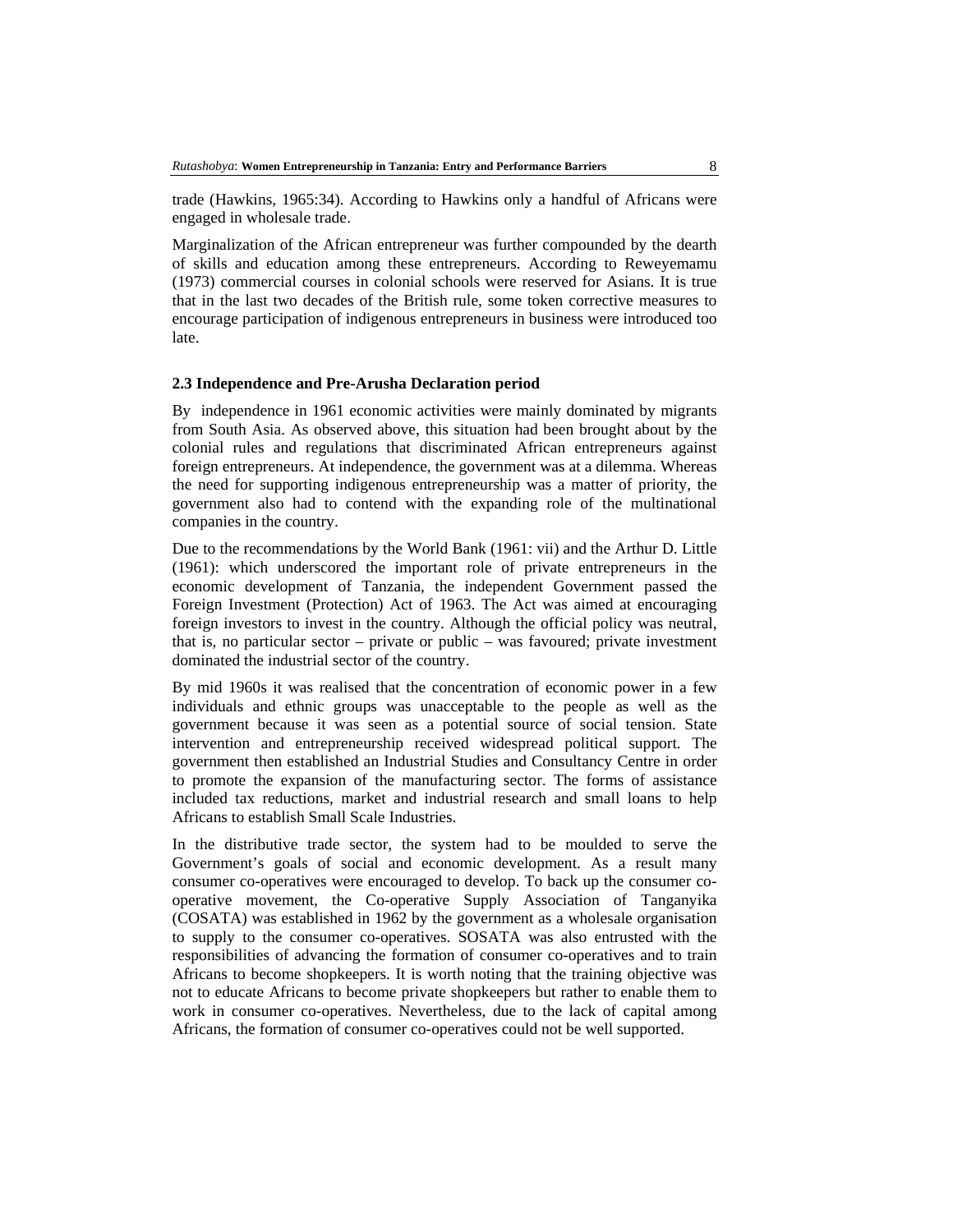Despite the above efforts, a properly defined national policy on entrepreneurship development in both public and private sectors as well as financial and counselling facilities to small private business was missing.

### **2.4 Post Arusha Declaration: 1967 – 1983**

The political and economic philosophy enshrined in the Arusha Declaration called for greater economic independence, self-reliance and greater emphasis on poverty alleviation, employment generation and rural-urban equality. This was to be achieved through state control of the commanding heights of the economy. The result was massive nationalisation of foreign and private capital and new parastatals were established. Various incentives to encourage the growth of parastatals included, for example, preferential access to credit, foreign exchange concessions, protection from both local and foreign competition through subsidies, tariffs, quotas and exclusive licenses. It has been widely acknowledged that these incentives served to marginalise the private sector. As a result, state owned firms grew from 3 entities in 1961 to 380 in 1979 and to 425 by June 1990 (URT, 1993:3). A part from the incentives geared towards promoting growth of the public sector, other directives and regulation, as Rugumamu (1992) observes, tended to work against private entrepreneurship development in the country. These included the Leadership Code (discontinued in February 1991) which prevented senior government, party and parastatal sector employees from holding shares or accepting directorships in private enterprises, from owning rentable property, employing wage labour and from receiving more than one salary. Others were:

- (a) the Price Control Act of 1973;
- (b) confinement policy which restricted distributive trade to prastatals and co-operatives, the result of which was the mushrooming of many co-operatives;
- (c) wage regulation minimum wages policy;
- (d) credit rationing according to Annual Finance Plan;
- (e) central control of investment planning; and
- (f) administrative allocation of foreign exchange through import licensing.

The formation of the National Small Industries Development Corporation (NSIDC) in 1967 and the Small Industries Development Organisation (SIDO) in 1974 whose main role was to promote the development of small industries in the country only appeared to be contradicted by the above mentioned policies, regulations and administrative controls. SIDO's ineffectiveness and its subsequent inability to promote the development of small scale industrialisation in the country can, therefore, be greatly explained by the absence of an appropriate supportive government policies and regulations.

In the area of retail trade, participation of individual investors was discouraged, to a great extent by various government measures. The "Operation *Maduka" (Maduka*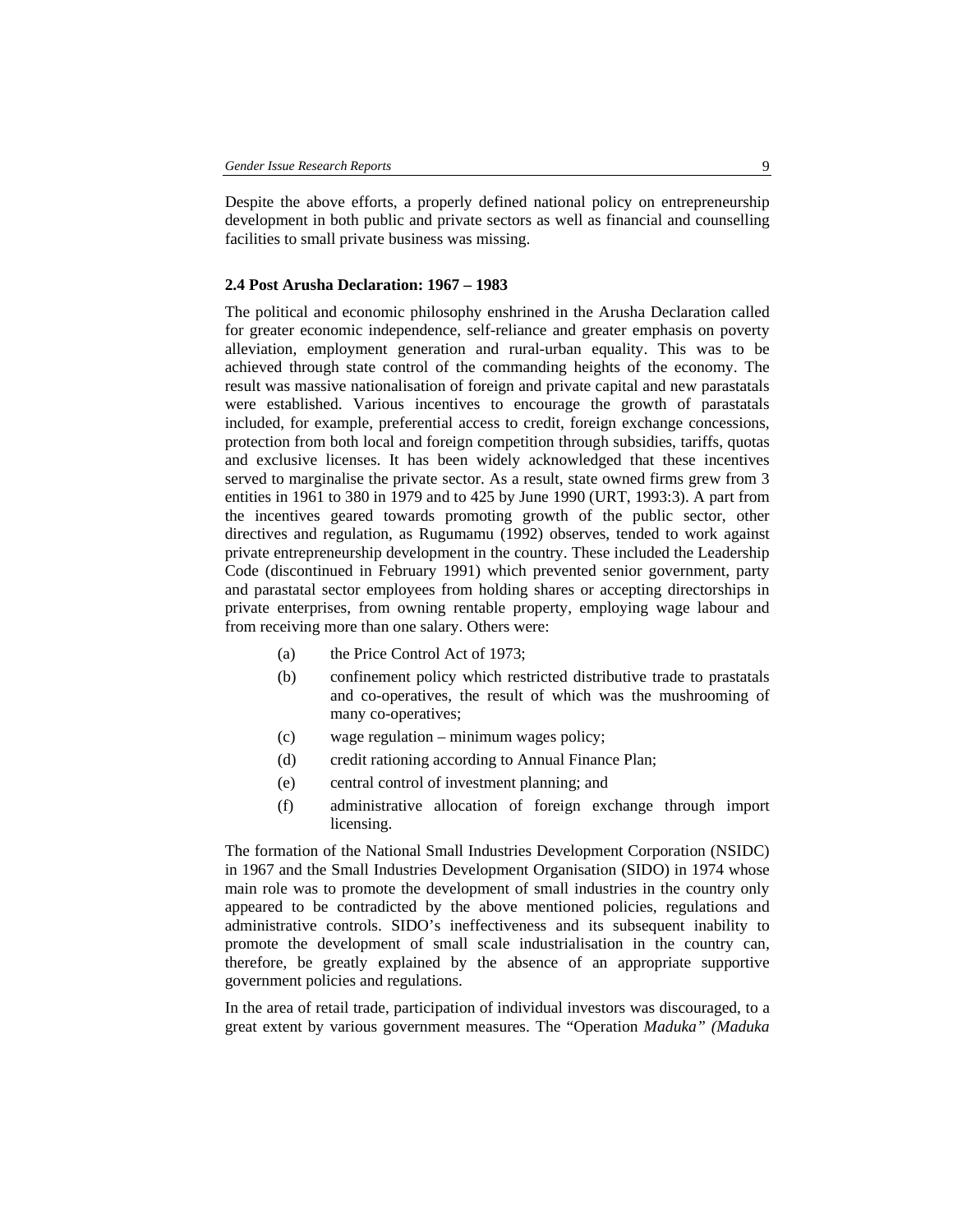means shops) campaign of 1976, for example, led to the closure of many private shops in favour of co-operative/village shops. In 1980 the Government had gone to the extent of announcing that the Party and government should start to establish and supervise village shops in the same way as they run schools and dispensaries (Scyberger, 1987). By this time also the government had stopped issuing licenses for new retail shops except for special fields such as spare parts, pharmacies and garages. The government had also stopped renewing licenses for private wholesalers. In March 1980, the government formalised the various decisions taken by promulgating the Policy of Internal Trade. These events, including the preferential allocation of essential goods to consumer co-operatives, led to the mushrooming of many co-operatives. The role of consumer co-operatives increased especially after March 1983 when the government declared a war against illegal activities and unscrupulous businessmen.

The country faced serious economic crisis in the late 1970s and early 1980s. The problems manifested themselves in such areas as acute shortages of basic commodities, deterioration of social services, economic infrastructure and erosion of government revenue base. Many of these problems were mainly a result of excessive administrative controls over economic activities, the continued growth in the size of the public sector without regard to the limited financial resources (which instead of generating revenue for the government, were now being sustained through government subsidies), poorly implemented industrialisation strategy among others. A change in national policies became inevitable if the economic decline was to be reversed. This led to the launching of many institutional and economic reforms by the Government starting from 1984 to date.

### **2.5 Economic Reforms**

The economic crises of the late 1970s and early 1980s forced both the party and the Government to adopt economic and political reforms. Structural adjustment programmes were adopted. The government has so far implemented two economic recovery programmes since 1986/87. These are ERP I: 1986/87 – 1988/89 and ERP II (Economic and Social Action Programme (ESAP): 1989/90 – 1991/92. During this period, the government has realised that the economy can be revamped through market forces. This policy has been manifested through the following policy and institutional reform measures adopted by the Government since 1984.

- Trade liberalisation
- Active exchange rate management
- Adjustment of interest rates
- Review of the tax structure
- Price decontrols since 1984
- Public sector restructuring designed to reduce Government's direct involvement in business
- Investment promotion policy and
- Restructuring of the financial system.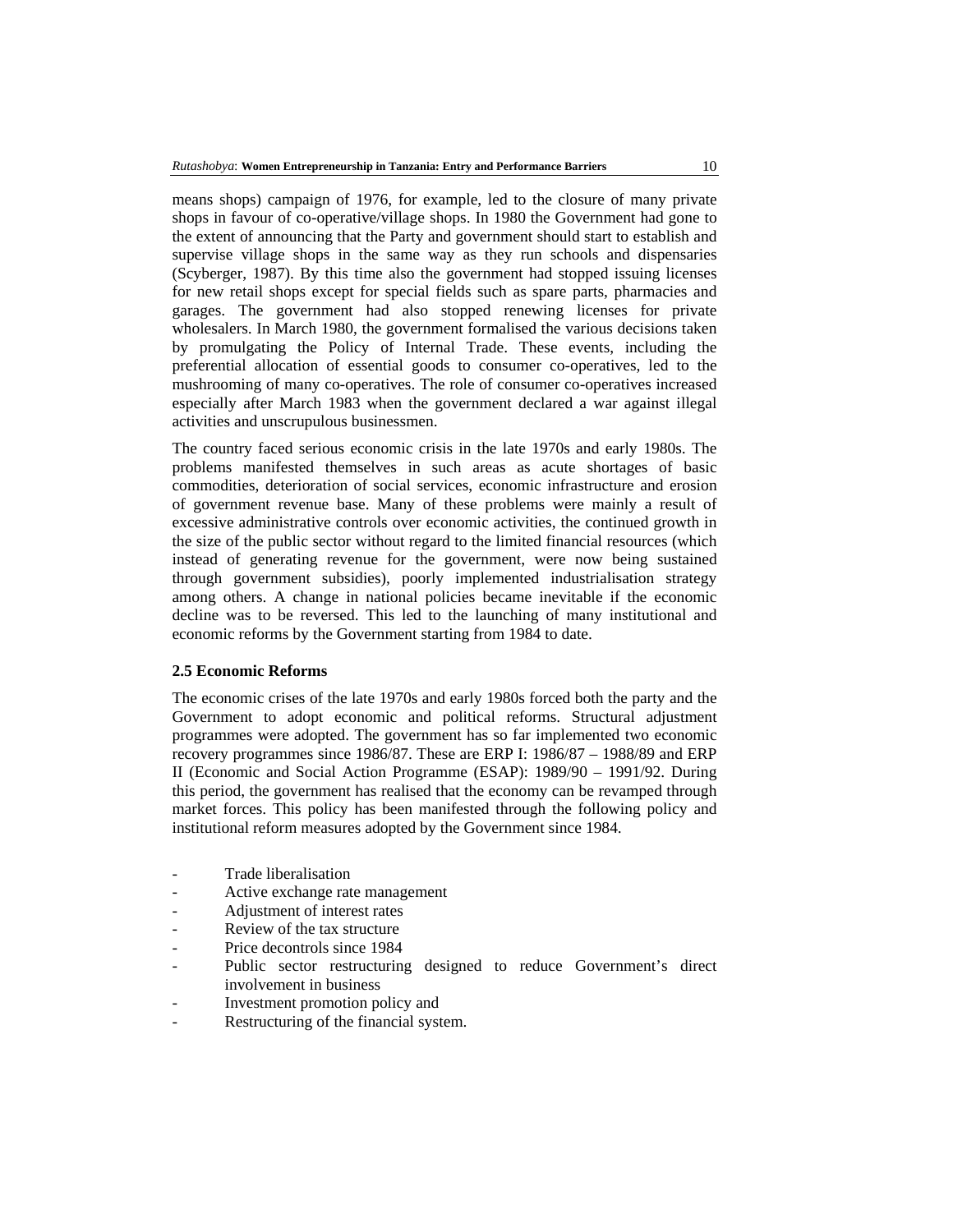Together with the economic crises of the late 1970s through 1980s, the structural adjustment measures have brought in a lot of hardships to families and households.

#### **2.6 Women's Participation in Business: The Push Factors**

A number of studies (e.g. Maliyamkono and Bagachwa, 1990; and Rutashobya 1991) suggest that women's participation in business is essentially rooted in the informal sector. In the Tanzanian context, therefore, as is the case for most Sub-Saharan African countries it is difficult to discuss women's participation in entrepreneurship without examining the development of the informal sector in general. This is partly because many small businesses, especially of the traditional type, form an important part of the entire informal sector activities in these countries (El Namaki, 1991). Additionally, informal sector activities have enabled many of its operators to accumulate capital to start relatively large and legally recognised business. The two terms, informal activities and small scale entrepreneurship are, therefore sometimes used interchangeable in these countries.

The growth of the informal sector activities have often been linked to the economic crises of the late 1970s through 1980s. This linkage has been well documented in the literature. It has generally been acknowledged that the economic crises have led to many difficulties in the families and household, especially in urban areas. The declining real wages, inflation, and the harsh impact of stabilisation and structural adjustment policies all reflect the difficult position of the Tanzanian economy as a whole. For example, real wages fell by 78 percent from 1974 to 1988. With the rising cost of most consumer items in the country and subsequently the widening gap between incomes and expenditure, "it meant that the gap must be closed by sideline incomes" Tripp (1990:68). Official statistics indicate that while in "1976, formal wages constituted 77 percent of total household income where the head of household was a wage earner; in 1988, 90 percent of the income was from informal activities (Tripp, 1990: 68). It is therefore, obvious that by 1988, the amount of money people earned from the informal sector was higher than that they earned from formal employment.

The impact of the economic crises and the structural adjustment measures has undoubtedly been greater on women than on men. Given that most wage earners are men, the burden of adjustment fell heavily on women who now became the main breadwinners by participating in income generating activities. As carers and managers, therefore, women have played a significant role in enabling the family to adapt to the obvious change. As Tripp (1990) puts it: "former financial obligations of men to women… were in the process of being reversed because the informal projects had generally become more economically rewarding than wage earning in the 1980s (p 21). This observation is supported by the finding of some studies in Tanzania that even women in wage employment are found to operate in the sector (Rutashobya, 1991; Tripp, 1990). For women, the primary motive for participating in income generating activities has been the need to take care of the family, particularly in the wake of the increased number of members in a household, because of extended families. In a study on women in the informal sector in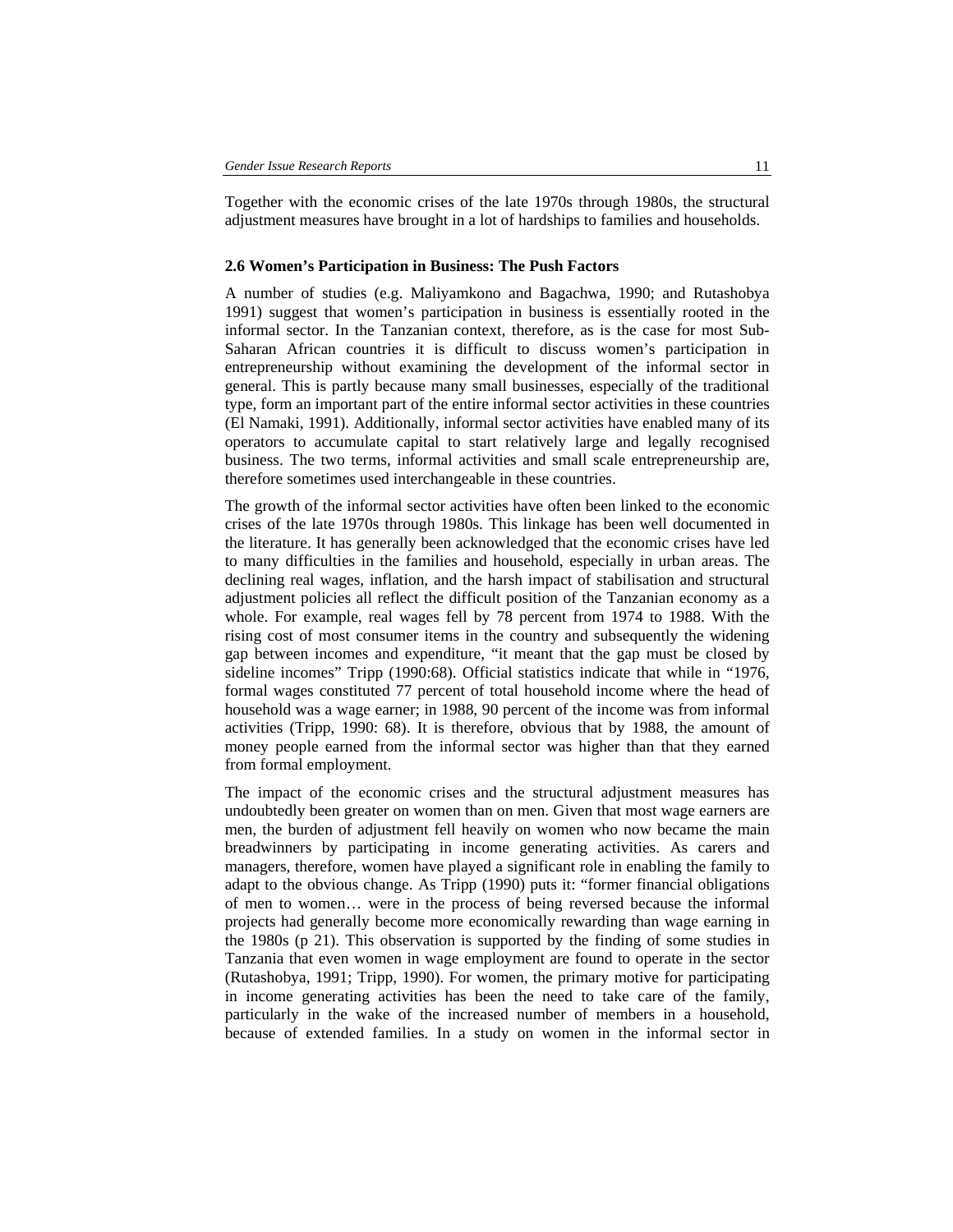Tanzania (Rustashobya 1991) the mean number of children per family was 4.17 while the mean number of dependants plus children was 10.2.

Results of a national informal Sector Survey revealed that women constituted 35.4 percent of the total employment of 2,369,380 persons recorded for the survey. The results also showed that women were more represented in the Informal Sector in urban areas (42.6%) than rural areas (30.5%). The difference is caused by the higher proportion of women operators in urban areas (47%) than in rural areas (29.7%) (see Table 2.1). The proportion of women operators to total operators and that of women employees to total employees in the sector are almost equal (35.7% and 34.3% respectively).

**Table 2.1 Total Informal Sector Employment/Female Employment by Type by URBAN/RURAL** 

| <b>Type</b>       | <b>Total Persons</b> |     | <b>Females</b> |      |                                     |  |
|-------------------|----------------------|-----|----------------|------|-------------------------------------|--|
| Urban/Rural       | $\%$<br>Number       |     | Number         | $\%$ | % Female to<br><b>Total Persons</b> |  |
| Operator - Urban  | 612,258              | 35  | 287,465        | 46   | 47                                  |  |
| Rural             | 1,130,416            | 65  | 335,631        | 54   | 29.7                                |  |
| Total             | 1,742,674            | 100 | 623,096        | 100  | 35.7                                |  |
| Employees – Urban | 337,845              | 54  | 117,141        | 54   | 34.7                                |  |
| Rural             | 288,861              | 46  | 98,049         | 46   | 33.9                                |  |
| Total             | 626,706              | 100 | 215,190        | 100  | 34.4                                |  |
|                   |                      |     |                |      |                                     |  |
| Total – Urban     | 950,103              | 40  | 404,606        | 48   | 42.6                                |  |
| Rural             | 1,419,277            | 60  | 433,680        | 52   | 30.5                                |  |
| Total             | 2,369,380            | 100 | 838.286        | 100  | 35.3                                |  |

**Source**: Extracted from Tanzania Informal Sector Survey, 1991, Planning commission, Dar es Salaam.

Another study by Tripp (1990) revealed that 65 percent of those who started small businesses between 1982 and 1987 were women, while in the previous five years women constituted only 28 percent of people starting businesses. An ILO Informal Sector Survey in Zanzibar in 1991 showed that about 51 percent of total informal sector operators (90,000) were women.

Despite this significant participation of women in income generating businesses, the majority are still found to operate very small business activities. Such activities, as it will be shown later, are not high growth potential activities because of the absence of specialisation.

It is this setting which makes a study on women entrepreneurship quite timely and interesting. Constraints facing women in business should be explored if their participation in business is to be supported and encouraged. This kind of study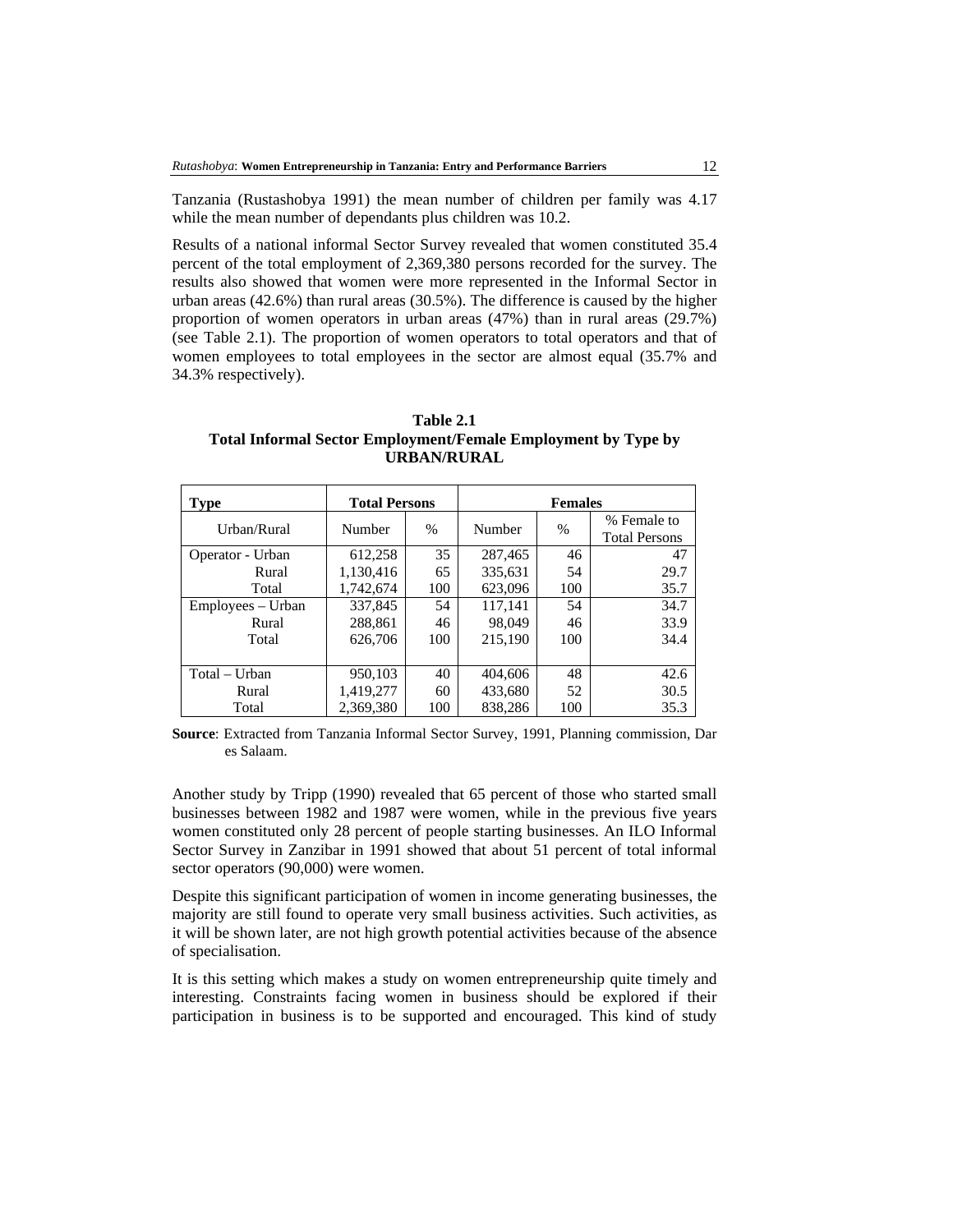should come up with appropriate recommendations on how the role of women in entrepreneurship should be promoted.

### **3. LITERATURE REVIEW AND RESEARCH METHODOLOGY**

#### **3.1 Introduction**

The literature on constraints to women participation in entrepreneurship is very sparse. Even where it exists a proper gender analysis of these constraints is missing.

The available literature can, for convenience of analysis, be categorised under two broad themes:

- (i) Factors, that enhance or constrain women's entry into business and those that affect their survival once they are in business.
- (ii) Strategies to overcome barriers for women's participation and effectiveness in entrepreneurship.

Our presentation in this chapter will mainly focus on the first theme.

#### **3.2 Constraints to Entrepreneurship**

To shed more light on constraints facing women in entrepreneurship a review of literature on constraints to entrepreneurship in general is necessary. A review of the literature on entrepreneurship reveals two types of hypotheses that attempt to explain entrepreneurial development and constraints. The first hypothesis focuses on entrepreneurship as an environmentally determined phenomenon. That is, entrepreneruship is influenced by social, legal, economic and political factors. The second hypothesis has its focus on the individual personality and therefore emphasises the importance of individual's entrepreneurial traits to the formation of the business.

Perhaps Morris and Lewis (1991) model provides the best insight to the understanding of environmental factors of entrepreneurship. They contend that the entrepreneurial traits are strongly influenced by political and economic systems (the infrastructure), rapid and threatening change (environmental turbulence) and one's family, school and work environment (life experience). Subsequently, according to Morris and Lewis, at national level, policy makers can have an effect by redesigning the infrastructure and facilitating innovation and change. At company level, management can create organisational environments which tolerate and support creativeness, autonomous and risk taking behaviours, while at the level of the individual the educational system has immense potential as a vehicle for helping develop characteristics associated with entrpreneurship. Education should encourage individual initiative, conceptual thinking, conflicting ideas and unstructured problem solving. According to Morris and Lewis, these factors act to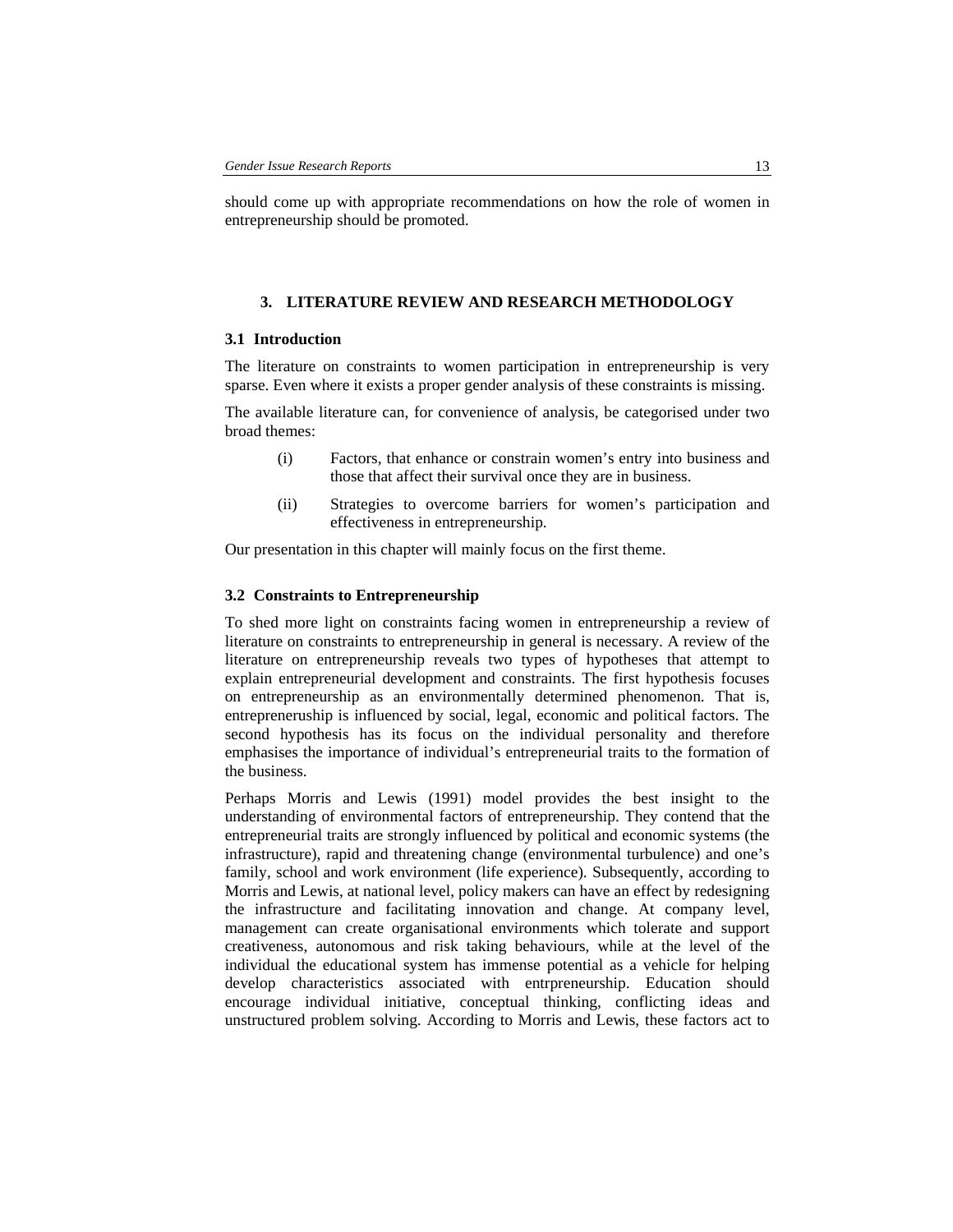determine the level of entrepreneurship in different countries. Thus a country with conducive policies, organisational environments and educational systems is expected to have a high level or amounts of entrepreneurlship. Other proponents of the environmental theory of entrepreneurship include mainly those who emphasise the importance of a conducive economic and *legal* environment. Studies by Papanek (1971), Gasse, 1990; Harris (19971); and House *et al*. (1993) are examples.

On the other hand, proponents of the trait theory of entrepreneurship contend that certain attitudinal and behavioural factors differentiate entrepreneurs from nonentrepreneurs as well successful entrepreneurs from the unsuccessful ones. Essentially this approach, emphasises the importance of the individual entrepreneur to the formation of a business. Amplifying on this aspect, Palmer (1971) postulates that in areas which possess capital and resources while suffering from a scarcity of entrepreneurs, a lag in economic development is expected.

A lot of the literature on the trait approach has been built on McClelland's work quoted earlier in this report. According to the literature, a successful entrepreneur is the one who sees an opportunity by understanding the marketing environment – the current and future needs, wants and varying habits of the consumer – and takes advantage of this opportunity by executing a business activity. Proponents of the trait theory generally agree that the entrepreneur is not motivated by the money but rather by high needs especially his/her need to achieve. It is this type of motivation that makes a better entrepreneur (McClelland, 1969). Other entrepreneturial characteristics include: innovation, risk taking, self confidence, proactiveness, people and future orientation (El Namaki, 1985; Gibb 1990; Kao, 1990; Knight, 1921; Mancuso, 1974; McCelland 1961, 1962, 1969, 1971; Miller, 1983; Palmer, 1971; Patel, 1986; Hornaday and Aboud, 1971). In their analysis, Hornaday and Aboud (1971) revealed other personality traits such as support, independence and leadership.

Nevertheless, proponents of both environmental and trait theories have come to one common conclusion namely that: entrepreneurship is not a biological trait. More precisely, entrepreneurs can be developed, and that even the much advocated entrepreneurial traits can be learnt. For example, proponents of the trait approach contend that characteristics of the entrepreneurs are related to certain sociological factors in the emtrepreneurs childhood, and then moulded by personal experiences in later adult life. Entrepreneurial competencies may, therefore, be developed by training and education (Gibb, 1990, Romijn, 1989).

An analysis of the literature on entrepreneurship relevant to less developed countries is crucial in our current study. Romijn's (1989) review of similar literature distinguished three approaches:

(a) The psychological and sociological theories of entrepreneurial supply (notably those of McClelland and Hagen (1962)) have individual personality as their common focus of study. Entrepreneurial behaviour is seen as resulting from attitudes which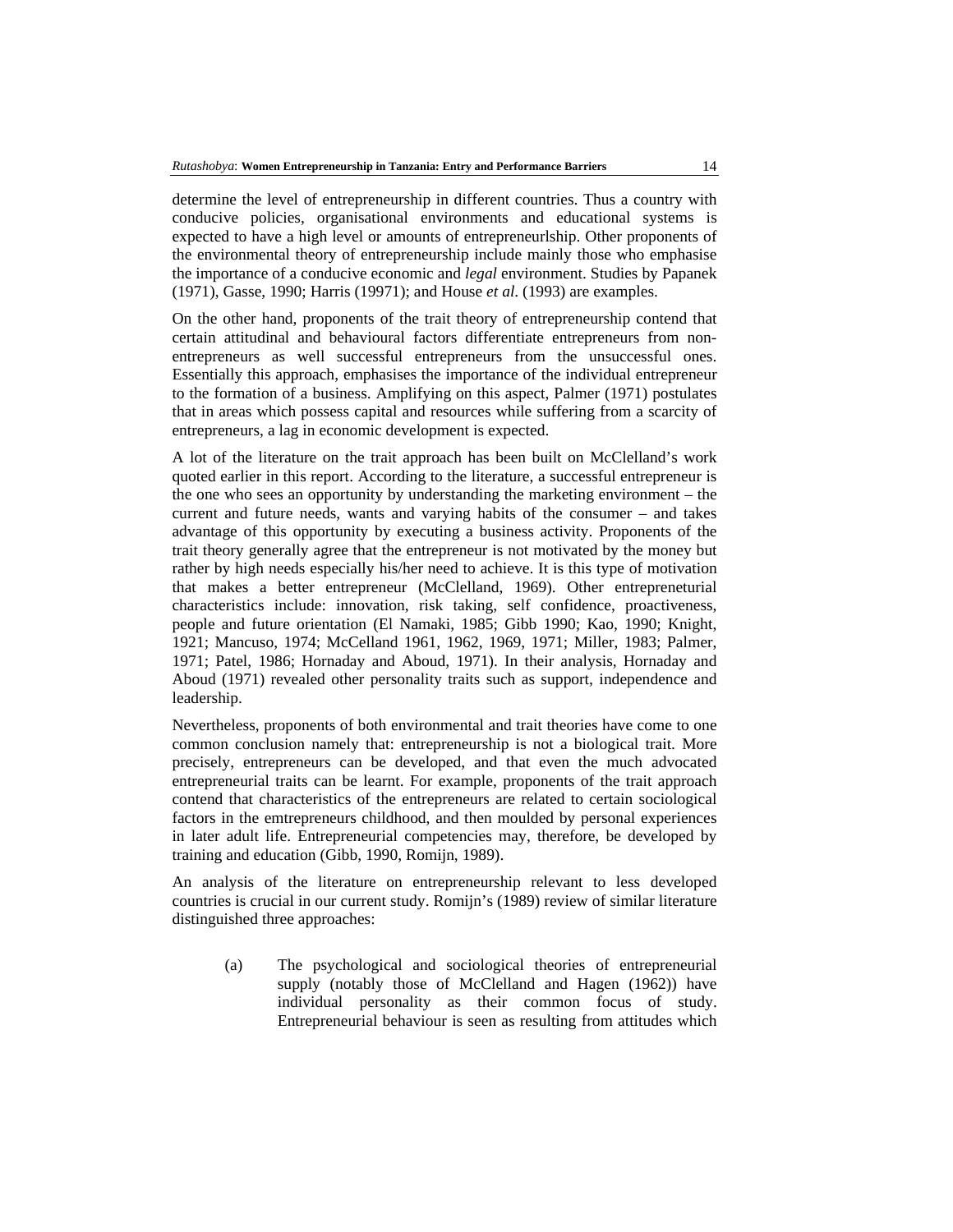in turn are affected by the social environment (parental guidance, religion, belonging to marginal groups etc.).

- (b) The "economic approach" [exemplified by Papanek (1971) and Harris (1971)] emphasises the importance of the economic environment which is either conducive or repressive to entrepreneurial activity. In this view, entrepreneurial activity responds to a change in "demand" for entrepreneurs.
- (c) Finally, is the functional approach as propounded by Kilby (1971). Kilby maintains that "it is the quality of entrepreneurship that is vital" rather than the supply and demand issues which are the concern of the first two approaches mentioned above. Kilby's analysis of empirical studies on the subject concludes that it is "managerial skills that are in short supply in developing countries".

Studies focusing on entrepreneurship in African business are few. Examples are studies by Harris (1969, 1971), House *et al*. (1993), Kilby (1971) Marris and Somerset (1971), Marris (1968), Nafzinger (1971), Beveridge and Oberschall (1979), Kennedy (1988) Marsden (1990), and Rugumamu (1992). A review of these studies reveals an emphasis on the importance of both the quantity and quality aspect of entrepreneurship. They particularly stress the importance of a conducive environment and the quality of management to entrepreneruship development. In their paper on Urban Self-employment in Kenya, House *et al*. (1993) identified resources, market and legal variables as factors that hinder entry into selfemployment. Other studies have cited management as the main obstacle to entrepreneurship in Africa (Harris, 1971; Kilby, 1971, Marris and Somerset, 1971). The need for an opportunity (Reveridge and Oberschall, 1979) and a conducive policy, social, legal and economic environment (Harris, 1969), 1971; House *et al*. 1993, Marris, 1968; Rugumamu, (1992) have also been suggested.

#### **3.3 Barriers to Women's Participation in Entrepreneurship**

Most of the studies reviewed above have taken gendered differences in entrepreneurship participation for granted. They have tended to analyse constraints to entrepreneurship in very general terms without focusing their attention on barriers to female entrepreneurship. To the extent that women's participation in entrepreneurship remains at low levels, a special research programme focusing on the aspect is important. Few recent studies, nevertheless, do exist. This recent work reflects a strong association between gender and ability to start business (El Namaki, 1990; ILO, 1995; Mathews and Moser, 1995).

A review of the few studies that have focused on barriers to female entrepreneurship reveals a similar type of analysis as reported in the literature above. In particular, the three types of approaches summarised in Romijn's (1989) paper have come out very clearly.

The trait approach (psychological and behavioural theory) has received a great deal more attention in the literature on women entrepreneurship. The hypothesis that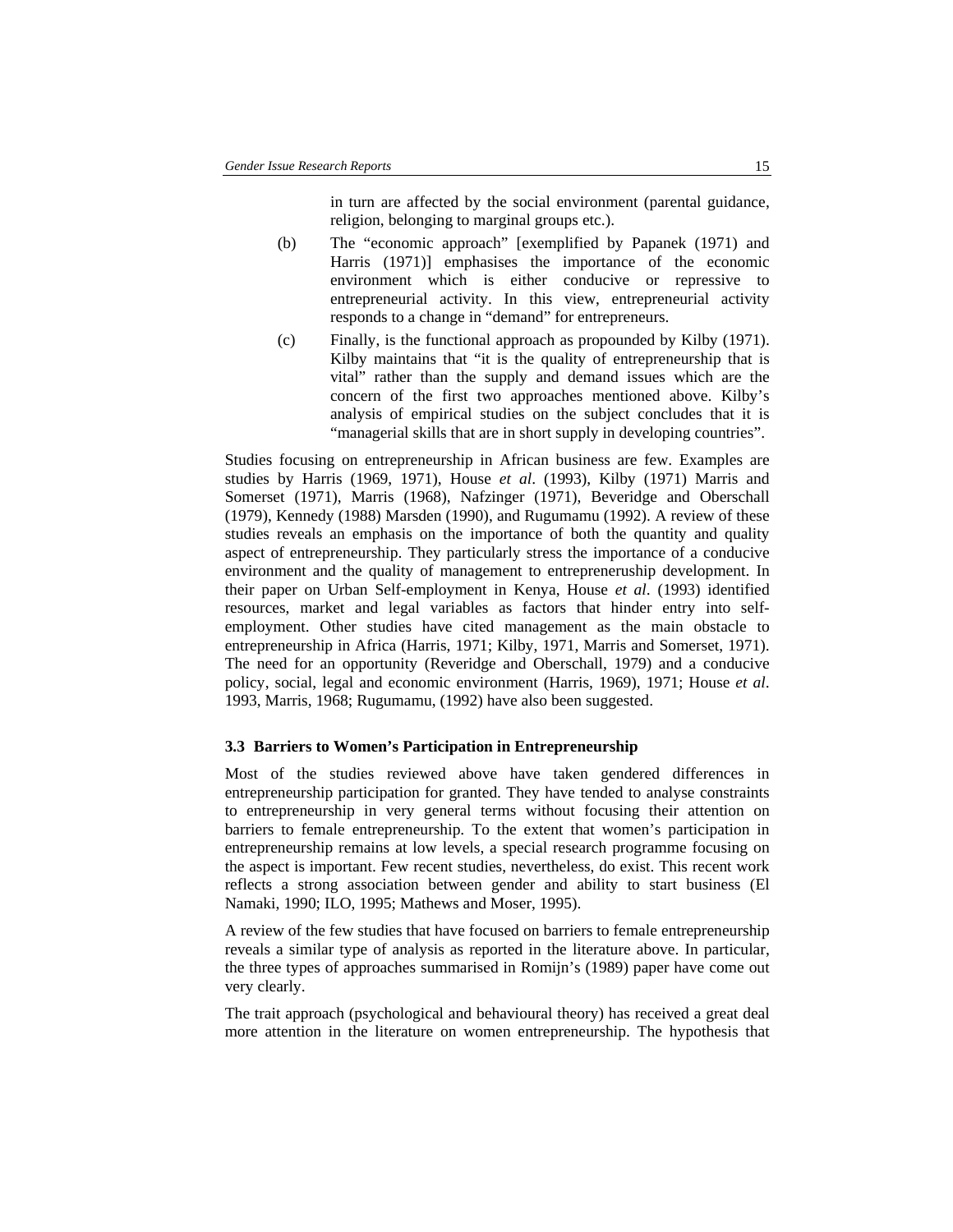requisite traits, viz; innovativeness, self confidence, proactiveness, risk-taking, independence and future orientation, and demands of the entrepreneurial function could assume a slightly different dimension when the entrepreneur is female has been discussed in a number of studies (El Namaki *et al*. 1986; El Namaki 1990; Hartman, 1970; Hening and Jardin, 1977; Hisrich and Brush, 1984; Lipman Blumen, 1980; Schreier, 1975; Schwartz, 1975, Stevenson, 1984). The whole issue is that there exist a female based set of entrepreneurial traits that appear to be noncongruent with the acceptable (generic) entrepreneurial traits (El-Namaki, 1990). If possession of these entrepreneurial traits is used to explain entrepreneurship development (because they distinguish between entrepreneurs and nonentrepreneurs and/or successful entrepreneurs from unsuccessful ones), according to the proponents of the trait approach, then implicitly, the non-possession of these traits by women would appear to explain their low or non participation in entrepreneurship.

Results of the above studies, nevertheless, have revealed interesting and mixed findings. There are those who agree that there is a significant difference between male and female entrepreneurs in the possession of "acceptable" entrepreneurial traits. They, therefore, contend that low self confidence, low achievement motivation, low future orientation, passive orientation towards risks and too much people orientation are big problems for women entrepreneurs (El Namaki 1990; Henning and Jardin, 1977; Hisrich and Brush, 1984, Lipman Blumen, 1980). Writing on risk taking, Henning and Jardin for example, report some differences between women and men: "Women view risk as negative: it is loss, danger, ruin and hurt; men see risk as negative and positive, as loss or gain, danger or opportunity". According to Henning and Jardin, women and men also differ in their perspectives on the consequences of risk taking. "For women, taking a risk means jeopardizing the here and now, it means endangering all they have achieved so far". Men, on the other hand, "see risks as affecting the future, as risking future gain and career advancement" (in El Namaki *et al*. 1986:11). This means that women do not perceive risk that exists in future and as a result "a woman may avoid risky actions that endangers the present, without having an eye for its potential benefits in the future: (p. 11).

Another contribution to the debate on gendered differences of entrpreneurial traits has been made by El Namaki, (1990). He writes: "femininity expressed in low masculinity indices, embody values and attitudes that seem on the face of it, non congruent with the generally accepted generic entrepreneurial traits and requisites". To support his statement, El Namaki, gives examples of norms that embody" sympathy for the unfortunate", "inter-dependence", levelling and the "service ideal" which according to him, do contrast, sometimes strongly, with other generic entrepreneurial characteristics such as "self-confidence", "money as a measure", "competing against self imposed standards", "individuality" and "future orientation". According to El Namaki, however, other norms such as "people orientation" and "intuition" "two values central to any entrepreneurial effort do congrue with the generic entrepreneurial characteristics referred to above.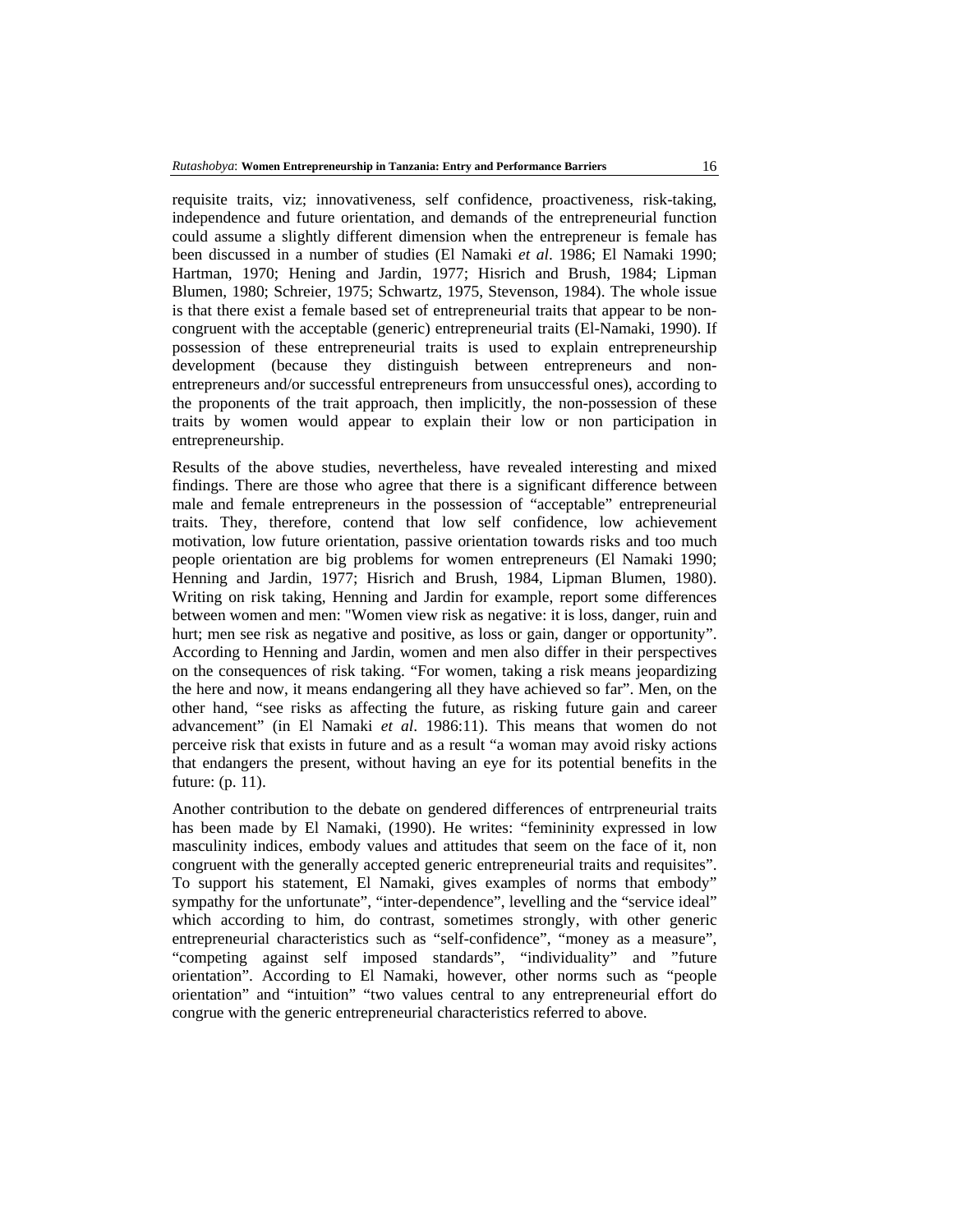Hisrich and Brush (1984) also present a scale of some of the personality characteristics of the female entrepreneur viz-a-viz a set of entrepreneurial characteristics to show the gendered differences of entrepreneurial traits. Women have further been reported to be too "people–oriented" (Limpman Blumen, 1980). According to Lipman Blumen this "may impede women in organizational situations which require competence and task orientation, unalloyed with personal popularity". Writing on achievement motivation, Stein and Baily (1973) propose that women are motivated to achieve, but their achievement efforts are directed towards areas related to the traditional feminine role. Therefore, women would define success and failure in terms of traditional female values such as a successful marriage, a close relationship to friends and the like (in El Namaki, 1986). In the literature, fear of success and sex role inappropriateness have also been used as explanation for the low achievement scores of women. The negative consequences of success, viz, loss of femininity and social rejection are used as probable explanations for this fear among the women, hence the hypothesis that "success is risky for a woman if she experiences this in a position that is higher than what is usually found suitable for women" (El Namaki *et al*. 1986).

On the other hand, some studies have observed no significant difference between female and male entrepreneurs in their possession of "acceptable" entrepreneurial traits. They contend that women entrepreneurs rate high in self confidence, achievement motivation, future orientation and risk taking (El Namaki *et al*. 1986; Hartman, 1970; Schreier; 1975; Schwartz, 1976; Stevenson, 1984). Schwartz and Stevenson, for example, found that a greater percentage of women entrepreneurs (62% in Stevenson's study) were motivated by pull factors: the need to achieve, desire to be independent and desire to utilise a talent or skill. According to El Namaki *et al*. (1986), women entrepreneurs also appear to be primarily motivated by achievement needs just as their male counterparts. With regard to risks taking, Schreier observe that female entrepreneurs seem to differ little from their male counterparts. According to him, both men and women are moderate risk takers.

The environmental approach to the analysis of barriers facing women entrepreneurs has also received a great deal of attention. A review of the literature in this direction reveals that women's entrepreneurial behaviour is a function of some environmental factors. Of greater magnitude are cultural and traditional values and prejudices. According to El Namaki *et al*. (1986), El Namaki, (1990), Stevenson (1984) and Rutashobya (1995) women's early socialisation has significantly affected their level of self-confidence, achievement motivation and even their ability to take risk. The women entrepreneurs in Stevenson's study stated that they were brought up by their parents or significant others to believe that men are better and more important and that the ultimate role in life for women is to be a wife and mother. This phenomenon has been widely documented elsewhere. Additionally, El Namaki (1990) observes that full participation of women in business is constrained by their multiple roles and the heavy opportunity cost of her entrepreneurial role. He cites a British study of a sample of 58 female entrepreneurs which revealed that "less than a half of the surveyed entrepreneurs were married or had the equivalent of a stable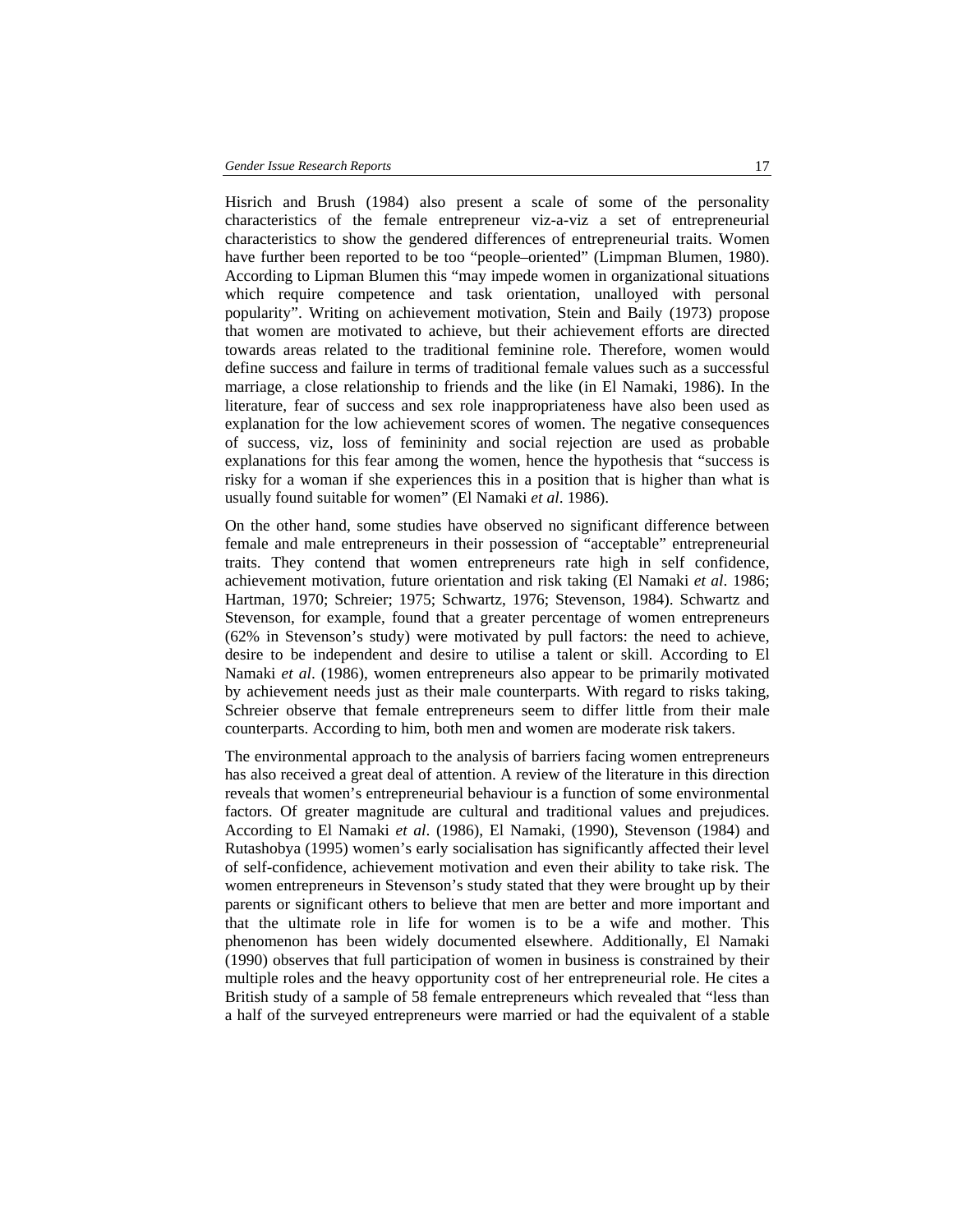marriage relationships. There was also a strong indication that participation in business placed far greater strains on the personal relationships with spouses.

The issue of ethnicity and its influence on entrepreneurship participation in Africa has also been documented though not so widely. The hypothesis that exposure to business seems to vary from one ethnic group to another has been supported by House *et al*. (1993) and Macharia (1988). These findings appear to support studies on role models and family background of entrepreneurs which suggest a strong relationship between the presence of role models and the emergence of entrepreneurs (Cooper, 1986, Mathews & Moser, 1995; Shapero and Sokol, 1982; Timmon, 1986).

Legal barriers and lack of women's access to resources have particularly been reported in the literature relevant to developing countries (El Namaki, 1985, 1990, El Namaki and Gerritsen, 1987, House *et al*. 1993, Van Der Wees and Romijn, 1987, Wahome, 1987, Yunus, 1983). Women's lower levels of education and their lack of independent access to capital in developing countries have been widely documented. Sex stereotyping in vocational training have also been reported (McCormick, 1988). Apprenticeship programs (pertinent skill development strategy) and on-the-job training appear more common for male than female employees (House *et al*. 1993). In the literature, a strong association between education, capital and business performance has frequently been reported.

Finally, women's lack of proper management skills, poor management of working capital, lack of business information (Kilby's functional approach), lack of networks, and competitive pressures have been reported to constrain women's survival in business (El Namaki, 1990). Perhaps, among the most documented problems facing female owned small business is the poor management of working capital. El Namaki (1990), for example, corroborates the point that women's small businesses "start with under capitalisation, continue with bad management of working capital (especially inventory and receivables) and culminate into delayed search for solutions including essential additional capital input. He attributes this to cultural variables especially when a firm is family owned and run and business tasks are divided among the members.

Constraints to women's entry and effective performance in business identified in the literature relevant to Tanzania include lack of access to capital, especially institutional capital, raw material problems, lack of skills and technology, lack of markets and low profitability (Kimbi, (1989; Malambugi, 1991; Mbise, 1992; Mbughuni, 1994, Mbughuni and Mwangunga, 1989; Meghji and Vivji, 1987; Omari, 1991; Rutashobya, 1991). Kimbi 1989: 79), for example, found out that nonavailability of capital and credit facilities was a major factor limiting women's effective participation in business in Dar es Salaam, Tanzania. She attributed this to the many bureaucratic procedures and complexities which women entrepreneurs can not afford to undergo. This view is also shared by Malambugi 91991), Mbise, (1992) Meghji and Virji (1987), and Rutashobya (1991). Coupled with time constraints, women's opportunities in business are greatly restricted (Mbughuni, 1994). Other constraining factors such as the legal system, the lack of equal access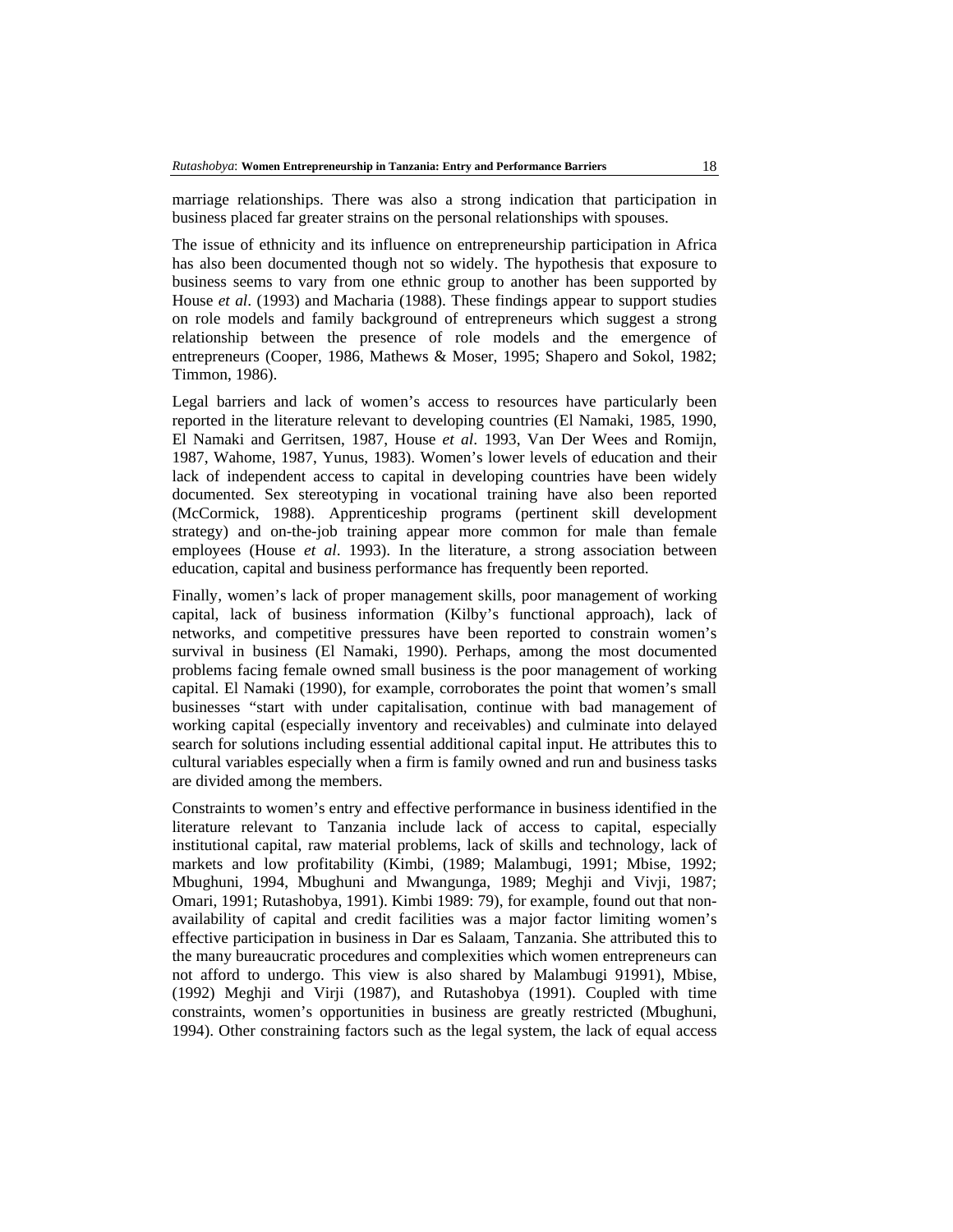to education (sex stereotyping in post primary education and training) have also been reported in Tanzania (Mbughuni, 1994).

It is, however, noted that studies on female entrepreneurship in Tanzania are very few. It is further noted that most of the studies have followed the environmental approach. Subsequently, a comprehensive analysis and empirical evidence of the critical factors that restrict women's entry into business and those that adversely affect their performance are missing. This study was intended to fill this gap. Unlike previous studies in Tanzania, the analysis of the barriers to women's entry and survival in business has addressed both the trait and the environmental approaches.

#### **3.4 Hypotheses**

This study was mainly exploratory. To a limited extent, however, a statistically descriptive approach was employed. On the basis of the literature reviewed above, this section presents the hypotheses that were tested in the descriptive part of the research: They are as follows:

1. *Women entrepreneurs with high levels of formal education and greater experience are more likely to embark on larger projects than those women entrepreneurs with lower formal education.*

This hypothesis rests on the assumption that education contributes to general organisational, managerial and technical skills as well as to particular skills which affect the ability to undertake large projects. Education also facilitates access to important business information. Another assumption is that educated women will be more willing to take risks than uneducated women. This is because education encourages individual initiative, conceptual thinking, conflicting ideas and unstructured problem solving.

*2. Women's participation in entrepreneurship will vary among ethnic groups*.

This hypothesis relies on the findings by Macharia (1988) and House *et al*. (1993) who observed a similar phenomenon among entrepreneurs in Kenya. The hypothesis also generally relies on results of studies on role models and family background of entrepreneurs which suggest a strong relationship between the presence of role models and the emergence of entrepreneurs (Cooper 1986, Hisrich & Brush 1984, Mathews & Moser 1995).

#### **3.5 Methodology**

#### **Sampling**

To achieve the objectives of this study a sample of 43 women entrepreneurs was conveniently chosen. Convenience sampling was employed because of the paucity of statistics on the target group. More specifically, the Registrar of Companies' office does not maintain gender segregated data. The Tanzania Business Women Association (TBWA) formed in 1988 as part of business women's initiatives to promote their participation in business, was a potential source of information. It could, however, not totally be relied upon because its membership was, at least at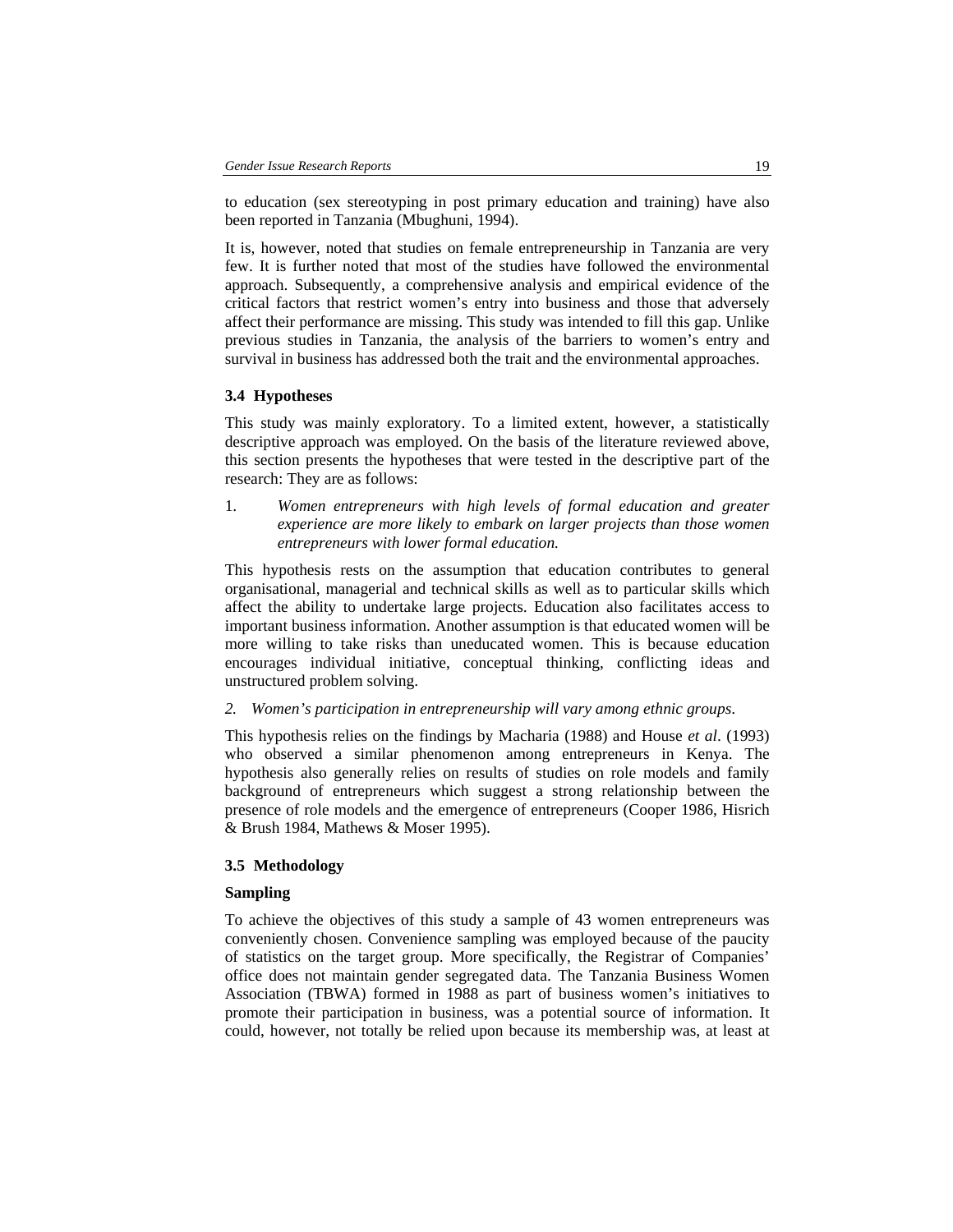the time of this research very small. Nevertheless, a large number of the respondents were drawn from a list of members of the Association. The sample finally chosen included both the formal (registered) as well as the informal sector (unregistered) operators since TBWA accepted members from both categories of women entrepreneurs.

The study was conducted in Dar es Salaam Region. Dar es Salaam was chosen for two main reasons: first because it is the commercial heart of the country and secondly, because TBWA was at the time of this research only based in Dar es Salaam. Recently a new branch has been opened in Mbeya Region.

### *Data Collection*

The study relied primarily on the survey method. One case study was also done. The case study presents the business start up history as well as the personal profile of one of the most successful women entrepreneur in the region. The name of the entrepreneur has, however, been disguised so is the type of business. It is our hope that the case study will reveal some of the problems women entrepreneurs in Tanzania encounter. A checklist of questions was used to gather information for the case study.

In the survey, a questionnaire with both structured and open-ended questions was personally administered to the chosen sample of women entrepreneurs. The questions were formulated so as to elicit information on their personal profiles, the type of business, size of the business, reasons for starting up business, location of business, source of capital, performance measured in terms of gross sales turnovers, source of business information targets and goals of the entrepreneurs, obstacles to business, use of business income etc.

#### *Data Analysis*

Frequencies and simple percentages were used to analyse most of the data. Association between some of the variables, e.g. education and size of business, were tested using the correlation analysis. A chi-square test was used to test the influence of women's background (whether they were previously employed or not or whether they are currently full time in business or have a salaried job in the formal labour market) on business performance.

### **4 CHARACTERISTICS AND DYNAMICS OF FEMALE ENTREPRENEURSHIP IN TANZANIA:EMPIRICAL EVIDENCE**

### **4.1 Introduction**

The main objective of this chapter is to present the findings which will hopefully contribute to a better understanding of the functioning and dynamics of womenowned small enterprises in Tanzania. This entails a general assessment of the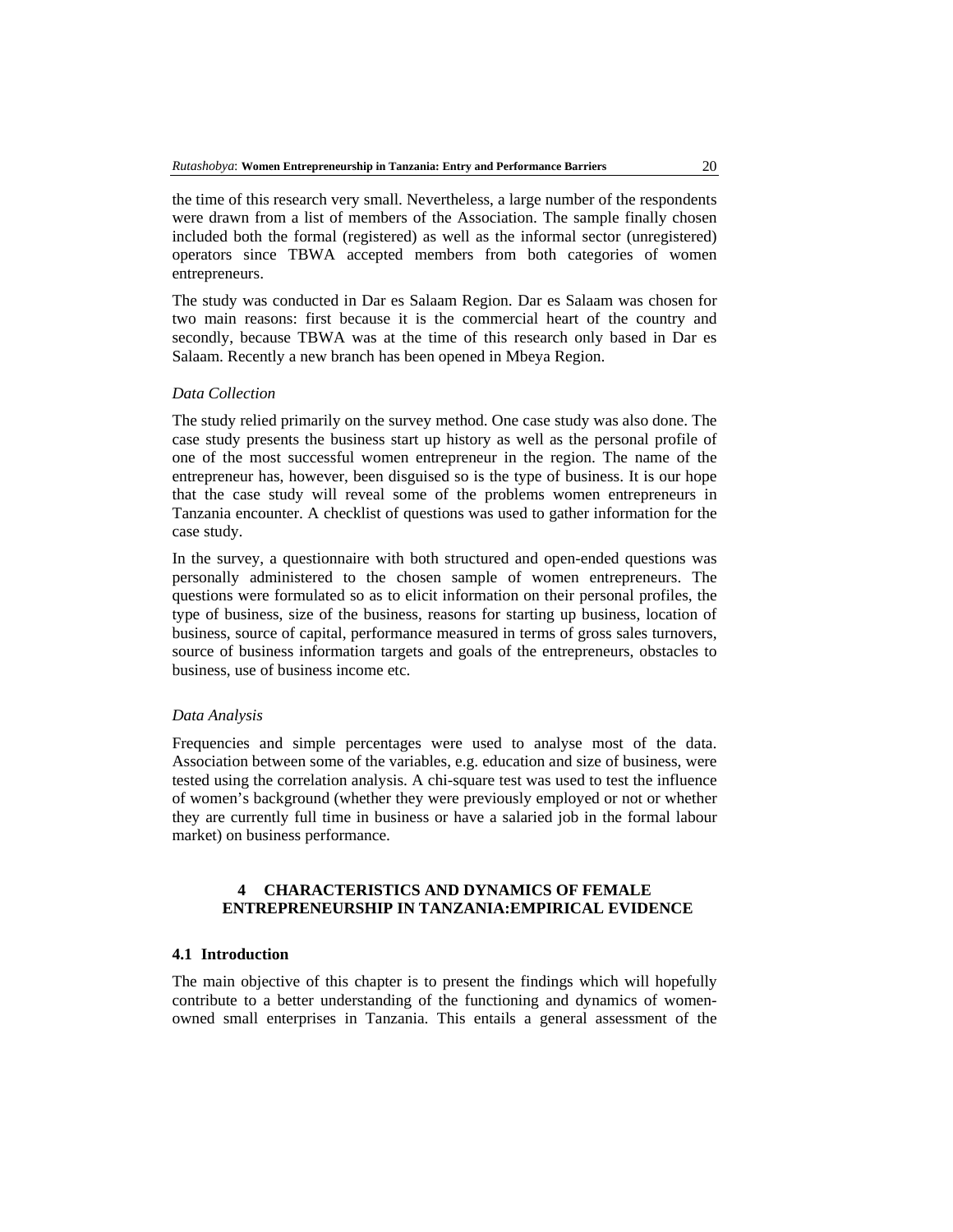potential and performance of women's small-scale businesses. The chapter also provides findings that contribute to a better understanding of the environmental and behavioural factors which affects women's entry into, and their survival (successes and failures) in, business. Initially, the characteristics of women entrepreneurs are provided. This is followed by presentation of the characteristics of female-owned enterprises and a case study of one successful woman entrepreneur.

It is our contention that the findings of this study will lead to the identification of constraints facing women entrepreneurs and thus facilitate an identification of innovative and implementable strategies and approaches necessary for the promotion and strengthening of female entrepreneurship in Tanzania.

## **4.2 Characteristics and Extent of Women's Involvement in Small Business Entrepreneurship in Tanzania**

As reported in chapter 2, women have become increasingly involved in income generating activities in Tanzania in the 1980s and 1990s. This high participation rate of women in business appears to convey a very promising picture of female entrepreneurship in the country. On the contrary, as the findings of this study will attempt to show, the situation is not that promising. More specifically, an examination of the characteristics of women entrepreneurs, the nature of their businesses, the performance and women's own entrepreneurial behaviour, suggest a gloomy picture.

#### *4.2.1 Profiles of Women Entrepreneurs*

A study of the characteristics of women entrepreneurs is important if their entrepreneurial behaviour is to be understood. Subsequently, an understanding of women's entrepreneurial behaviour is pertinent to the identification of barriers to women entrepreneurs.

### *4.2.1.1 Age*

The women entrepreneurs interviewed were between the age of 28 and 50. On average, women entrepreneurs established their business around the age of thirty seven. There are, however, differences depending on whether one was previously employed in the labour market or not. Those who were previously employed were the oldest (38 years old) while those who were unemployed were the youngest (35 years old). Research by Devine (1994) showed that the mean age for selfemployed men and women in the US was approximately 44 years. Mathews and Moser (1995) note that "for both men and women, entering the workforce may provide security and comfort that delays exercising and interest in small firm entrepreneurship". Women entrepreneurs who were previously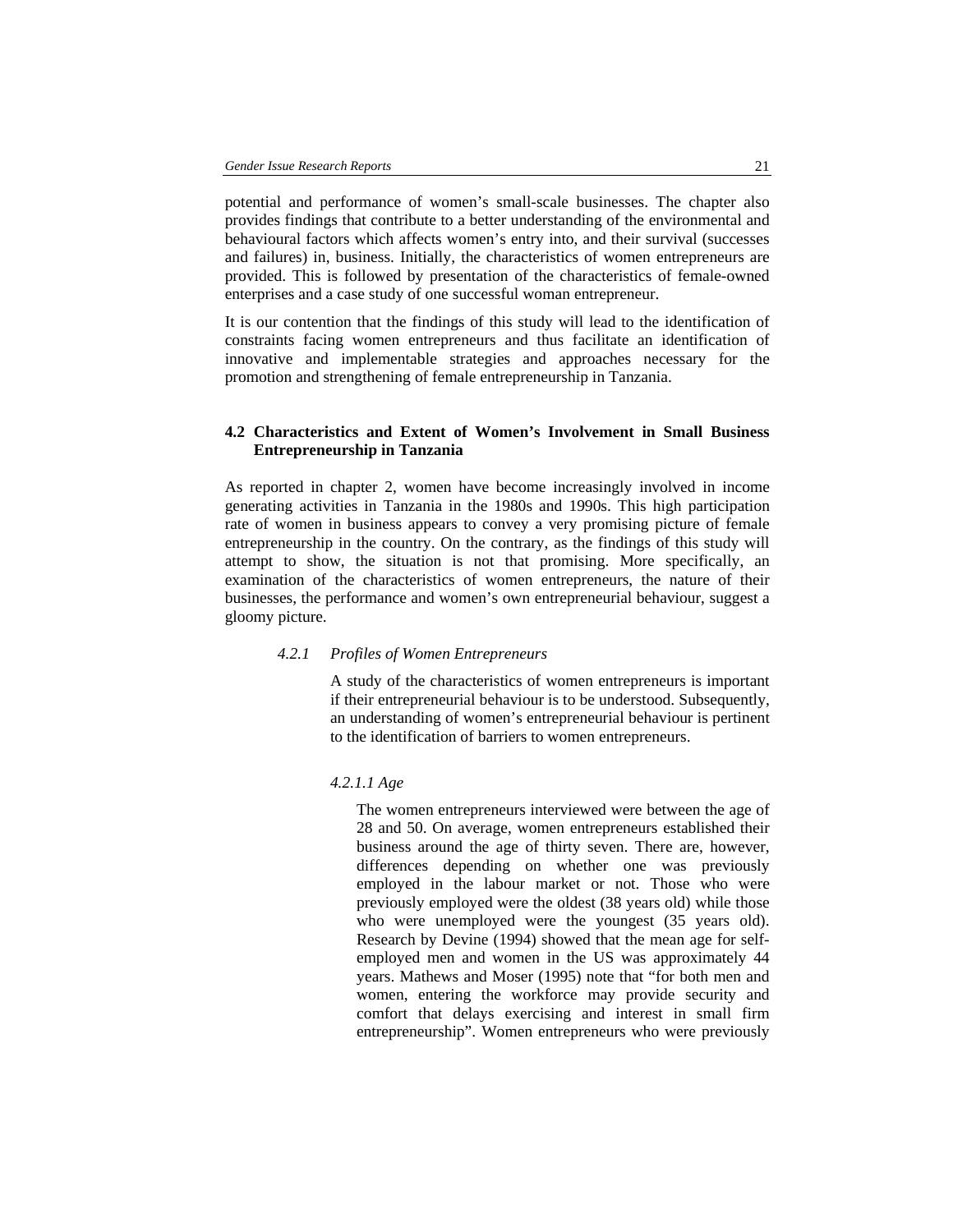in wage employment in Tanzania appear to have entered into self-employment at an earlier age than their US counterparts probably of the ensuing insecurity in the labour market caused by declining real wages. The findings of this study are generally consistent with an earlier study by Ronstadt (1982) which found that most entrepreneurs initiated businesses between the age of 22 and 55.

#### *4.2.1.2 Marital Status and Number of Children*

Most of the women entrepreneurs (63%) were married, and a few were single (25%) or divorced (19%). The average number of children per respondent was four, while the average number of children plus dependants was seven. As will be shown in subsequent sections, this phenomenon is quite consistent with women's motive for entry into business, as a way of guaranteeing the livelihood of their crowded households. The phenomenon is also quite consistent with the recruitment behaviour of the women entrepreneurs interviewed. Most of the entrepreneurs (90%) were found to be employing members of the extended family.

### *4.2.1.3 Type of Women Entrepreneurs*

About 40 percent of the women entrepreneurs were in wage employment, mainly in the civil service, and the rest (60%) were not employed. Out of those entrepreneurs who were full time in business, 54 percent had never been in wage employment and the remaining (46%) had exited previous employment in the wage sector.

From the above analysis, therefore, three groups of women entrepreneurs can be identified.

(a) *Part-Time Self Employed Women Who Are in Wage Employment* 

These are women who are in full-time employment; but will set up enterprises to supplement their low salaries. This is a very common phenomenon in Tanzania. The structural adjustment measures have had great impact on households. Many families can no longer rely on wages. Most women, especially those in the civil service, are now found to be involved in business on part-time basis. It should be noted that most of the women activities in this category form part of the informal sector. The main aim is to support the family but they would not exit their full-time employment for fear of losing the security they get out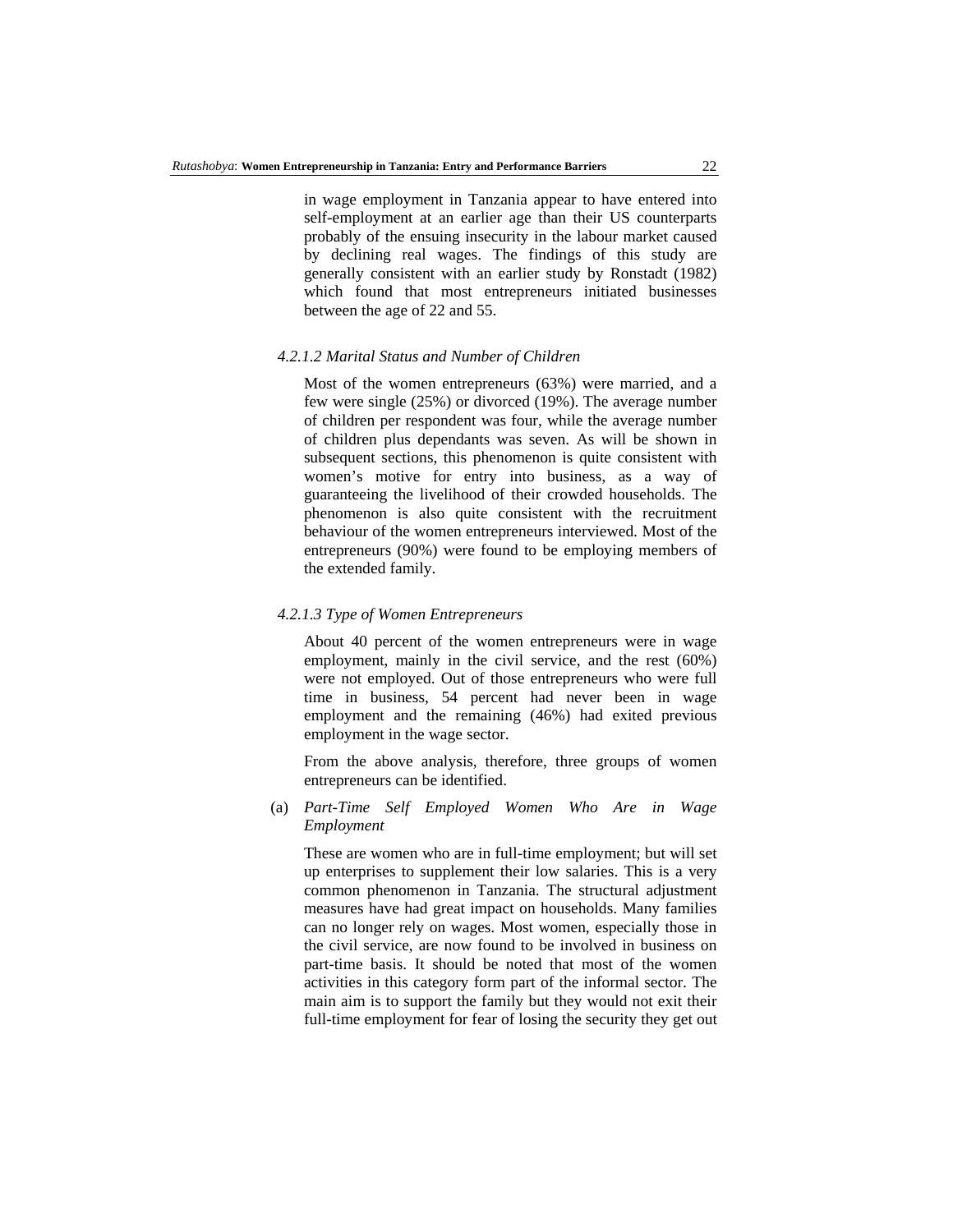of a monthly wage. In some cases, women in this category had abandoned a salaried job and went into full-time selfemployment.

#### (b) *Full Time Business Entrepreneurs*

This group of women run their enterprises on full time basis. Two types of groups are found here:

### *(i) Those Women Who Were Previously in Wage Employment and Resigned to Establish Business Ventures*

These constituted 28 percent of the total women entrepreneurs interviewed. It was further found out that 70 percent of the total number of women entrepreneurs who resigned from previous full time salaried jobs had bachelors degrees or post graduate qualifications. As it will be shown in subsequent sections these women were found to be generating higher sales turnovers than the other types of women entrepreneurs. Their level of education and contacts they might have made while in employment appear to have contributed to their good performance.

## *(ii) Women Entrepreneurs Who Never Had a Salaried Job*

These women constituted 32 percent of the total number of women entrepreneurs interviewed. Their level of education was lower than that of those women who were previously in wage employment. 70 percent of these entrepreneurs had primary and secondary education only. This indicates that for these women, business was the only option open to them in order to guarantee the livelihood of their families. This survival motive is also reflected in the performance of their enterprises. As it will be observed in subsequent sections the average business turnover of this group was lower than the other two groups mentioned above, suggesting the antecedent influence of education on business performance.

#### *4.2.1.4 Parent Occupation and Family Background*

Occupation of parents of women entrepreneurs is pertinent for an understanding of entrepreneurship development in general. In this study, the fathers of the women entrepreneurs were mainly in farming (51%) and only a few (36%) were in business and the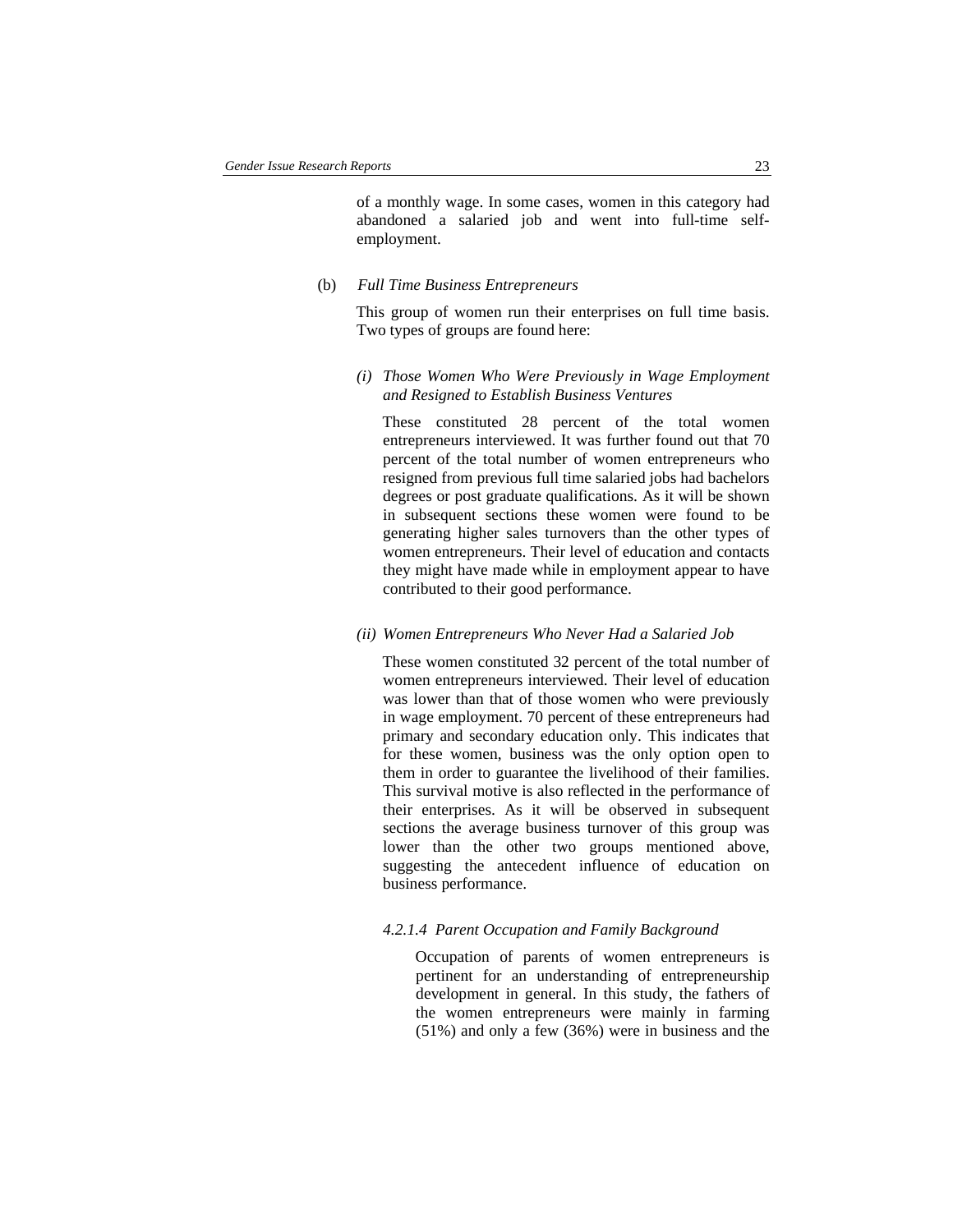rest (13%) were in wage employment. This means that women entrepreneurs are in most cases firstgeneration entrepreneurs. There could be no significant gender difference in this respect, because most indigenous entrepreneurs in Tanzania have been found to be first generation entrepreneurs (Helsinki School of Economics, 1994). Significant difference, however, has been found between indigenous Tanzanian entrepreneurs and Tanzanian entrepreneurs of Asian origin, whereby the fathers of the Asian entrepreneurs were found to be an entrepreneur (74%) while the father of the African Tanzanian entrepreneur was mainly in farming (56%) Helsinki School of Economics (1994:39).

Finally, the spouses of most married women entrepreneurs (60%) were in wage employment and the remaining (40%) were in business (both in the formal and informal sectors). As noted earlier in this report, Tanzania has faced a very serious economic crisis from the late 1970 through 1980s. Coupled with the ensuing structural adjustment measures many households and families could no longer rely on wage employment. More specifically, women could no longer rely on spouses' wages and had basically no other alternative but to go into business in order to supplement their spouses' wages. This analysis is quite inconsistent with the analysis provided in developed countries which generally suggests that women entrepreneurs' spouses in wage employment will provide a supportive and financially sound environment in which to begin new business ventures (Hisrich and Brush, 1984).

## *4.2.2 Characteristics of Women's Enterprises*

A study on the nature of the female entrepreneur and her enterprise is pertinent to the understanding of factors that affect women's entry and survival in business. This section presents our findings on the nature of women's enterprises.

### *4.2.2.1 Ownership Patterns*

This survey revealed that sole proprietorship was dominant (80%) among the women's businesses. Only 20% of the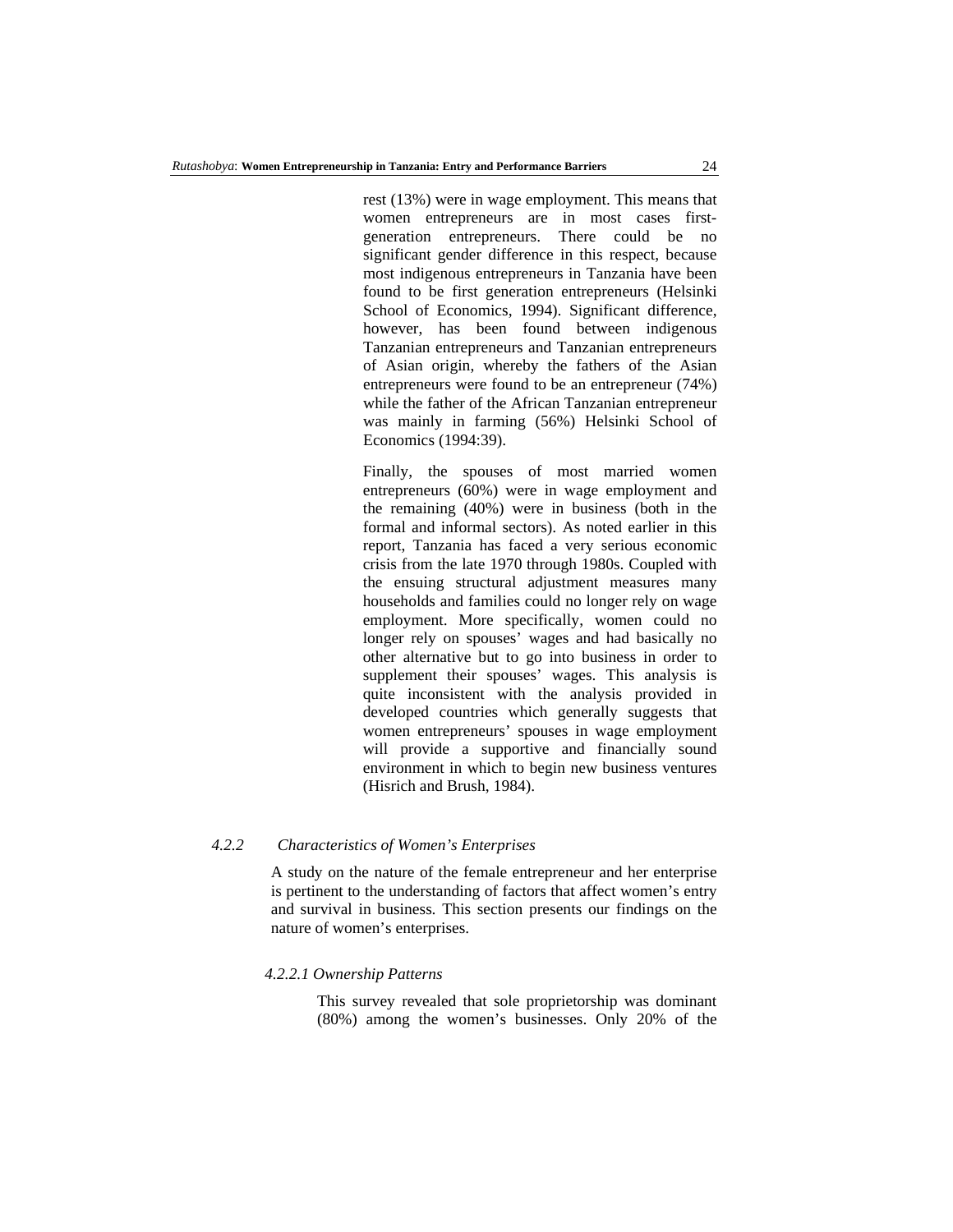firms were owned by the family. The results are generally consistent with previous surveys on the informal sector in Tanzania (Bagachwa, 1993, Rutashobya, 1991). Within the sole proprietorship mode, however, family ties were found. It was sometimes not easy to distinguish between sole proprietorship and family business.

#### *4.2.2.2 Recruitment Behaviour*

In the majority of cases (55%) family members, (mostly the extended family members) provided unpaid labour inputs, and to a very limited extent paid labour. This was mainly common with those women who were doing business on parttime basis and those full time business women who had never been in wage employment.

### *4.2.2.3 Size of Businesses*

The above entrepreneurial behaviour by women is quite consistent with the size of the enterprises operated by women. Most of them were too small to justify ownership by more than one proprietor. The enterprises were also too small to justify hired labour. The number of employees in the businesses ranged between zero and five.

### 4.2.2.4 *Ownership Structure and Ethnicity*

In this study, ethnicity appeared to influence greatly entry into entrepreneurship. Ethnicity reflects differences in social structure and child-rearing practices which subsequently condition an individual's attitude toward risks and hence participation in business. Ethnicity, therefore, influences social and occupational mobility. Results of this survey indicated that women entrepreneurship tended to be dominated by a few ethnic groups. The distribution of women entrepreneurs by ethnicity is presented in Table 4.1.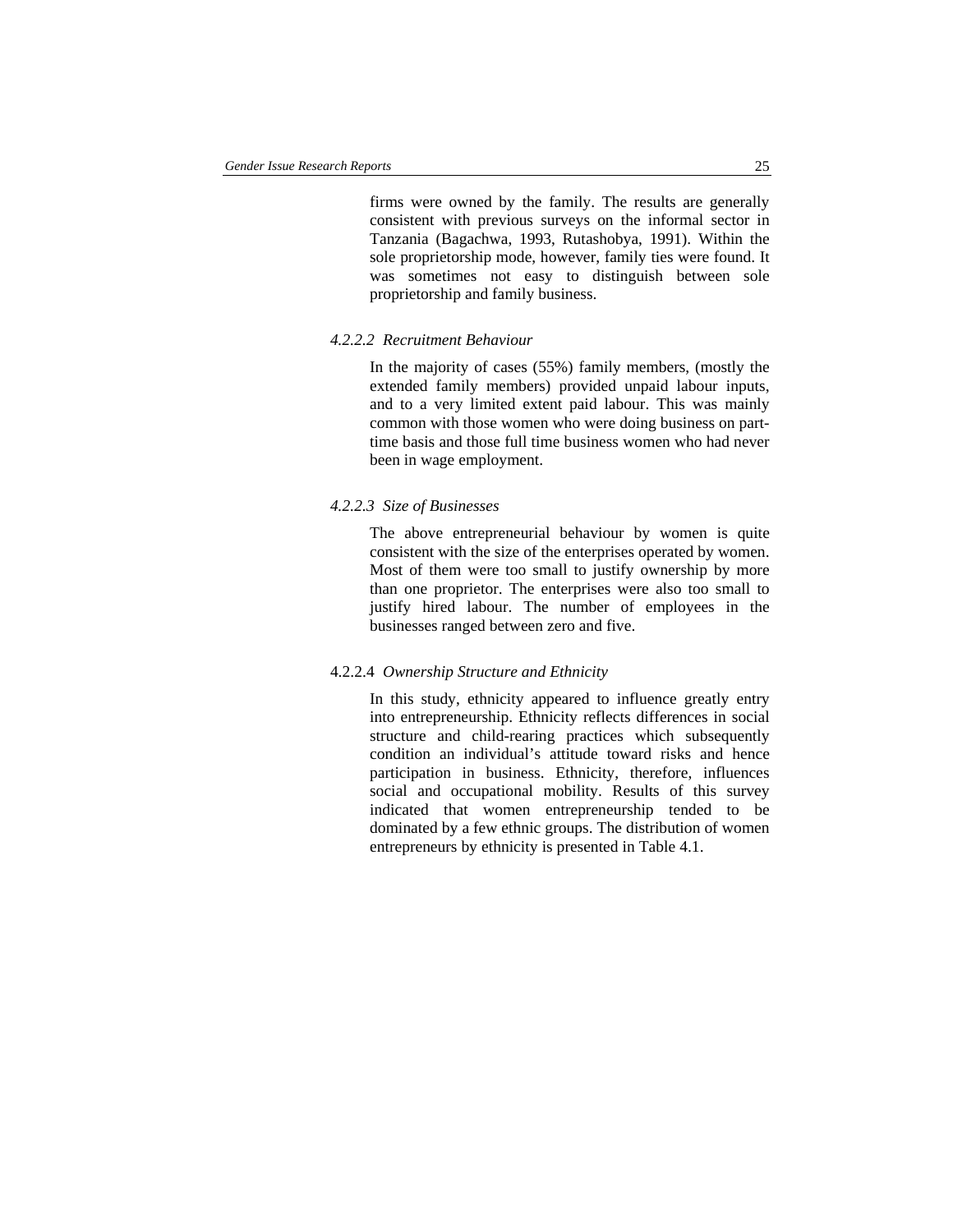| Ethnic Group | No. of women   | $\%$ |
|--------------|----------------|------|
|              | Entrepreneurs  |      |
| Chagga       | 21             | 49   |
| Haya         | 6              | 14   |
| Nyakyusa     | 6              | 14   |
| Hehe         | 2              | 4.6  |
| Sukuma       | 3              |      |
| Sambaa       | 2              | 4.6  |
| Mixed        | $\overline{2}$ | 4.6  |
| Makonde      | 1              | 2.3  |
| Total        | 43             | 100  |

 **Table 4.1. Distribution of Women Entrepreneurs by Ethnicity** 

**Source:** Survey Data

The table shows that most of the women entrepreneurs (49%) were of the Chagga tribe. This is a very significant proportion especially when one considers the fact that Tanzania has more than 120 tribes. The concentration of business enterprises among few ethnic groups (with reference only too indigenous people) in Tanzania has been well documented. A similar trend has also been observed in other African countries. For example, Macharia's analysis (1988) on social networks in Nairobi's small businesses suggests that ethnicity plays a significant role in entrepreneurship. House *et al.* (1993) corroborate the point that having enough capital to continue through business slumps is a function of ethnic affiliation, class and sex. Ethnicity plays an important role in both information about productive resources and overcoming obstacles to their transfer (House *et al*. 1993).

In Tanzania, the concentration of businesses among the Chagga tribe has a historical explanation. Generally, the participation of Africans in businesses is quite a recent phenomenon. During pre-colonial times household surplus were disposed off through kinship distribution. Some local produce was exchanged through the barter processes in the local markets. During the German and British rule, trade was dominated by Asians, Arabs and Europeans. While the Europeans dominated the import and wholesale trade, Asians and Arabs were mainly found in small wholesale and retail businesses. Very few Africans had the experience to operate shops. They had also little contact with inter-regional and national trade.

It is only in the years after the First World War that Africans started to enter retailing. In 1925, Chagga traders began to form a Native Shopkeepers Association (Iliffe, 1979). In the same year also, the Chaggas formed the first Co-operative (Kilimangaro Native Planters' Association) in British East Africa. It would, therefore, be wrong to assume that Chaggas are first generation entrepreneurs. Hypothesis 2, that women's participation in entrepreneurship will vary among ethnic groups appear to be supported. This finding is generally consistent with studies on role models and family background of entrepreneurs which suggest the antecedent role model influence on emergence of entreprenerus (Cooper, 1984, Hisrich & Brush, 1984, Mathews & Moser, 1995, Shapero and Sokol, 1982, Timmons, 1986).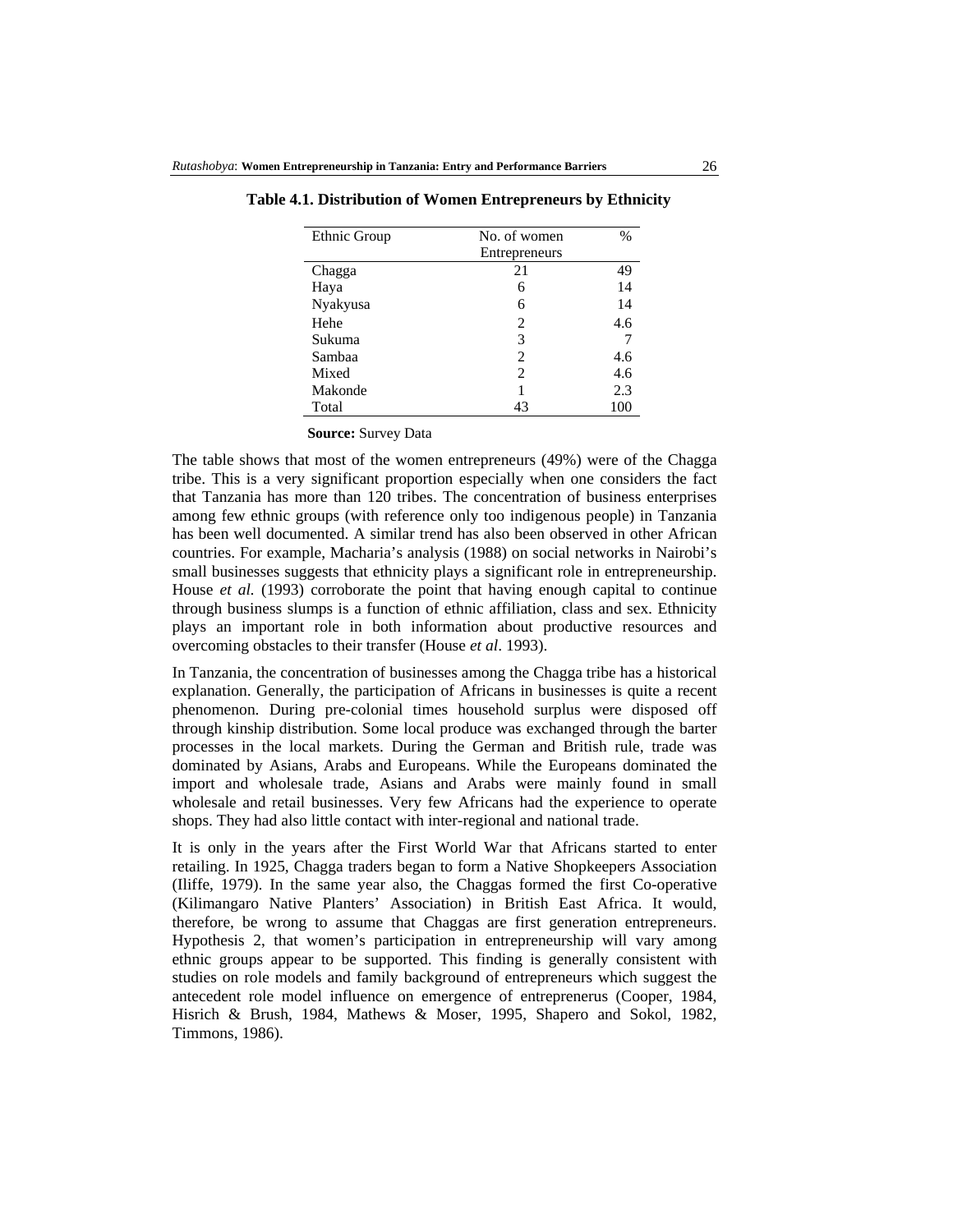#### *4.2.2.5 Financing of Business Start-ups and Working Capital*

All the women entrepreneurs interviewed had financed their business start-ups through own savings and family savings. Similarly, their business operations were solely financed through personal and family savings. Only one person reported to have received a loan from a bank and it took her one year to secure the loan. Indeed, this kind of delay has great impact on the value of the loan given the frequent devaluation of the Tanzanian currency.

It was further observed that only seven (16%) women entrepreneurs had applied for a loan from special loan schemes then operated by CRDB (Co-operative and Rural Development Bank). These applications were still being processed at the time of this research. When the rest were asked why they did not apply for a loan from banks, the majority (91%) reported complicated procedures and bureaucracy as the main reasons. To the extent that women lacked access to capital, the size of their businesses has remained inevitably small.

## **Table 4.2: Responses on Why Women Entrepreneurs Did Not Apply For a Loan**

| <b>Type of Response</b>           | <b>No. of Responses</b> | % of Total |
|-----------------------------------|-------------------------|------------|
| Inadequate collateral             | 25                      | 60         |
| Difficult process and bureaucracy | 39                      | 91         |
| Hight interest rates              | 13                      | 30         |
| Don't need one                    |                         |            |
| Don't want to incur debt          | 8                       | 18.6       |
| Don't think I will get one        | 30                      | 70         |
| Total                             | 117                     | $275*$     |

**Source:** Survey Data. \*Total percentage adds to more than 100 because many respondents had more than one answer to the question.

*4.2.2.6 Sectoral Choice of Activities and Concentration* 

An examination of the choice of business activities by women entrepreneurs is pertinent to the understanding of women's entrepreneurial behaviour. This is necessary if barriers to female entrepreneurship are to be identified.

In this study, women were found to concentrate on activities with the following characteristics:

*(i) Easy to Enter* 

Women were found to operate on activities with lower barriers to entry; that is, activities which require little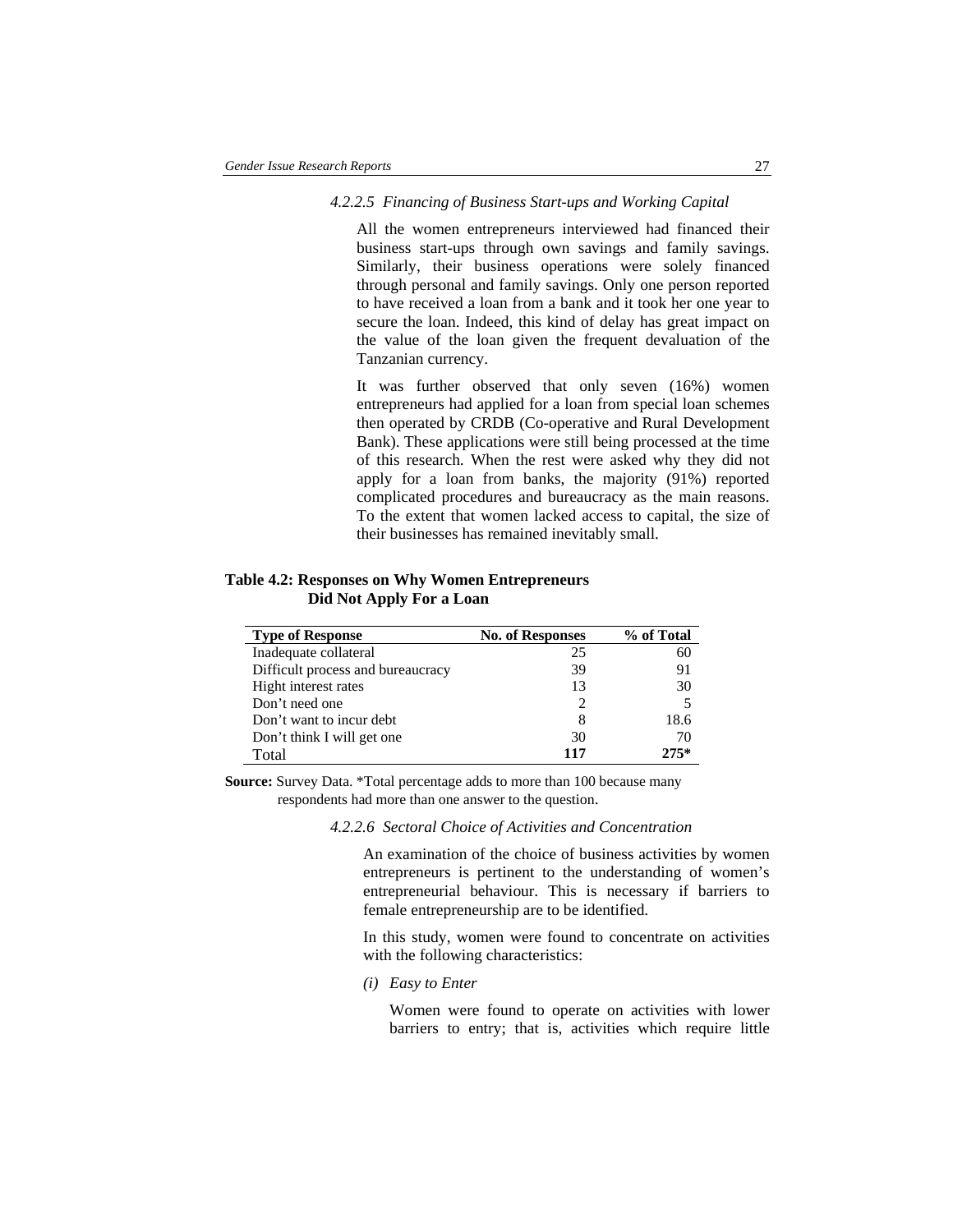capital investment and those that do not require a unique business premise. Most of the activities could be undertaken around the home.

*(ii) Highly Competing Ventures Offering Highly Competing Goods or Services* 

Women have tended to concentrate on activities that produce and/or sell goods and/or services in a perfectly competitive market structure where there are many sellers selling identical goods and services. In such a market structure, sellers become price takers rather than price setters. Women operating such businesses have no pricing freedom and therefore no competitive price advantage. Activities like poultry, piggery, animal husbandry and farming fall under this category.

*(iii) Service Oriented and Low Added Value Activities* 

Women were also found to patronize service-oriented and low value added activities such as hair salons, small-scale retail businesses, bar and restaurants business, car rental, tailoring, etc.

The distribution of women's business activities by type is shown in Table 4.3. which shows that the majority of women entrepreneurs (58%) are in commercial service sectors. Those in production are concentrated in the textile sector (70%). The data further reveals that women undertake economic activities that are compatible with their reproductive roles, activities that can be undertaken around the home – such as animal husbandry, poultry, hair saloons, small scale retail businesses, tie and dye, etc.

Few women have started to move into non-traditional activities such as printing, export/import, and small/medium scale manufacturing activities. Since women have tended to concentrate in highly competing business activities, their market shares are inevitably low. This has led to low profitability thus limiting their opportunities for vertical growth and expansion. As a result women's enterprises have remained small in size.

Comparatively, men have tended to venture into activities with higher value added potential such as metalworking, tinsmithing, carpentry, shoe making, etc. This phenomenon has been well documented in Tanzania as well as in other African countries. In Tanzania especially, most men operating in the informal sector are found to be engaged in these activities (URT, 1991; Helsinki School of Economics/World Bank, 1994). There appears, therefore, to be distinct gendered differences in business activities undertaken by business people in Tanzania.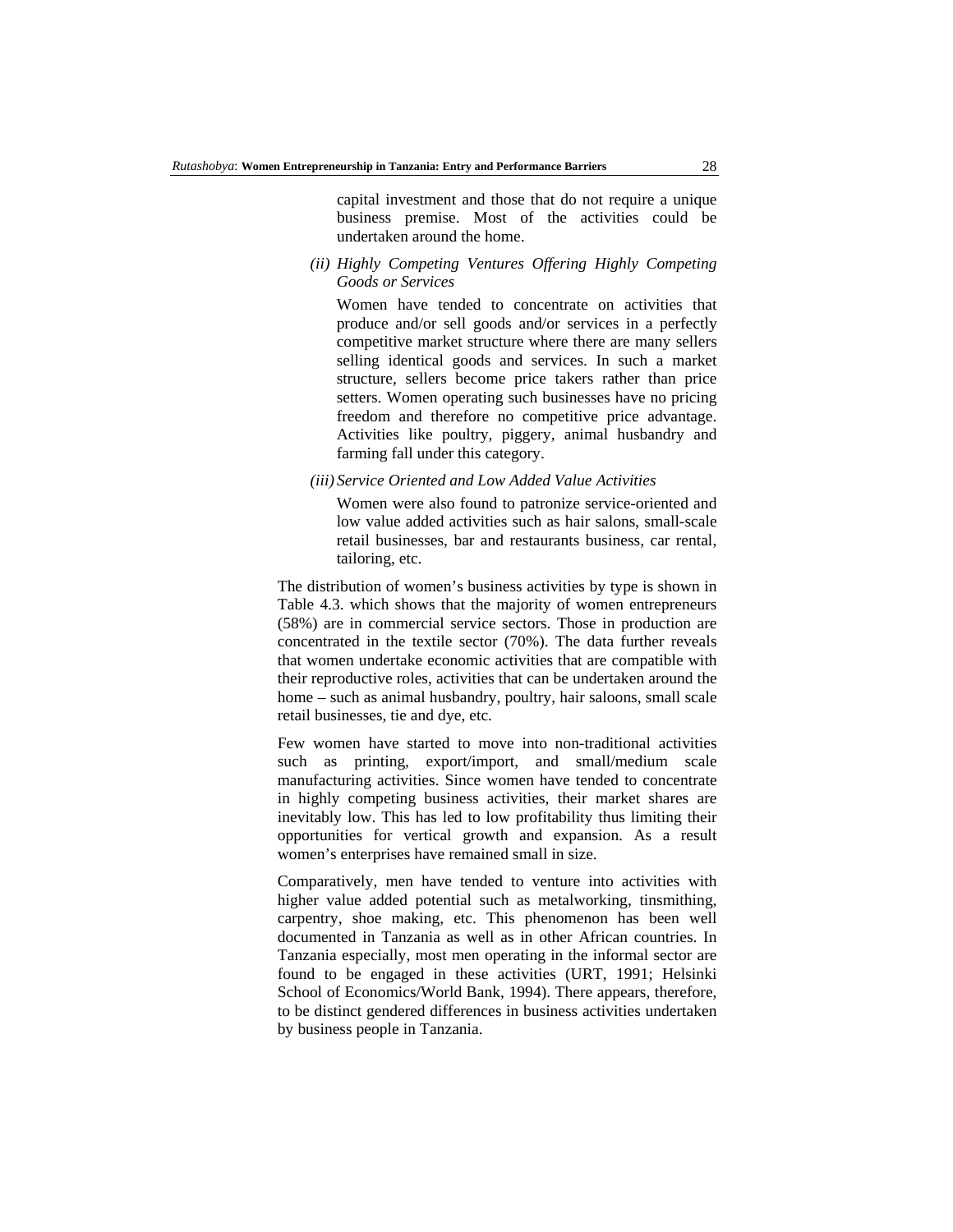|  |  |  |  |  | Table 4.3: Distribution of Women's Economic Activities by Type |  |  |  |  |
|--|--|--|--|--|----------------------------------------------------------------|--|--|--|--|
|  |  |  |  |  |                                                                |  |  |  |  |

| <b>Business Activity</b>                               | <b>Frequency</b> | % of Total |
|--------------------------------------------------------|------------------|------------|
| Textile manufacturing/tie & dye                        | $\mathfrak{D}$   | 3.6        |
| Soap making & oil extraction                           |                  | 1.8        |
| Milling machine                                        |                  | 1.8        |
| Import/export                                          | 2                | 3.6        |
| Tailoring (service)                                    | 5                | 9.1        |
| Retail business (groceries, carving, pharmacy,         |                  |            |
| stationery, ice cream, second hand clothes, timber     |                  |            |
| sales, iron sheets                                     | 20               | 36.36      |
| Poultry, animal husbandry & general farming            | 13               | 23.6       |
| Printing                                               |                  | 1.8        |
| Hair Salons                                            | 4                | 7.3        |
| Fish monger                                            |                  | 1.8        |
| Miscellaneous (car $\&$ house rental, food supplies to |                  |            |
| schools, fashion show etc.)                            | 5                | 9.1        |
| <b>Total</b>                                           | 55*              | 100        |

**Source**: Survey Data.

\* The number of businesses does not add up to 43 because many women operated more than one activity. Almost all the women entrepreneurs operated many other sideline activities which could not be reported in this table.

More specifically, women's income generating activities have been found to be gender-typed. Even the few women who were engaged in less traditionally female related activities such as export/import and small scale manufacturing businesses were concentrated in areas such as food processing, food export and textile manufacturing.

#### *4.2.2.7 Location of Women's Enterprises*

Location of an enterprise is one among pertinent strategic decisions an entrepreneur has to make. This is because a good location is one of the business volume generating factors, other things being equal.

The findings of this study reveal that 50 percent of the women's enterprises were located in residential areas, around or close to their homes. The remaining (50%) were located in commercial areas. This finding is consistent with a previous study on women in the informal sector in Tanzania (Rutashobya, 1991). It is quite evident that women's multiple roles have greatly influenced their entrepreneurial behaviour in as far as location of their businesses is concerned. Women have tended to locate their businesses close to their home in order to combine their reproductive, economic as well as domestic work. By so doing, women are trying to minimise conflicts posed by their roles as income earners, mothers/child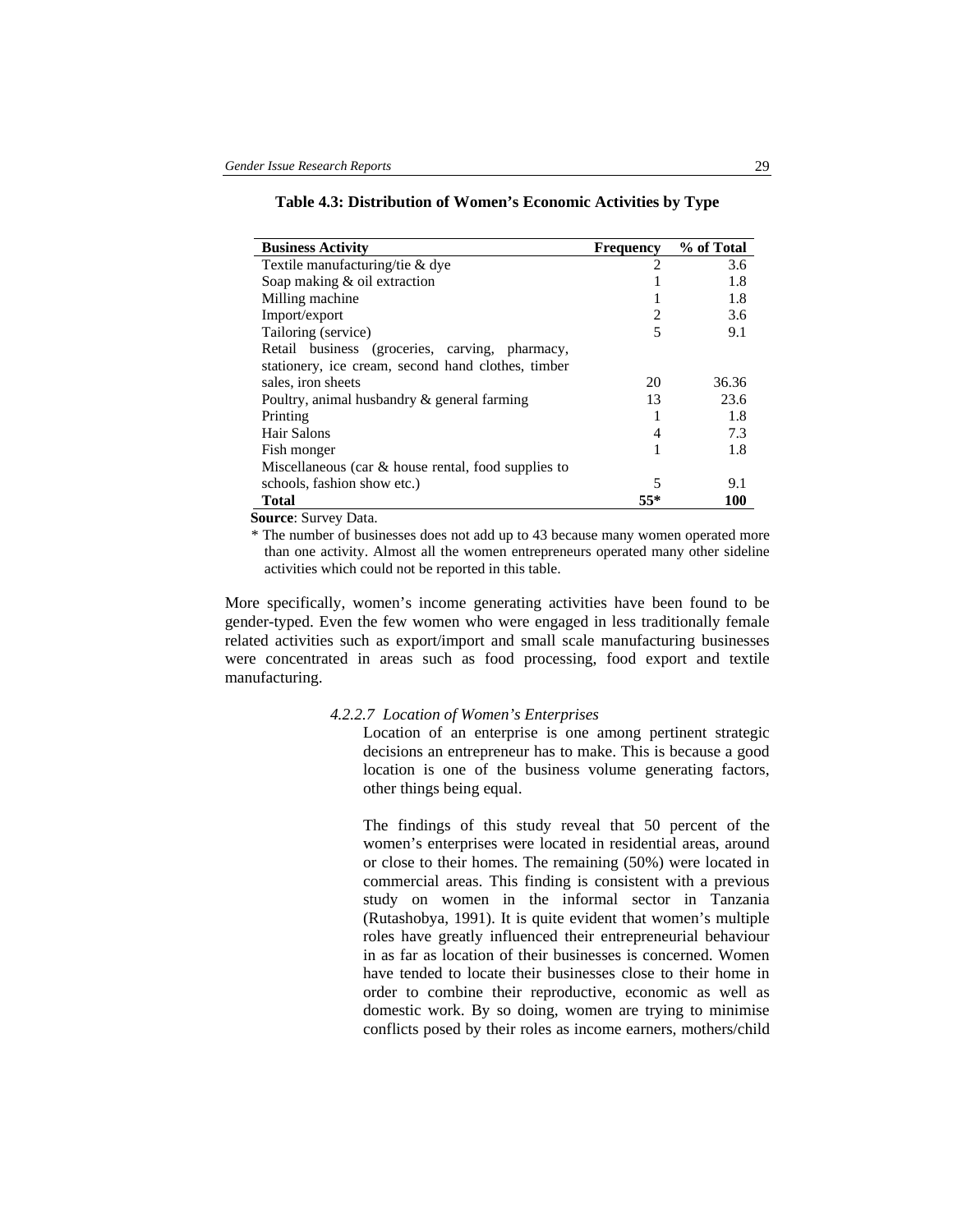carers and homemakers (ILO, 1994). Indeed, the opportunity cost of such a practice has been very high on the part of women as evidenced in the type of activities, which they operate. To the extent that women choose those activities, which can be done around the home, the options are very few. This practice inevitably limits them to low turnover and highly competing business activities such as poultry, animal husbandry, small scale retail shops, hair salons and the like.

#### *4.2.2.8 Business Performance*

Performance data were very difficult to obtain for lack of record keeping by women entrepreneurs. In many cases records on expenses were not kept. This made estimation of profits very difficult.

Data on business turnovers, however, indicates significant differences between the various types of women entrepreneurs identified earlier in this chapter. More specifically, women entrepreneurs who were previously in wage employment were generating higher turn-overs (an average of T.Shs. 1,428,333 per month) than the other types of women. As revealed earlier on the women in this group were more educated than the other two groups (70% had Bachelors or Postgraduate degrees). Comparatively, women entrepreneurs who were still in wage employment and those who had never had a salaried job were earning an average monthly business turnover of TShs. 833, 255 and TShs. 829,307 respectively. A chi-square test also confirmed that the two variables, viz, type of women entrepreneurs and business performance were not independent. The null hypothesis of no association was rejected at 10% significance level (see Appendix 1).

Further analysis of the data suggests a strong relationship between level of education and business performance. A correlation analysis performed between women's entrepreneurs' level of education and their business turn-overs reveals a positive relationship with a coefficient of 0.63. This finding supports Hypothesis 1 stated earlier in this study.

Generally, therefore, entrepreneurs' background, weaknesses and strengths strongly influence women's entrepreneurial behaviour and performance.

### *4.2.2.9 Growth Strategies*

In this study, women entrepreneurs were found to participate in more than one business line. The number of business ventures per respondent ranged from one to four.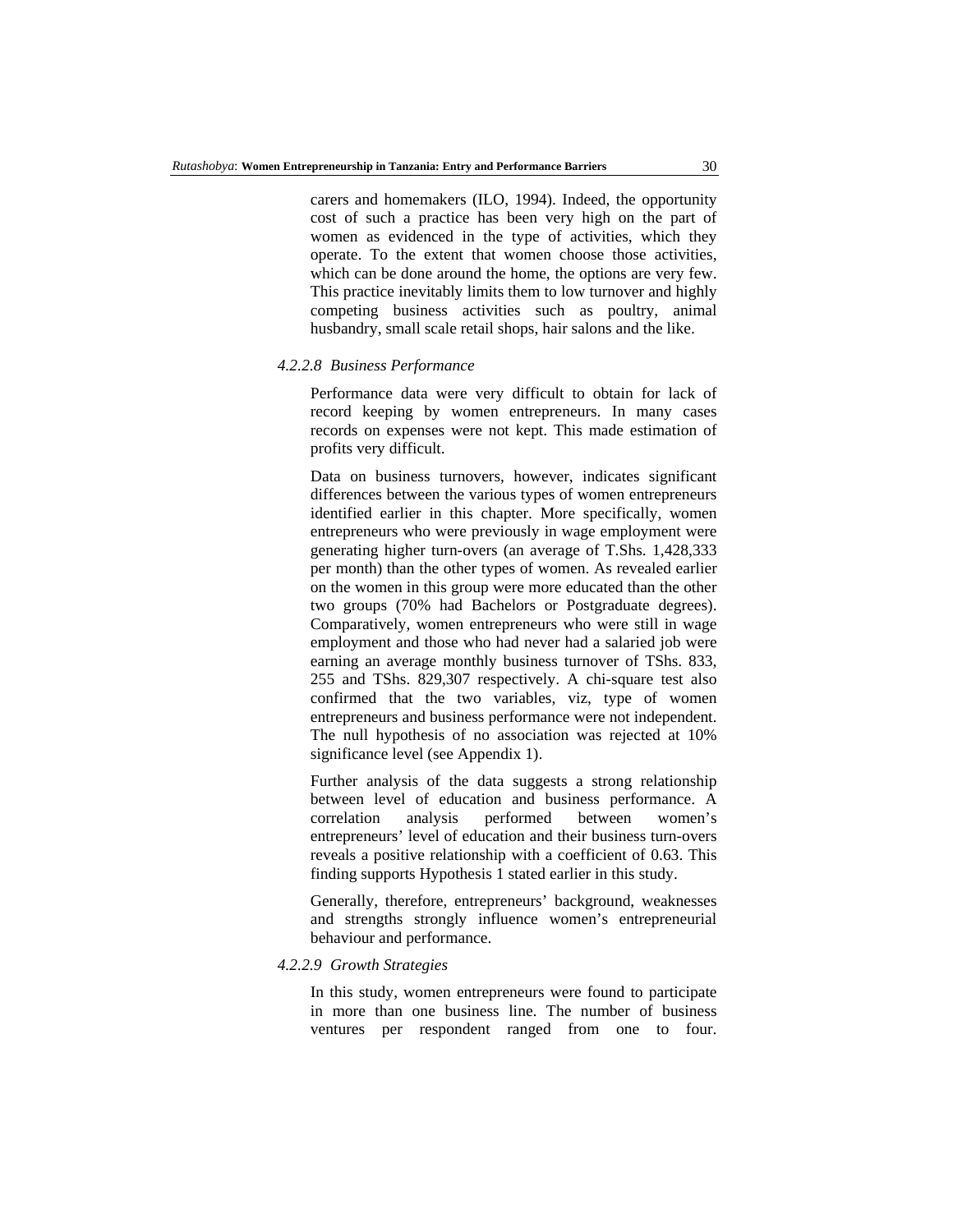Diversification was mainly in the same sector. For example, it was common to find a woman entrepreneur with three business activities such as piggery, poultry and dairy farming. This phenomenon appears inevitable given the kind of business ventures women were operating which, as observed earlier, were low turnover/profit activities due to competition. In the absence of potentially vertical growth activities, women had resorted to horizontal expansions in order to guarantee survival of family members as well as to spread the business risks over a number of activities. Multiple portfolios were also used to meet capital requirements, both fixed and working capital, especially in the absence of borrowed capital from financial institutions. It is argued here that since the activities were poor growth potential business ventures, multiple portfolios only served to reproduce women's existing conditions by diverting their energies away from more economically productive activities.

### *4.2.2.10 Reinvestment*

Reinvestment was not very common among the women entrepreneurs. When asked about the use of business income generated, 53 percent of the entrepreneurs reported to spend their income on household demands. Often, there was no distinction between business sales turnover and profit. Sales turnovers were treated as profits. In many cases also women were not charging for the labour spent in their business.

### **4.3 A Case Study of a Successful Woman Entrepreneur**

An indepth study on the constraints to female entrepreneurship was also done through the following case study. The case study, though disguised, represents a true start-up history of one of the most successful woman entrepreneur in Tanzania.

### **A Business Start-up History of Olivia: A Successful Woman Entrepreneur**

#### **4.3.1** *Family Background*

Olivia was born in 1947 in the outskirts of Moshi town, Kilimanjaro Region, Tanzania. She is a daughter of a businessman and her mother is a housewife. Olivia, a mother of five children, is married to a famous businessman. Her spouse, however, has had long working experience, as a senior employee in both local and international organisations. He held various managerial positions and lived outside Tanzania for many years as an employee of some international corporations. Before his retirement, Olivia's husband decided to leave public employment in order to concentrate in private business.

Olivia had lived outside the country since 1968 because she had to join her husband. She lived in France, Belgium, U.S.A., Kenya, and Ivory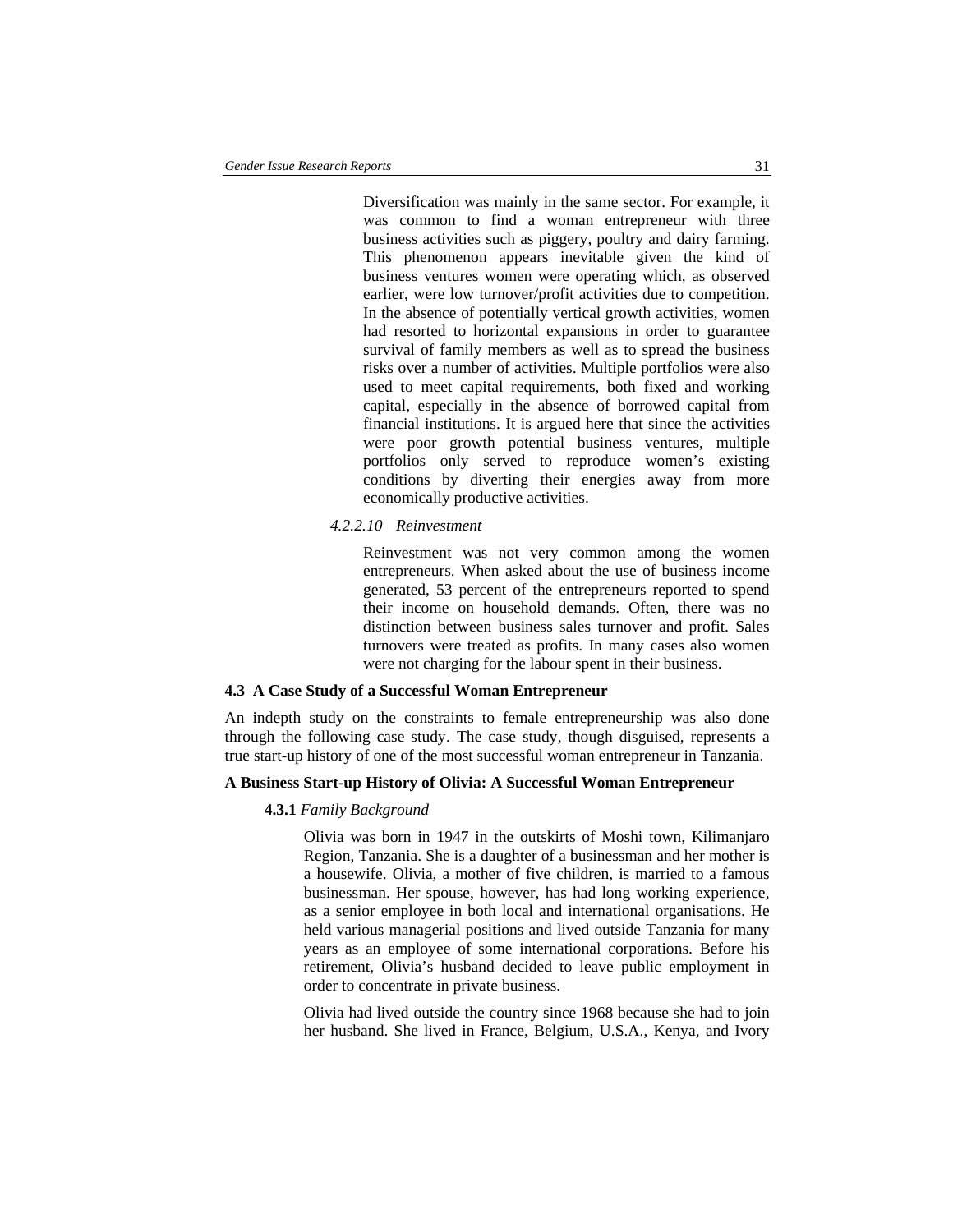Coast. She admits that her living outside the country gave her a lot of exposure. She took a diploma course in management and passed well.

## 4.3.2 *Idea Generation and Business Start-up: Enabling and Disenabling Factors*

### *4.3.2.1 Idea Generation*

While living abroad, Olivia got involved in a couple of small businesses. When her husband retired from public employment and finally came back home in 1982 to start and strengthen his private businesses, Olivia also returned home and had a dream to start up a more viable and high value-added business activity. It should be noted that Olivia and the rest of the family returned to Tanzania at the time Tanzania was facing serious economic crises. The economic problems manifested themselves in the form of acute commodity shortages, deterioration social and health services, deteriorating infrastructures and the like. This kind of environment gave Olivia a unique inspiration and enthusiasm to engage in businesses that would ultimately support efforts to alleviate the then rampant shortages of goods, especially essential commodities. A problem had, therefore, given birth to a business opportunity. The business idea she finally conceived was that of manufacturing textile products.

#### 4.3.2.2*Many Hurdles*

The barriers were many at that time. She needed, first, to breakthrough the male-dominated system to enable her to register the company, to enable her to acquire a business premise as well as to acquire start-up capital from formal financial institutions. Things were then not easy for a woman with such an ambitious idea. Fortunately, Olivia's children were all grown ups, and some of them quite mature.

### 4.3.2.2.1 *Registration and Business Premise*

According to Olivia, registration of the company did not pose much of a problem. She managed to go through the bureaucratic procedures quite easily. Getting a business premise was, however, a big problem. The male dominated ministry of lands could not quite believe this woman who was applying for an industrial business premise. By then most industrial plots were owned by manufacturers of Asian origin. It was after a very long struggle that she managed to get an industrial plot. Olivia recalls having taken one year to get the plot.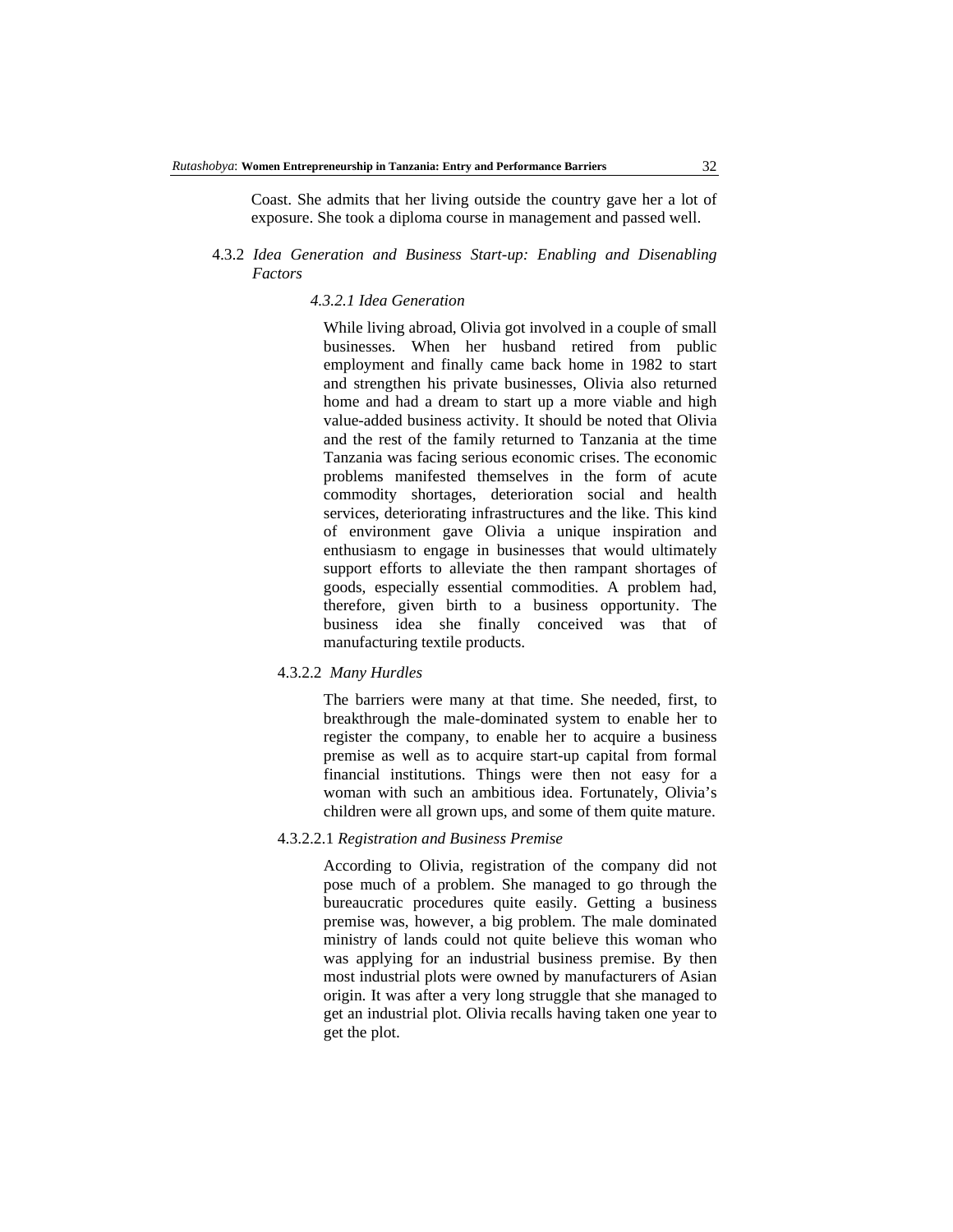### 4.3.2.2.2 *Business Licence*

After obtaining an industrial plot, Olivia had to look for a business licence. "It was a very big problem", Olivia narrates. This was the time when parastatal organisations were given exclusive rights to manufacture a variety of products. In her case, the officials claimed that one parastatal organisation was going to manufacture the same product, and therefore they did not need to issue another licence to a private business person. Reports then went that this so called parastatal organisation had attempted to go into manufacturing of the product but, for various reasons, failed. With this information, Olivia decided to put pressure on the licence officials until she finally got a business licence. She recalls that she had to lobby a lot with the help of her spouse who was well known in government circles.

#### 4.3.2.2.3 *Finance*

As is typical of all other entrepreneurs, Olivia did not have enough self-generated resources to finance such a huge investment. She needed a financial loan from banks to enable her to take-off smoothly. She then applied for loans from several banks including the African Development Bank (ADB), the Tanzania Investment Bank (TIB), the National Bank of Commerce (NBC) and the Tanganyika Development and Finance Co. Ltd (TDFL). The total amount requested was US \$1,500,000. According to Olivia, this was one of the most difficult and discouraging stages. She subsequently faced many difficulties. First, the bank officials were very skeptical because they could then not understand that a woman could be that confident to apply for such a huge sum of money. The standard amounts of loan applications then made by women were between Tshs.  $20,000/=$  to Tshs. 100,000/ $=$ . Such loans were mainly for businesses such as poultry keeping, dairy farming, piggery and some small scale farming. To confirm their skepticism, one of the officials of the NBC one day said to her "Woman; you better stop your ambition. Do you think you can handle such a big loan? Go home and keep poultry as is typical of your fellow women". This clearly showed the kind of prejudices bank officials had against women. To them this was a very inappropriate entrepreneurial behaviour for a woman. Second, the bank officials could not understand that a woman, of an African origin, could set up and run a factory. Most of the factories in those days, as is also typical today, were owned by entrepreneurs of Asian origin.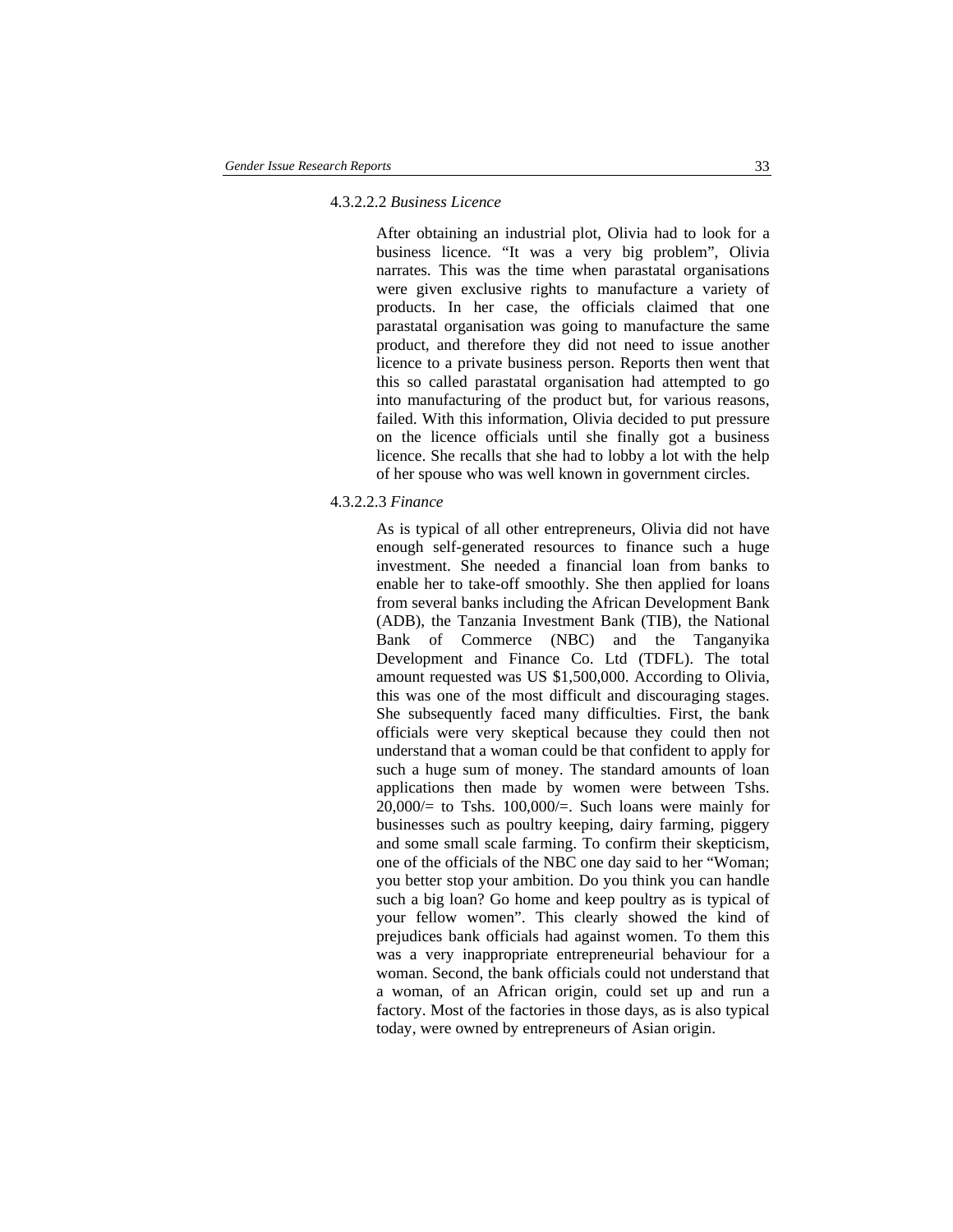With her spouse's influence, however, Olivia was able to secure just a half of the total amount of money applied for from one of the international banks. This was indeed not enough for the kind of dream Olivia had. She then started thinking of other ways of raising the remaining amount of money. Joint venture was one of the ideas she had. She believed that teaming up with a foreign partner could lead to an end of her start-up capital problem. She then searched for a joint venture partner. "Nobody appeared to be interested" Olivia recalls. This was the time when foreign investment in Tanzania was at its lowest level. The economic crises facing Tanzania in those years did not appear to encourage anybody. Foremost, the political climate was not conducive to foreign investment and private investment generally. In general terms, the investment climate only served to discourage foreign investors from investing in the Tanzanian market for capital.

But Olivia did not disappear. She decided to search for a supplier credit and finally managed to secure one, in the form of machines, from a French firm. There was still, however, one snag to solve. Olive lacked local funds to enable her ultimately set-up the factory. She stepped up pressure on some of the local banks until she secured credit from one of them. After this very long and difficult struggle, Olivia was now ready to put up the factory.

Construction of the factory buildings went on smoothly – despite shortages of building materials at that time. A consignment that included machines and raw materials arrive at the Dar es Salaam port in 1984. By this time Olivia was already contented that she was free from any further hurdles. Contrary to her expectations, there was one more hurdle, and which the issue of import duties and sales taxes on the consignment lying at the port yards. The duties and sales taxes on goods were then too prohibitive because the government generally discouraged importation. She could not afford to pay the high amounts of duties charged on her goods. Yet, she was not ready to lose the machines and the raw materials after such a long struggle. She had two optional solutions to the problem. One of the options was to apply for another loan with which to pay for the duties; while the second alternative was to look for tax exemption. The first option was indeed unthinkable considering the difficulties Olivia had so far gone through. "The second option was more appealing" Olivia recalls. She then decided to turn back to the same government to ask for tax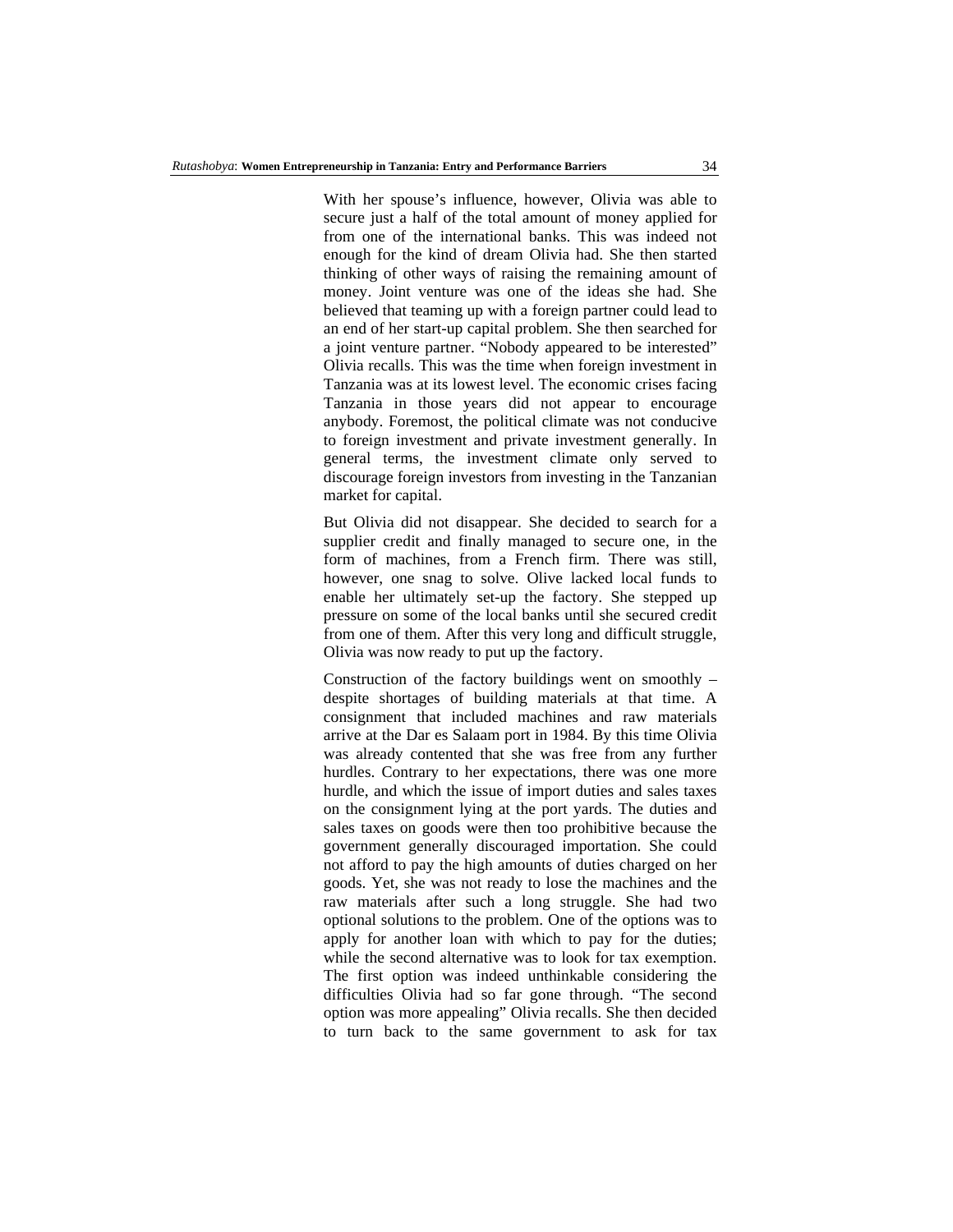exemption. She was able to secure this exemption, again, after a long struggle.

Within a few days' the clearing agents had cleared the goods from the port and French experts arrived in the country to install the machines.

The factory started operations late in 1984 and since then Olivia has diversified into other equally rewarding businesses. It took Olivia two and a half years to surmount the hurdles. When asked about the secret of her success Olivia believes supporting spouse to be the key factor followed by self determination, hard-work, self confidence and above all ambition.

## **5 FEMALE ENTREPRENEURSHIP: GROWTH PONTENTIAL AND CRITICAL CONSTRAINTS**

### **5.1 Introduction**

The review of the characteristics of women entrepreneurs and of their enterprises in Chapter Four clearly suggests that several environmental and socio-cultural conditions prevent women from fully developing their entrepreneurial potential thus underplaying their contribution to employment and economic growth. The purpose of this chapter is to amplify on the way gender has affected women's entrepreneurial behaviour. It will be argued that gender seriously affects individual strategic choices in business. Section One of this chapter presents the growth potential and dynamics of women owned small enterprises while in section two the critical constraints are highlighted.

#### **5.2 Growth Potential and Dynamics of Female Entrepreneurship**

It is argued here that gender has had a serious impact on the strategic choices and performance of women-owned small scale businesses. This is clearly manifested in the following entrepreneurial behaviour of women.

## **5.1.1 Financing and Investment Patterns**

In the absence of institutional finance, women appear to be contented with personal and family savings as major source of finance. Invariably, reinvestment of profits is remote in view of the pressure for immediate consumption. More specifically, the need to guarantee the survival of the family and that of the household appears to be the major priority when it comes to use of earned income. Thus, can be explained why women's small scale enterprises have remained small in size.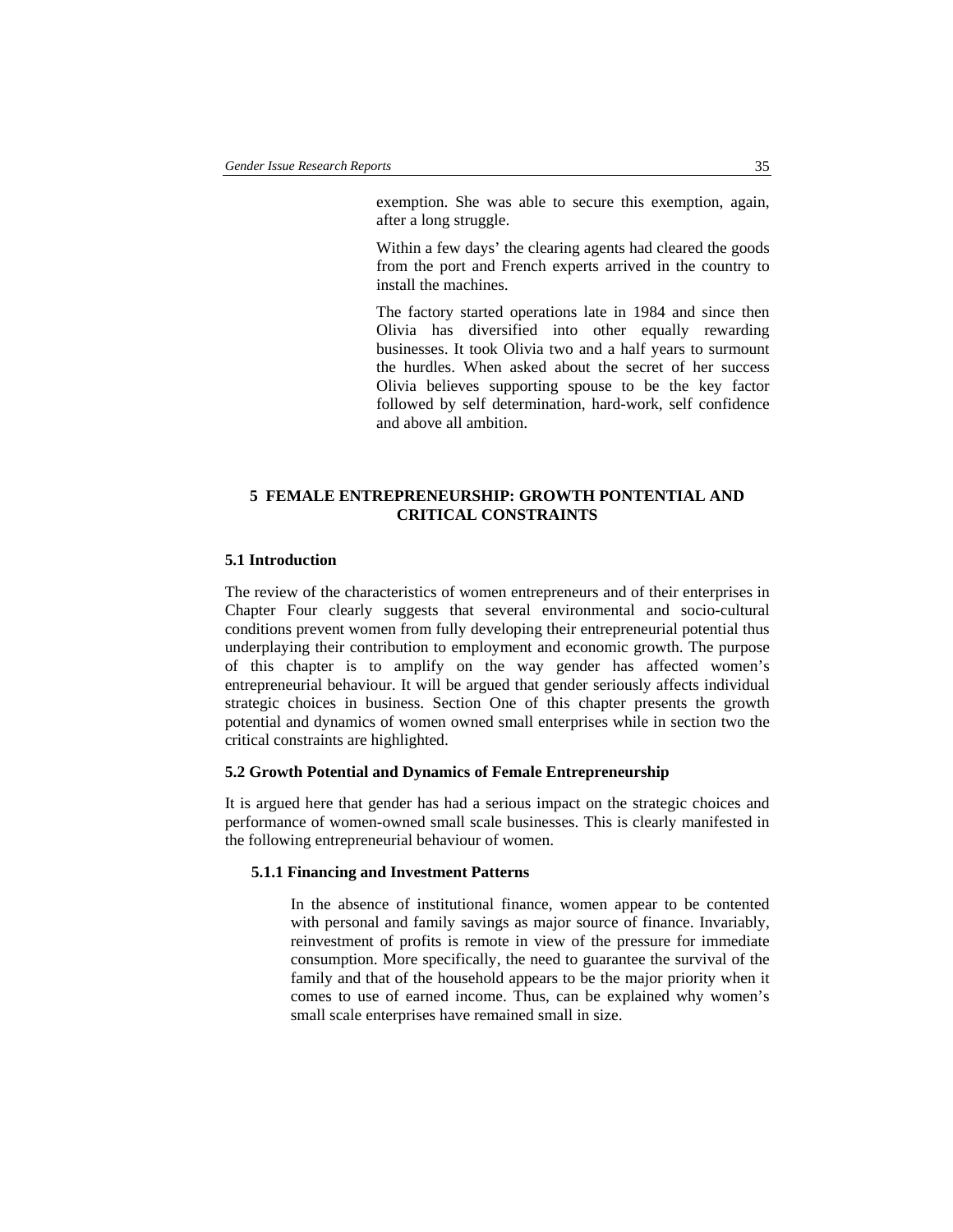### **5.2.2 Sectoral Concentration and Location of Women-Owned Enterprises**

The choice of business activities operated by women entrepreneurs is shaped by household-centred decisions. Household-centred pressures (multiple roles) have, further, influenced the location of women's smallscale enterprises. In order to minimise conflicts between their multiple roles women have tended to locate their economic market activities close to home thus limiting their choice of businesses. These pressures have forced women to invest in gender activities eng. those which are stereotyped, easy to enter and highly competing business activities. Inevitably, investment has been on horizontally growing sectors rather than on those activities with vertical growth potential. Thus, women have not exploited the advantages of specialisation. It is our contention that this entrepreneurial behaviour has not contributed to the development of new innovations (products) and new markets, which are key factors to effective entrepreneurship. To the extent that the above is true, women's enterprises have remained small in size.

### 5.2.3 *Growth Strategies of Women Entrepreneurs*

The need to guarantee the survival of the household has forced women to spread the business risks by investing in multiple portfolios. This diversification strategy is, however, still based on household-centred considerations, thus limiting women's capability to explore and invest in high growth potential activities. Household-centred decisions have also limited women's ability to explore profitable markets. This behaviour has invariably not led to effective development of entrepreneurship among the women.

#### 5.2.4 *Labour*

The extended family phenomenon has been exploited by women as source of labour for their businesses, regardless of the quality of the labour. The primary reason is not just to make use of the cheap labour but also to enable every member of the household make some economic contributions to the family. By so doing, however, women entrepreneurs have often forgone quality labour thus rendering their business entities unproductive or less productive or uncompetitive.

## 5.2.5 *Part Time Versus Full Time Operations*

Because of multiple roles, women are forced to engage in business on part-time basis. Given their multiple roles also, women have been forced to choose and operate those business activities that are compatible with their reproductive roles in the household. For security purposes and in order to guarantee the survival of the household, a significant number of women entrepreneurs are still maintaining salaried jobs in the formal labour market. In view of the above women entrepreneurs' labour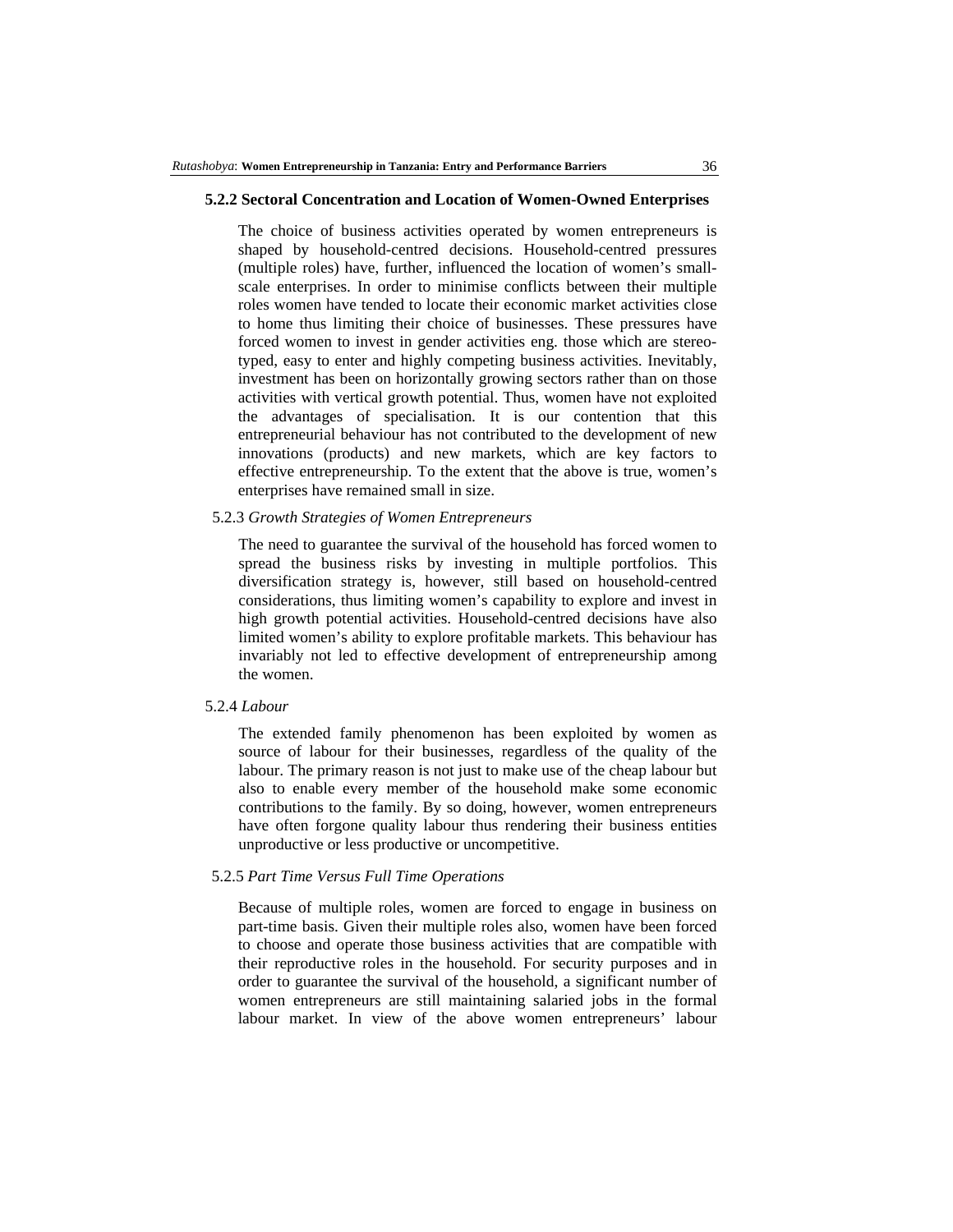contribution in business has not been efficient. This has negatively affected entrepreneurship development among women.

The above analysis of women's entrepreneruail behaviour and the description presented in the previous chapter has enabled us to identify two main areas which are of critical importance for the development of female entrepreneurship in Tanzania. The first area revolves around the conditions or factors that prevent women from effective participation in entrepreneurship, or rather those factors which have prevented and which continue to prevent women from participating in high growth economic activities. The second area of concern revolve around the issue of promotion of female entrepreneurship in the light of the critical constraints identified. These issues are the subject matter of the remaining part of this report.

#### **5.3 Critical Constraints to Female Entrepreneurship**

The above analysis of women's entrepreneurial behaviour and the functioning of their enterprises clearly suggests that there must be fundamental constraints to the development of female entrepreneruship in Tanzania. Put differently, women's entrepreneurial behaviour must be understood in the context of the critical factors that have influenced this behaviour and that have subsequently negatively affected their performance in business. In this section the critical constraints are highlighted and presented. The constraints which are basically environmental are socio-cultural and economic factors.

### 5.3.1 *The Social and Cultural Environment*

The findings of this study, especially as far as women's entrepreneurial behaviour is concerned, suggest that cultural values, traditions and norms have greatly affected women's participation in entrepreneurship. More specifically, the society's constructions of what constitutes male and female roles and responsibilities, behaviour and values, which have resulted into distinct gender division of labour in society, have also been manifested in the dynamics and development of female entrepreneurship in Tanzania.

#### 5.3.1.1 *The Gender-Based Division of Labour*

It has been well documented elsewhere that the patriarchal gender biases are the root causes of the gender-based household and social division of labour in African societies. Within the social and power relations and the resultant gender division of labour lies the basis for the general marginalisation and subordination of women. Through the gender based household and societal division of labour, women have been assigned such tasks as child rearing, taking care of the old and the sick, taking care of the household by undertaking household chores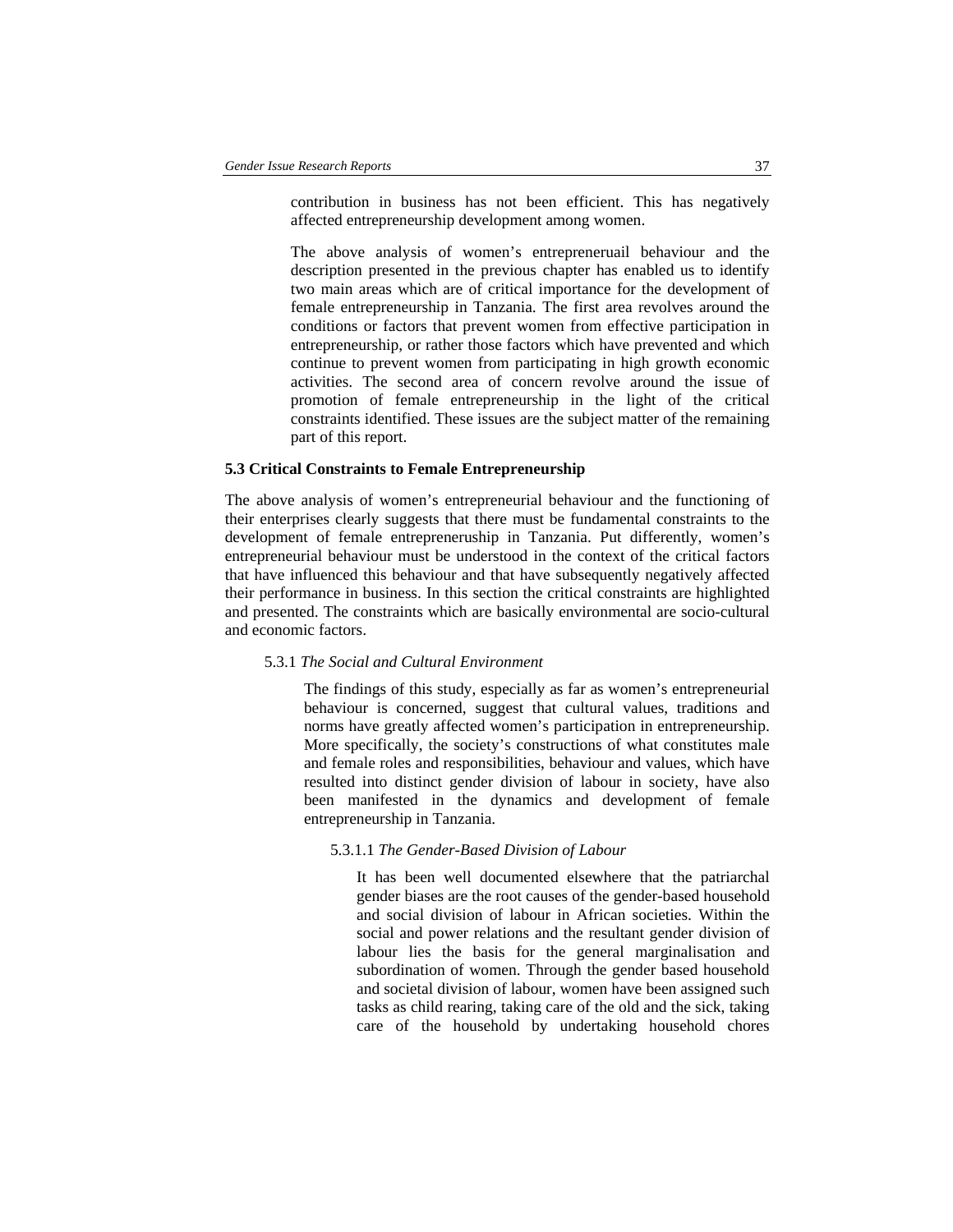(reproductive) as well as productive activities. Women have undertaken these multiple roles without leisure time, supportive technology and adequate income. This has subsequently resulted into unequal work burdens, between men and women, to the disadvantage of women. As the findings of this study suggest, women's multiple roles and this overwork have greatly affected their ability to exploit more profitable economic/business opportunities. In order not to compromise their reproductive and productive roles women have been found to venture into those activities that can be done around the home thus limiting their choices in respect of strategic business decisions and operations. In order to guarantee the survival and sustenance of the household, women have been found to spread their risks over a number of business portfolios thus rendering them unable to exploit the advantages of specialisation. The need to sustain the household has also rendered reinvestment of earned profits a rare occurrence in view of the pressure for immediate consumption.

Given their multiple roles also, women entrepreneurs have been found to exploit the extended family phenomenon as a source of labour at the expense of quality labour. Women's multiple roles have, therefore, greatly shaped women's entrepreneurial decisions and behaviour, to their disadvantage, in respect of location of business, recruitment practices, choice of enterprises undertaken, growth strategies, reinvestment decisions and marketing strategies.

Furthermore, apart from causing women's overwork, the subordination of women also entails unequal access to household and societal economic resources. This has particular reference to resources such as land and other immovable property. The primary reason for such unequal treatment at both household and society levels is the treatment of women as minors or as appendages who must derive their social and economic rights from either their spouses or their male relatives. To the extent that women do not own immovable property (which serves as collateral for credit from formal financial institutions) their access to credit is restricted. In this study, only one out of the forty-three women entrepreneurs interviewed had obtained a loan from formal financial institutions.

The situation is further compounded by women's inability to save due to immediate household consumption needs. Coupled with the low returns from their businesses, the vicious circle of low income - low saving – low investment is invariably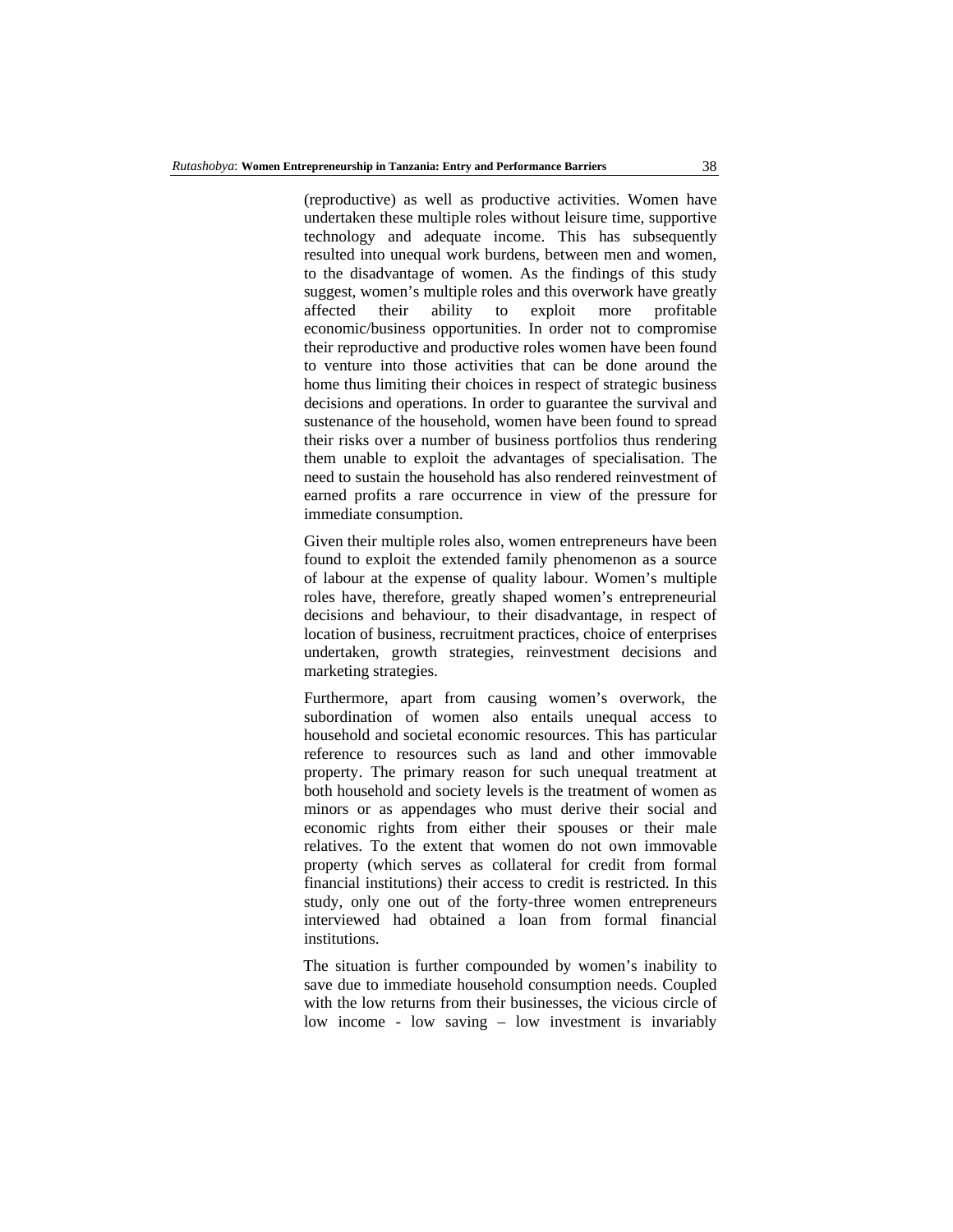maintained. Lack of access to resources has negatively affected women's entrepreneurial behaviour, both in respect of the choice of undertakings and their marketing strategies. Given low incomes, women entrepreneurs have ventured into easy to enter (activities requiring low capital outlays) kind of activities which in most cases are prone to lateral expansions thus earning the investor very little income due to low turnovers. The low incomes have further restricted women's ability to employ effective marketing strategies in order to promote the sale of their products. Investment to exploit market niches and to advertise the products is not possible under this situation. Given their low incomes also, women entrepreneurs cannot afford modern technologies.

The societal gender prejudices and stereotypes have further contributed to women's low access to formal credit. In this study, some women entrepreneurs reported this to be a major constraint. The case study of successful woman entrepreneur presented in the previous chapter reveals that gender prejudices and stereotypes are still held and practised by some bank officials.

### 5.3.1.2 *Reinforcing Factors*

The gender social and power relations that exist in Tanzania, as well as in other African countries, have been reinforced by the plural legal systems and other forms of controls and socialisation. These conditions have been used to ensure the continued subordination of women and the performance of their prescribed roles. These have engendered women's unequal participation in important spheres such as education and decision making positions.

The customary, religious and modern statutory and common laws often overlap and contradict each other. These types of legal systems have not only tended to reinforce the subordination of women but have also affected women's economic and social position in society especially with respect to ownership and inheritance of property. This lack of equal rights has in turn restricted women's ability to exploit economic opportunities thus denying them their ability to realise their potential.

Education is one of the primary forms of socialisation which engender the development of various competencies including entrepreneurship. Despite its importance, many African societies, including Tanzania have, due to the same household based and societal gender biases and stereotypes, not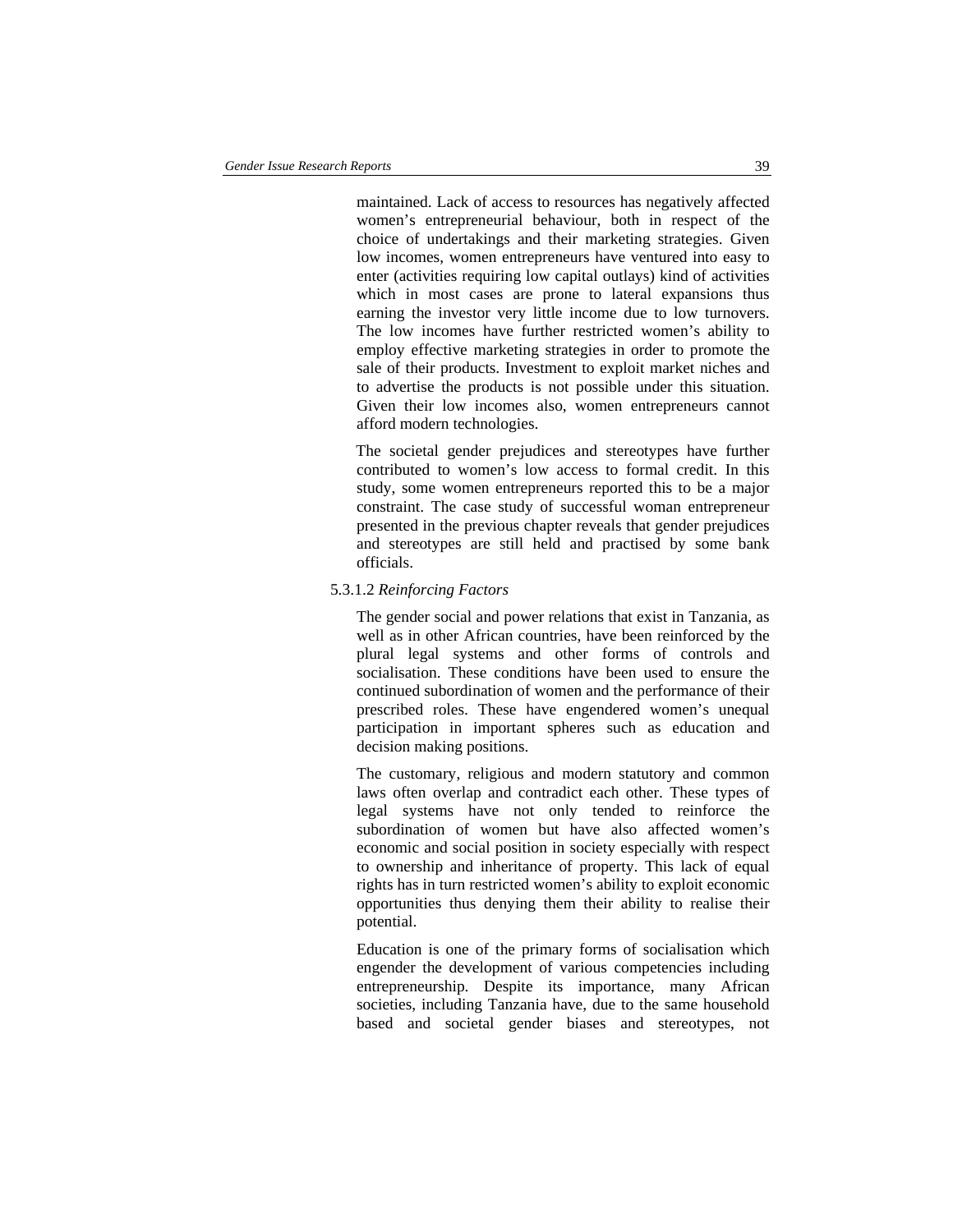considered girls' education to be as important as boys' education. The main reason is that girls are expected to be dependant on a man (a male relative or spouse). These cultural norms and values have greatly affected women's access to basic and further education thus engendering high illiteracy rates among the women.

The resultant gender gap in education has further been compounded by the post-primary school curricula in Tanzania which has for a long time been gender stereotyped. Specifically, women who proceed to further studies are channelled into fields which do not involve the inculcation of significant technological or managerial skills. They are invariably directed to traditionally gender-stereotyped fields such as cookery, tailoring and domestic science, while men are led to technically-based subjects such as engineering, crafts and carpentry. It is quite obvious that the feminine subjects, where women are found to specialise, are not compatible with the new global technological demands.

This phenomenon together with their unequal access to education and training has worked against women in terms of their ability to enter into and perform effectively in business. The result is what we have seen in this study: Women have overwhelmingly concentrated in gender-typed, low turnover, service-oriented type of activities. Because of their illpreparedness, women have lacked the kind of technological and managerial skills that are pertinent in large-scale business operations.

Women's early socialisation as dependants, family carers and housekeepers in conformity with the cultural values and norms of the household and the society has influenced women's subsequent ability to engage in productive entrepreneurship. Specifically, women's early socialisation has greatly affected their level of self-confidence, their achievement motivation, innovativeness and even their ability to take risk, which according to the proponents of the trait approach (McClelland 1961, 1962, 1969, 1971, Gibb, 1990; Knight, 1921; Kao, 1990; Mancuso, 1974; Miller, 1983; Morris and Paul, 1987; Palmer, 1971; Patel, 1986; Hornday and Aboud, 1971) are pertinent prerequisites for the entrepreneurial function. According to the proponents of the trait theory, these are characteristics that distinguish between an entrepreneur and non-entrepreneur or between a successful entrepreneur and an unsuccessful entrepreneur. Self confidence is needed to fight the prejudices of bankers, suppliers of inputs, employees, customers and those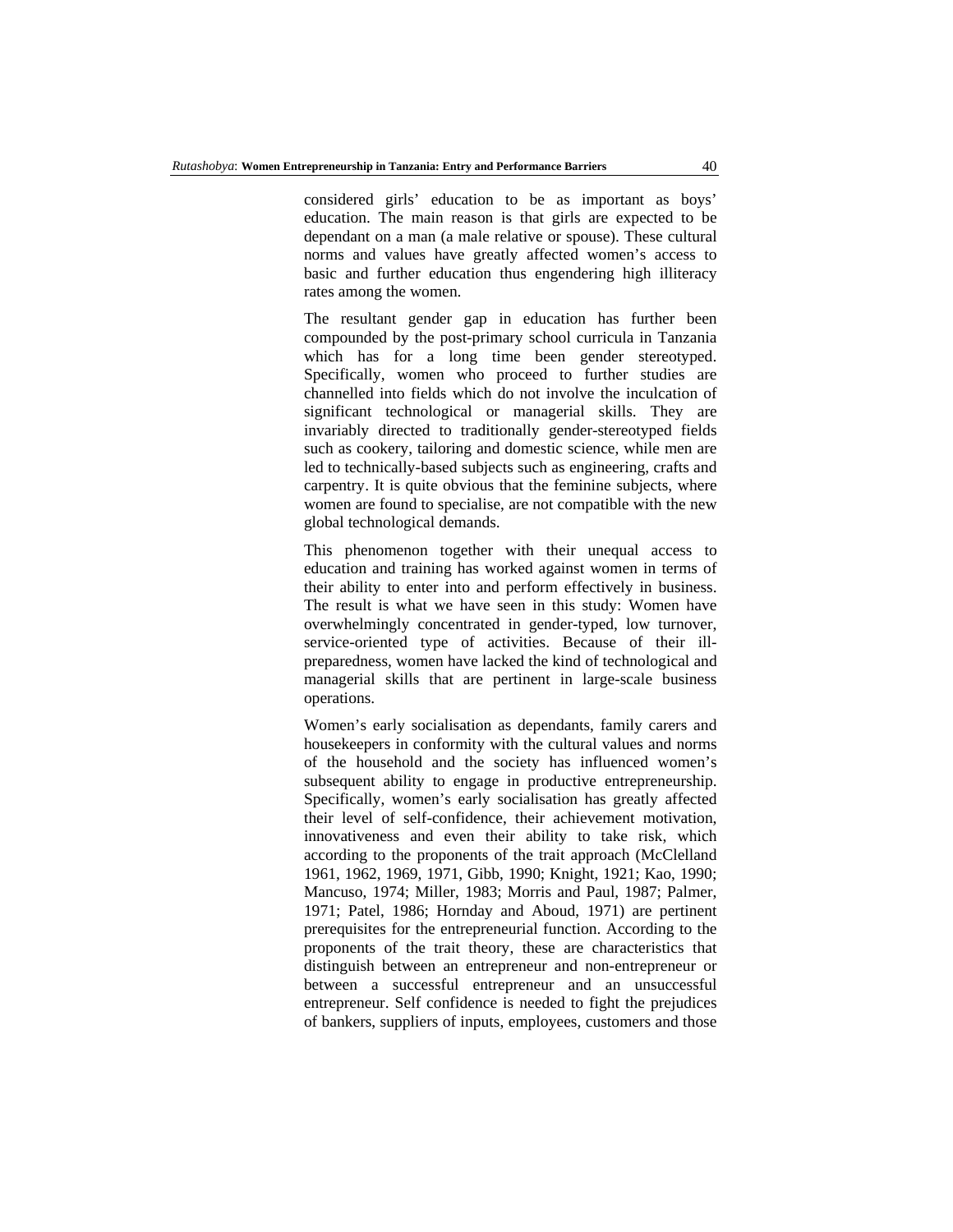of the society in general. Risk taking is required if women are to venture into relatively large-scale businesses. Innovativenes enables an entrepreneur to venture into new things, viz; technology, products and markets. Achievement motivation is required if one is to overcome obstacles in business, exercise power and accomplish difficult tasks.

The findings of this study, in respect of the evidence on the type of activities undertaken by women entrepreneurs suggest that low self confidence, low achievement orientation, passive orientation towards risk and too much people orientation are big problems for women entrepreneurs. This appears to be consistent with the literature reviewed earlier in this study. El-Namaki, (1986) and Hennig and Jardim (1977) have, for example, reported some differences between women and men in terms of the way they perceive risk. Whereas men see risk as "negative or positive, as loss or gain, danger or opportunity, women view it negatively as loss, danger ruin and hurt". Unlike men, women do not see risk as affecting their future; they view taking a risk to mean jeopardising and endangering all what they have achieved at present. The result is that women will avoid risky actions and decisions. This phenomenon partly explains the investment behaviour of women entrepreneurs interviewed in this study. Women entrepreneurs were found to be risk-conscious by avoiding reinvestment in the same business, they were found to operate multiple portfolios which, unfortunately, were all based on household-centred decisions. Reinvestment of profits was generally not favoured by many of them. This, as observed earlier, has led to small-scale operations that have not yielded returns above the poverty thresholds.

The finding that women entrepreneurs in Tanzania are involved in service-oriented undertakings appears to be consistent with some of the literature which has reported women to be too people-oriented.

In connection with the question of the role of socialisation in shaping people's attitude towards business, is the issue of ethnicity. Ethnicity reflects differences in social structure and child rearing practices which in turn condition an individual's attitude towards risks and hence participation entrepreneurship. Subsequently, the amount of exposure to business will vary from one ethnic group to another (House *et al*. 1993).

In this study, ethnicity appeared to greatly influence entry into entrepreneurship. Distribution of women entrepreneurs by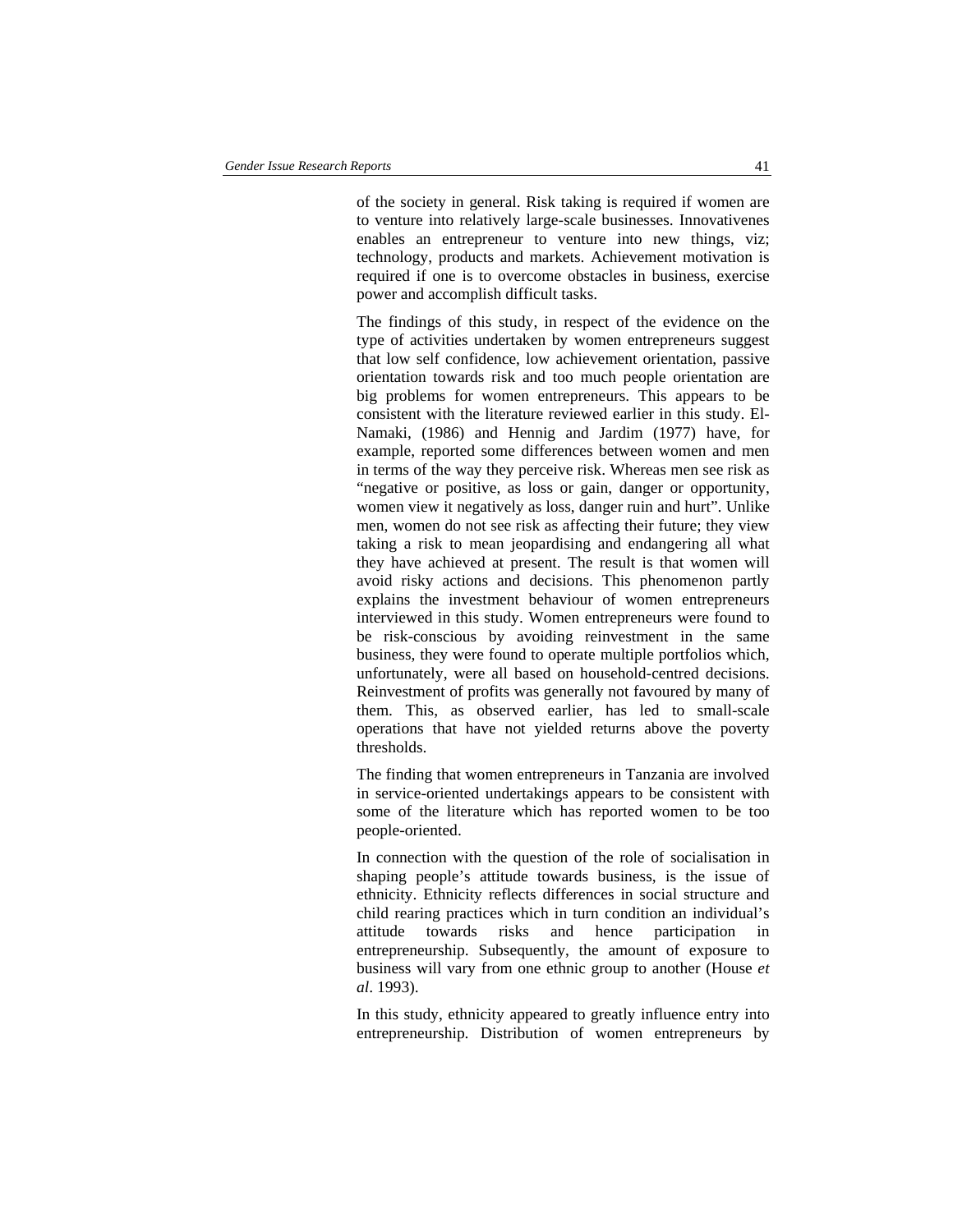ethnicity revealed that 49 percent were of the Chagga tribe. Ethnicity in this case may act as a barrier to entry into entrepreneurship because information about availability of resources such as business premises, capital/credit, industrial inputs, technology and the like will first go to members of the ethnic group before being circulated to the general public. Such segmentation of information sources works against those outside the ethnic networks and ultimately leads to social differentiation in entrepreneurship participation. The findings of this study with respect to the role of ethnicity in shaping people's attitude toward self-employment are also consistent with previous research on role models and family background of entrepreneurs. Results of these studies have suggested a strong relationship between the presence of role models and the emergence of entrepreneurs (Cooper, 1986 Mathews and Moser, 1995, Scherer *et al*. 1989, Shapero and Sokol 1982, Timmons, 1986). Cooper's (1986) review of literature reports evidence that suggests a relationship between role models and entrepreneur's decision to become an entrepreneur.

From an environmental perspective, family influence, particularly parental influence has been found as the antecedent of small business career interest. Family members, especially parents play a key role in establishing the desirability and credibility of entrepreneurial action for individuals (Brockhaus and Horowitz, 1986; Mathew and Moser 1995; Schrerer *et al*. 1989; Scott and Twomey, 1988; Shapero and Sokol, 1982).

### 5.3.2. *The Economic and Policy Environment*

The literature presented earlier in this study has shown that entrepreneurial traits are strongly influenced by political and economic systems (the infrastructure) rapid and threatening change (environmental turbulence) and one's family, school and work environment (life experience). At national level, policy makers can have an effect by redesigning the infrastructure and facilitating innovation and change. This section briefly outlines the way economic policy in Tanzania has failed to create a conducive environment of the development of effective female entrepreneurship.

It is our contention that environmental turbulence engendered by economic crises of the late 1970s and early 1980s and later on by the implementation of structural adjustment measures has succeeded in forcing women to participate in income generating activities. But it is also our contention that government policy has failed to support and promote this initiative in a way that can benefit the woman entrepreneur and the economy as a whole. The legal environment is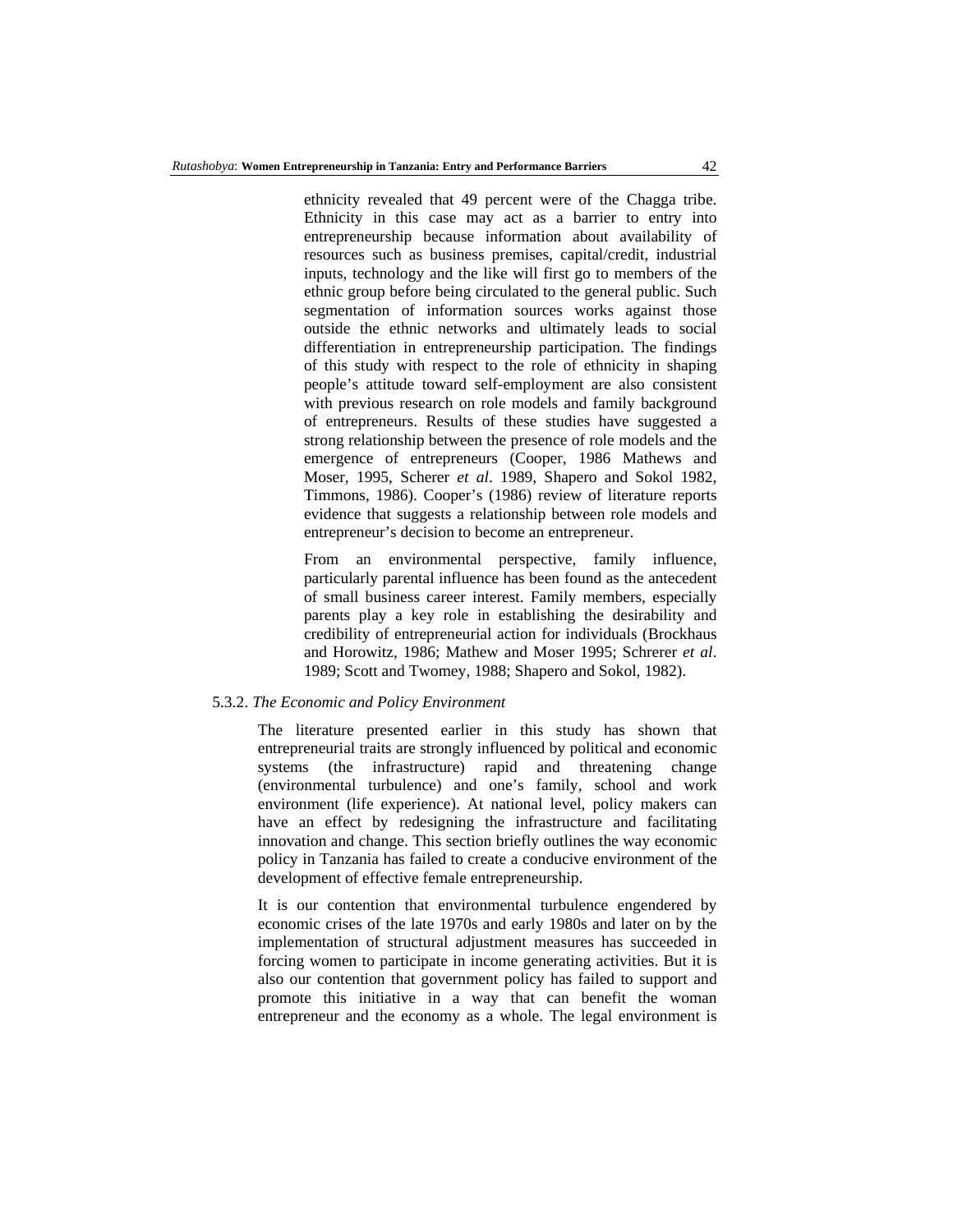still not responsive to women's needs. The prevailing dual legal system in Tanzania continues to marginalise women.

Furthermore, the government education policy has failed to address the widening gender gap in education. The industrial and the Small Scale Development policies have also failed to direct women into valueadding and high growth opportunities. These policies have in general not been gender sensitive. There is therefore need of a policy guideline that would help to entice women entrepreneurs away from easy-entry low demand, low return activities. Appropriate incentives and measures should be designed to enable women to undertake more high growth market activities. Proper incentives are also required to enable women entrepreneurs to explore and exploit profitable niches in both local and international markets.

### **5.3.3 Conclusion**

The above analysis to the understanding of barriers to women entrepreneurship suggest that entrepreneurship is not a biological trait. In other words, entrepreneurs can be developed and that even the much advocated entrepreneurial traits can be learnt. The importance of education is underscored here. Education and training can develop entrepreneurship compentencies. This is supported by the findings of this study which revealed a strong correlation between education and business performance. By education we also mean the kind of socialisation acquired through the family, household and the society, which has been found to underpin the plight of women entrepreneurs in a negative sense.

## **6 SUMMARY, STRATEGIES, POLICY IMPLICATIONS AND FUTURE RESEARCH**

### **6.1 Summary**

This study was motivated by the general belief that improvement in the economic situation of women is the safest and most efficient way of alleviating poverty. The study then acknowledged that women's effective participation in entrepreneurship can enable them to yield economic returns above their current poverty line to the benefit of the entrepreneur herself and the economy as a whole. The available literature revealed that women's participation in meaningful entrepreneurship in Tanzania was very low. This in the author's view was an issue of utmost concern warranting an investigation into the factors that led into such a situation.

The overall objective of the study, therefore, was to identify social, cultural and economic factors, that hinder or limit women's entry into entrepreneurship in Tanzania and those that adversely affect their performance.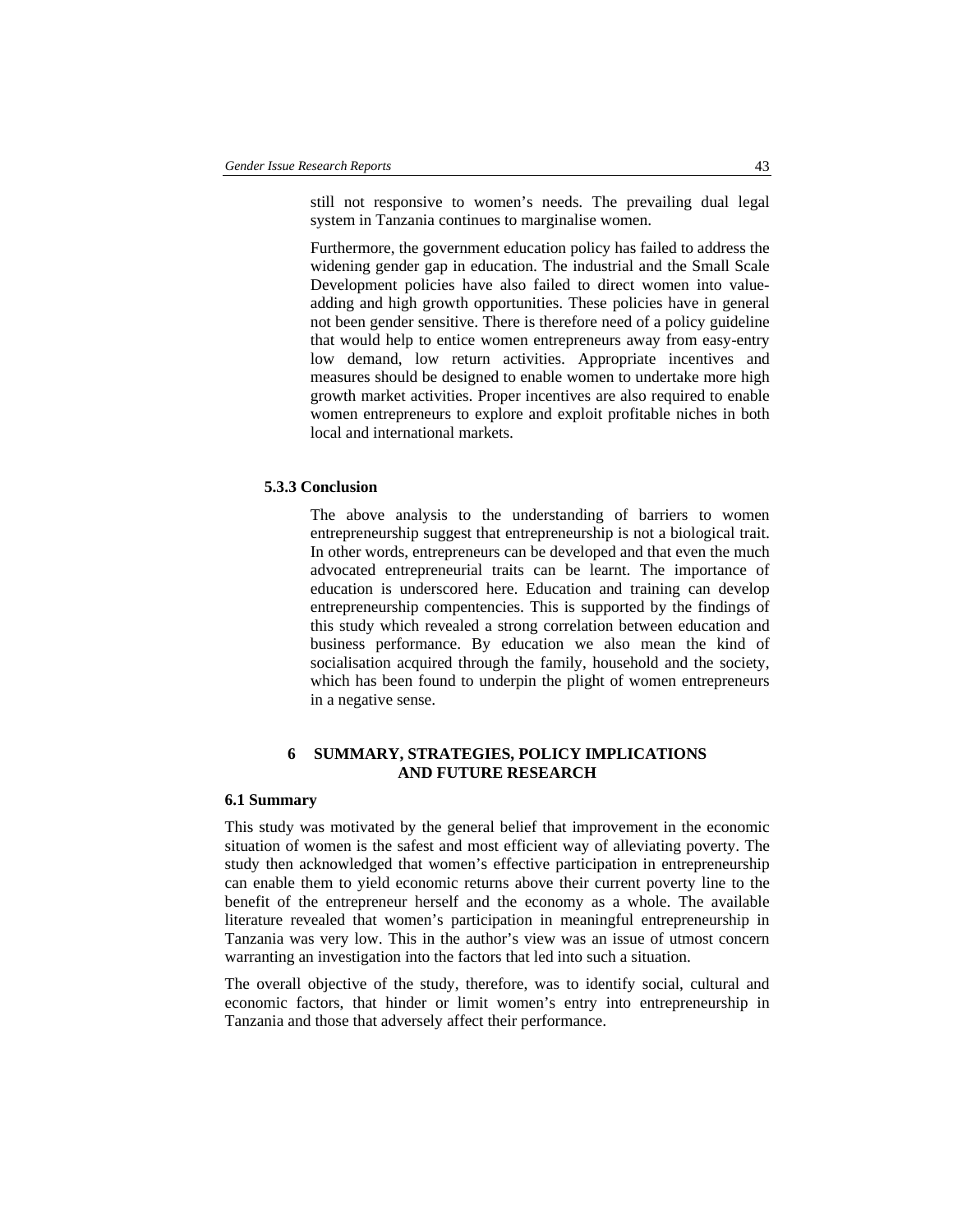The findings of the study have revealed that women participated in low demand, hence low turnover, low added value and service oriented type of business activities that were often prone to lateral expansions. The study further observed that that the majority of women were participating in business primarily for survival reasons and choices in respect of their investment patterns, the use of business income, growth strategies, as well as their recruitment behaviour. Such entrepreneurial behaviour has not assisted the women to generate sustainable income. The findings generally suggest that there must be critical factors that prevent women from entering into and operating high growth potential activities.

The analysis of the critical constraints revealed socio-cultural biases, prejudices and practices that reinforce this entrepreneurial behaviour. Lack of enabling economic policy was also identified as another factor that has not promoted female entrepreneurship. Specifically, macro-economic policies have worked to the disadvantage of the informal and small-scale sectors where most women are concentrated.

The gender social and power relations as legitimised by education, culture and ideology and enforced by the dualistic legal system (both modern and customary), biased school curricula, extended families and marriage have led to an unequal division of labour between sexes as well as unequal access to resources both to the disadvantage of women. The patriarchal relations and the resultant gender division of labour had led to women's multiple roles as well as to a socialisation that has worked against their ability to engage in profitable business.

The gender social and power relations have also led to unequal access to decision making positions to the disadvantage of women. This factor has partly contributed to the existence of gender-blind economic, industrial and small-scale industry policies that have not supported the promotion of female entrepreneurship. This has generally meant that a half of the Tanzanian population has been prevented from realising their full productive potential.

Women's intensive involvement in unproductive ventures and reproductive roles has meant a gross misallocation of human resources in the economy. This phenomenon has further been responsible for the feminisation found in both the formal and non-informal sectors of the economy in Tanzania, and hence the feminisation of poverty. Unless strategies to reduce the aforementioned barriers are designed and introduced women's qualitative participation in entrepreneurship will be impaired. Strategies to promote female entrepreneurship should be geared at building up a critical mass of innovative women entrepreneurs. It is our contention that until such time when women entrepreneurs become a critical mass, both qualitatively and quantitatively, their socialisation will continue to have a negative impact on their ability to venture and operate high growth potential and hence large scale business activities.

The promotion of female entrepreneurship will, however, require that both the strategic and practical needs of women be addressed. It has been well documented elsewhere that the measures and programmes that have so far been adopted by the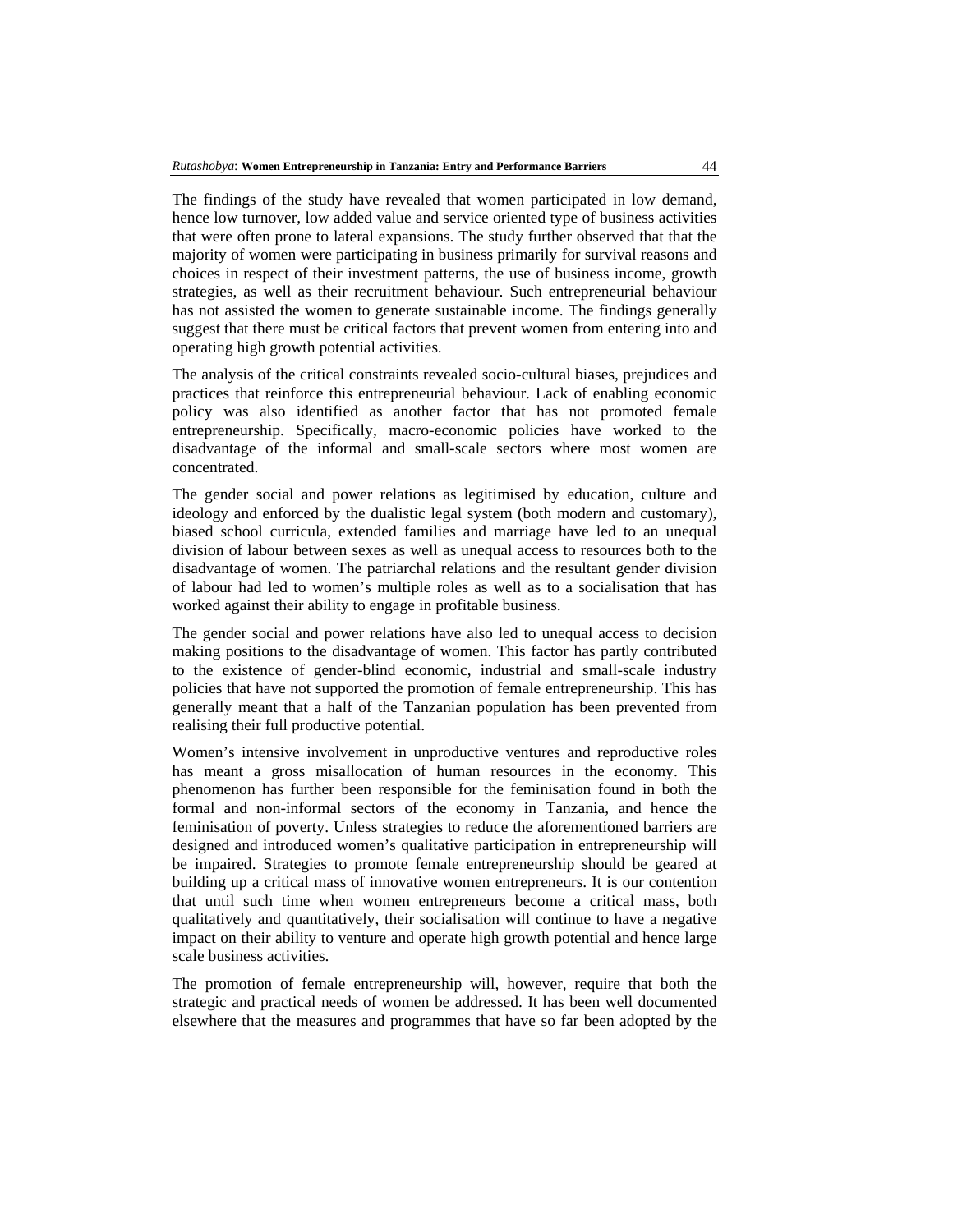government and NGOs and the past WID approaches have tended to address only the practical needs of women. Interventionery measurers that address the manifestations or the gendered conditions are stopgap or safety net measurers. It has been well argued in the literature that such measures cannot lead to women's empowerment in the longer terms (Mbughuni, 1994, Mhone, 1995).

In order to empower women, interventionery solutions should focus on the inputs viz, education, culture, ideology and communication. Efforts should also be made to address the structural needs that focus on the reorientation of the economic structure and generally the creation of an enabling legal environment.

## **6.2 Strategies to Promote Women's Effective Participation in Entrepreneurship**

Before we highlight on strategies that are required to promote female entrepreneurship, we define the strategic and practical needs of women in general terms, and then relate them to the needs of women entrepreneurs. The need to distinguish between the strategic and the practical needs of women arises because women's problems are hierarchical (Mhone, 1995).

According to Mhone, strategic needs of women are defined as those "aspects of women's disadvantaged and vulnerable status that are determined by fairly stable social relationships deeply embedded in the socio-economic fabric of the societies. Such relationships are related to the household, communal and social division of labour based on gender". The strategic needs of women in this sense "concern the need to resolve the unequal nature of such a division of labour in so far as it places women in a disadvantaged and vulnerable status both absolutely and relative to men" (Mhone, 1995:4). The strategic needs of women may also encompass the alleviation of the multiple roles of women in respect of domestic labour and child care, increasing women's access to strategic resources such as land and other immovable property as well as increasing their access to credit.

By contrast, the practical needs of women relate to the short term (immediate) needs of women. More specifically, practical needs of women are those needs that address the gendered conditions (manifestations) brought out by the prevailing gender-based division of labour in society.

Sustainable promotion and development of female entrepreneurship will require that both strategic and practical needs of women entrepreneurs be addressed. An identification of the strategic and practical needs of women entrepreneurs would require a focus on the major areas where women's entrepreneurial behaviour was found to have worked against enterprise growth and expansion. The major antientrepreneurial behaviours were, as observed earlier, found in the areas of new business creation, recruitment, choice of activity, growth strategies and reinvestment of profits. Any intervention would thus require to tackle the imbalance observed in respect of women's practices in these areas. Put differently, strategic solutions needed are those that will influence women's investment patterns, their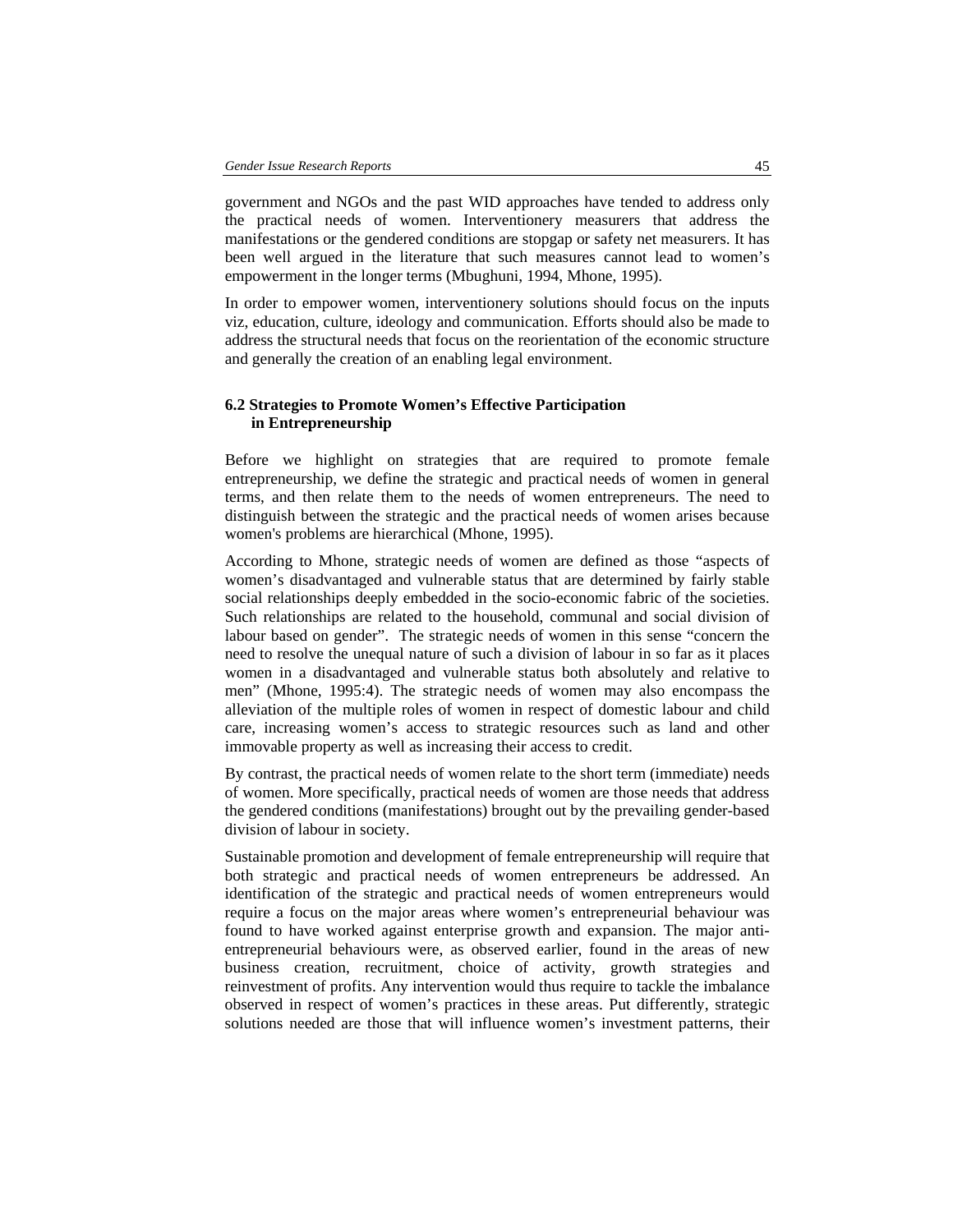use of business income, recruitment practices, choice of sectoral activity, as well as their growth strategies with a view to enabling them to shift into high value-added and high growth potential businesses.

This recommendation again rests on the common conclusion that entrepreneurship is not a biological trait and therefore it needs to be developed. As earlier on presented in the literature, even proponents of the trait theory accept that entrepreneurial behaviour is related to one's childhood and then moulded by personal experiences in later adult life. The significant influence of ethnicity and education on women entrepreneurship reported in the findings of this study appears to support this conclusion. This finding further appears to be consistent with Gibb's (1990) study which concluded that enrrepreneurship competences may be developed by training and education. The presence of a conducive economic, legal and social environment is again a matter of necessity towards the development of entrepreneurship. It is in the light of the above analysis that the following strategic and practical solutions to the needs of women entrepreneurs are recommended.

### 6.2.1 *Addressing the Strategic Needs of Women Entrepreneurs*

One of the strategic solutions to the needs of women entrepreneurs is the creation of a support structure and enabling legal environment that would facilitate women's access to resources. Access to resources would enable women to venture into high growth potential activities and markets. Adequate resources will also support women's ability to promote and advertise their products to various potential market segments and to acquire profitable market niches. At the moment that is not possible; since to win a market niche requires a lot of investment into activities such as market intelligence and market prospecting. Women can greatly realise their business potential if they are assisted in these areas.

To ensure equal access to resources, the government must work towards the rationalisation of the dual legal system especially as they relate to inheritance, marriage, property ownership, commercial codes and the like. Specifically, policy makers should give priority to the enhancement of women's access to land by reforming the conflicting customary and the modern (code law) land tenure laws. The government can also guarantee access to resources by women by providing a support structure that will increase their access to credit.

Women also require to be assisted to improve the productivity and competitiveness of their businesses. To increase their productivity and competitiveness they need to put some of the business income back into enterprise. This practice will guarantee specialisation and hence profitability and sustainable vertical growth in the long run. This is currently not possible given the need for immediate consumption and the kind of activities women patronise.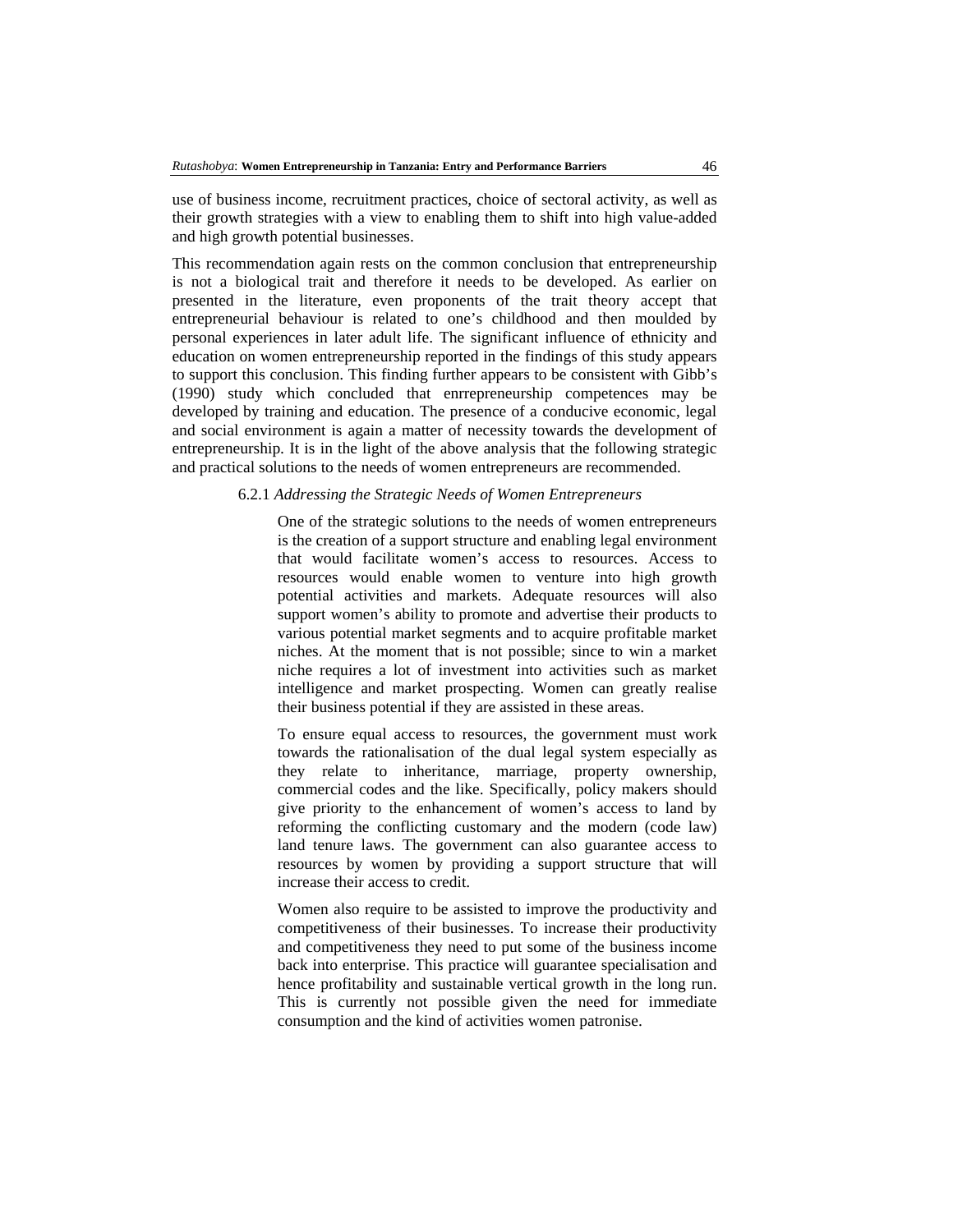As alluded to earlier, women's multiple roles and early socialisation which have conditioned women entrepreneurs to adopt householdcentred business strategies rather than the business-centred strategies have negatively affected their investment choices and growth strategies. Government and Non-Governmental programmes to conscientize women entrepreneurs to move away from stereotypic business activities are required.

Furthermore, special social and family support structure is required to reorient women's entrepreneurial behaviour from their current preoccupation in low profitability ventures to high growth ventures. This support can be private as well as public. Private support entails family support that will ensure redistribution of responsibilities in the family. Public support, on the other hand, will require the government and other social partners such as the NGOs, employers and community-based organisations to facilitate the formalisation of the provision of services such as children's day care centres, rehabilitation centres etc. that help to relieve women of their multiple roles. The aim should be to shift some of the reproductive burdens of women to the society or community to enhance women's participation in business on full time basis. The involvement of the government, NGOs and other partners in the provision of such services will ensure that these services are socialised and provided on a sustainable basis.

To support the above, a change in attitude at the level of the family and the society is required. This requires the government and other development partners to step up gender sensitisation, that inculcates a new attitude especially towards redistribution of responsibilities at family and society levels. The media should also be mobilised to portray the entrepreneurial role of women and eventually supporting a redefinition of societal and family gender roles.

The government, NGOs, donors in collaboration with women's organisation should develop programmes to conscientize and encourage girls to move away from stereotyped subjects and courses into more technical, flexible and competitive subjects and courses that will ensure upward mobility and productivity. The government and donors should sponsor more girls into vocational and technical education schools to enable them to acquire technical skills.

Programmes to train women entrepreneurs in skills that are relevant to new competitive domestic and international markets such as management and marketing should be developed and implemented by institutions of higher learning in Tanzania. The government and other social partners further need to promote special apprenticeship programmes that would encourage an inculcation of technical skills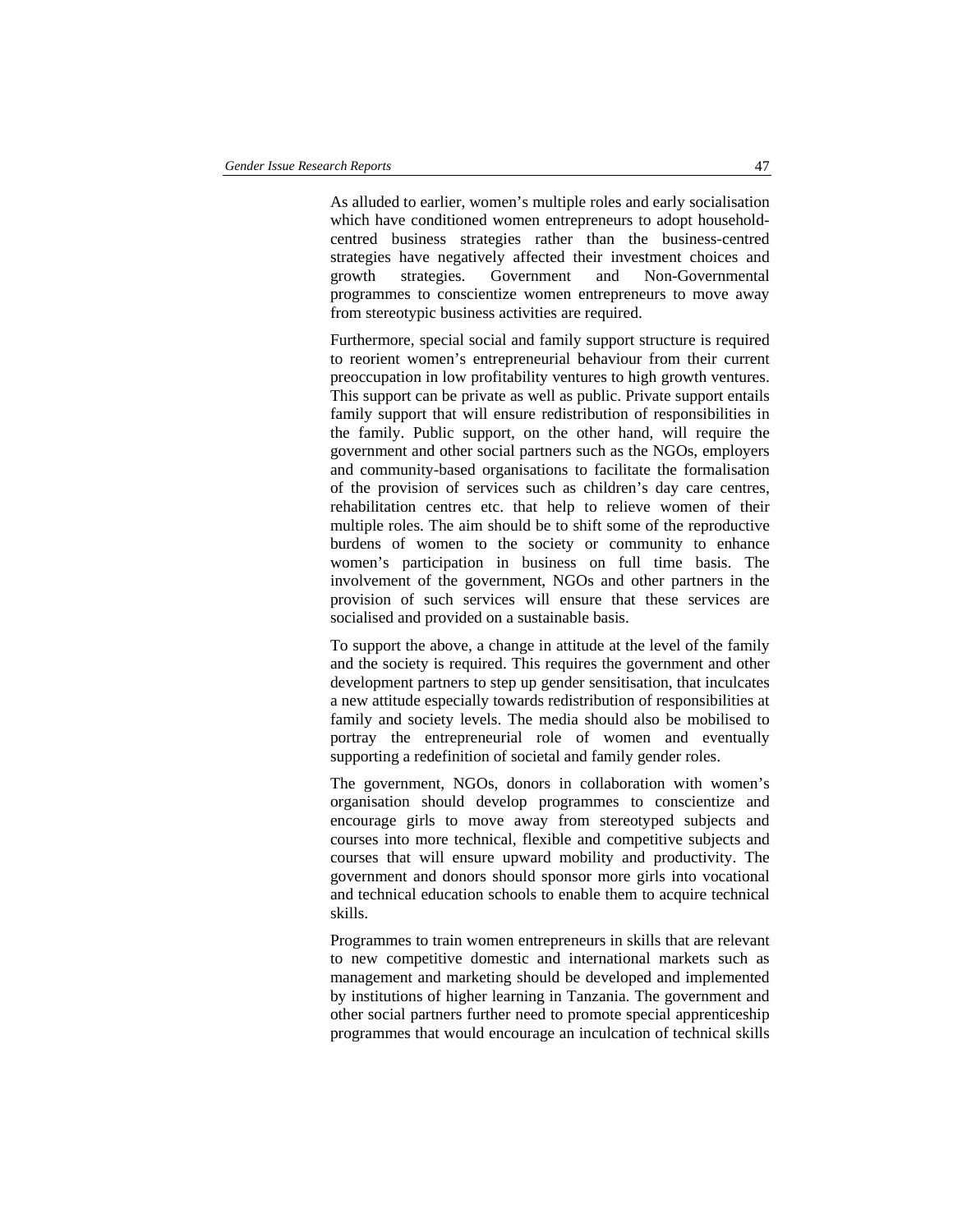by women. Currently, such programmes are not common among women probably because of the nature of the activities undertaken by women entrepreneurs.

Generally, a gender-biased curricula should immediately cease. The above strategic solutions, however, need to be complemented by structural solutions in the form of a conducive macroeconomic policy. For a long time macro-economic policies in Tanzania have produced incentives in support of the formal sector. Innovative government policies that would promote those activities where women are found to operate are called for urgently. Specifically, gender sensitive industrial and small-scale industry policies are required to support the promotion of female entrepreneurship.

#### 6.2.2 *Practical Solutions*

There has been a good attempt, in past efforts, to address the practical needs of women. These efforts are however not enough. Government, NGOs, donor agencies and other community based groups should step up efforts to design interventions that address the welfare conditions of women as they relate to their participation in entrepreneurship.

Women's multiple roles should be addressed by the establishment of children's day care facilities and redistribution of responsibilities at family level. This will ensure that women have enough time for their enterprises.

Women's inability to generate high incomes should be addressed by designing and implementing special programmes to increase their access to credit, access to raw materials and other inputs, access to markets as well as marketing assistance. The government, the NGOs, donors and private sector organisations should support such programmes. For example, the Tanzania Chamber of Commerce, Industry and Agriculture (TCCIA) and Tanzania Business Women Association (TBWA) should lobby, through the Board of External Trade, for more exhibition space for women entrepreneurs at the Dar es Salaam International Trade Fair grounds. The same organisations could organise specialised trade fairs for women entrepreneurs to display their products. Donors should, through the board of External Trade, sponsor women entrepreneurs to participate in foreign and international trade fairs. This will ensure that women entrepreneurs' products penetrate foreign markets.

Donors could also be requested to support a special programme within the Tanzania Chamber of Commerce, Industry and Agriculture to support trade missions and market intelligence by women entrepreneurs. Special counselling services for women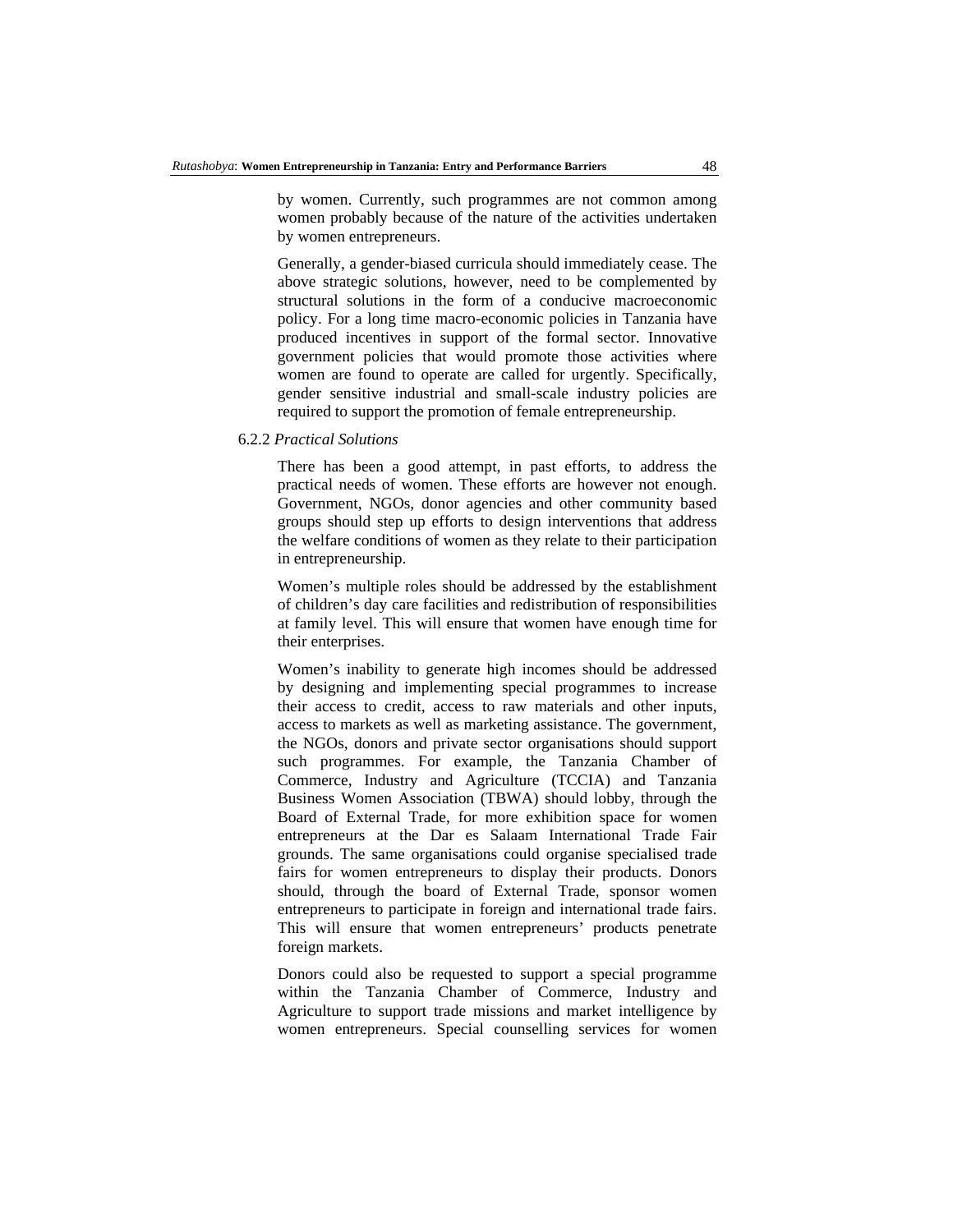entrepreneurs should be initiated by NGOs and Management Training Institutions and supported by donors who have special interest in small scale business development.

The government, NGOs and donors should support women's cooperative initiatives that facilitate collective purchase of inputs and collective marketing and distribution of their products and services. Sound women's co-operatives can solve women's problems of inadequate resources.

### **6.3 Institutional Support Mechanism**

Institutional backing to ensure the mainstreaming of gender concerns into all policy and programmes in all sectors is a matter of necessity – if women's strategic needs are to be met in the long run. Additionally, institutional support mechanism that ensure commitment to the development of small scale business sector where women are found to operate is needed if female entrepreneurship is to be promoted and strengthened. This section briefly outlines this institutional mechanism as it operates in Tanzania.

Government's commitment to the promotion of gender equality in Tanzania is exemplified in the creation of the Ministry of Community Development, Women Affairs and Children in 1990, a policy making body as far as women issues are concerned. Recently, in 1995, the government has approved the establishment of a Women Council (Baraza la Wanawake, Tanzania – BAWATA) a non-governmental women's machinery to be involved in advocacy, lobbying, awareness creation and monitoring processes on women's rights and other gender concerns.

In 1988, a Tanzania Business Women Association (TBWA) was established as a non-governmental initiative of business women themselves. To date TBWA has only one branch in the regions, and that is in Mbeya Region.

Despite the recorded success in some few areas, these institutions lack sufficient resources and human capital to achieve the desired objectives. Also not much has been done to promote the productive potential of women entrepreneurs. Government's policies and programmes geared towards the promotion of the small scale business sector (where most women are concentrated), and in particular the Small Scale Industries Policy of 1973, have been gender blind. Private sector efforts which have led to the establishment of the Tanzania Chamber of Commerce, Industry and Agriculture and the Tanzania Confederation of Industries (TCI) have not addressed the strategic and practical needs of women entrepreneurs. To promote female entrepreneurship these institutions should design and implement comprehensive programmes that would ensure participation by business people of both sexes. In other words, they need to design and implement programmes that are gender sensitive. One of the ways to guarantee gender sensitive programmes is the integration of women in decision making process of these institutions.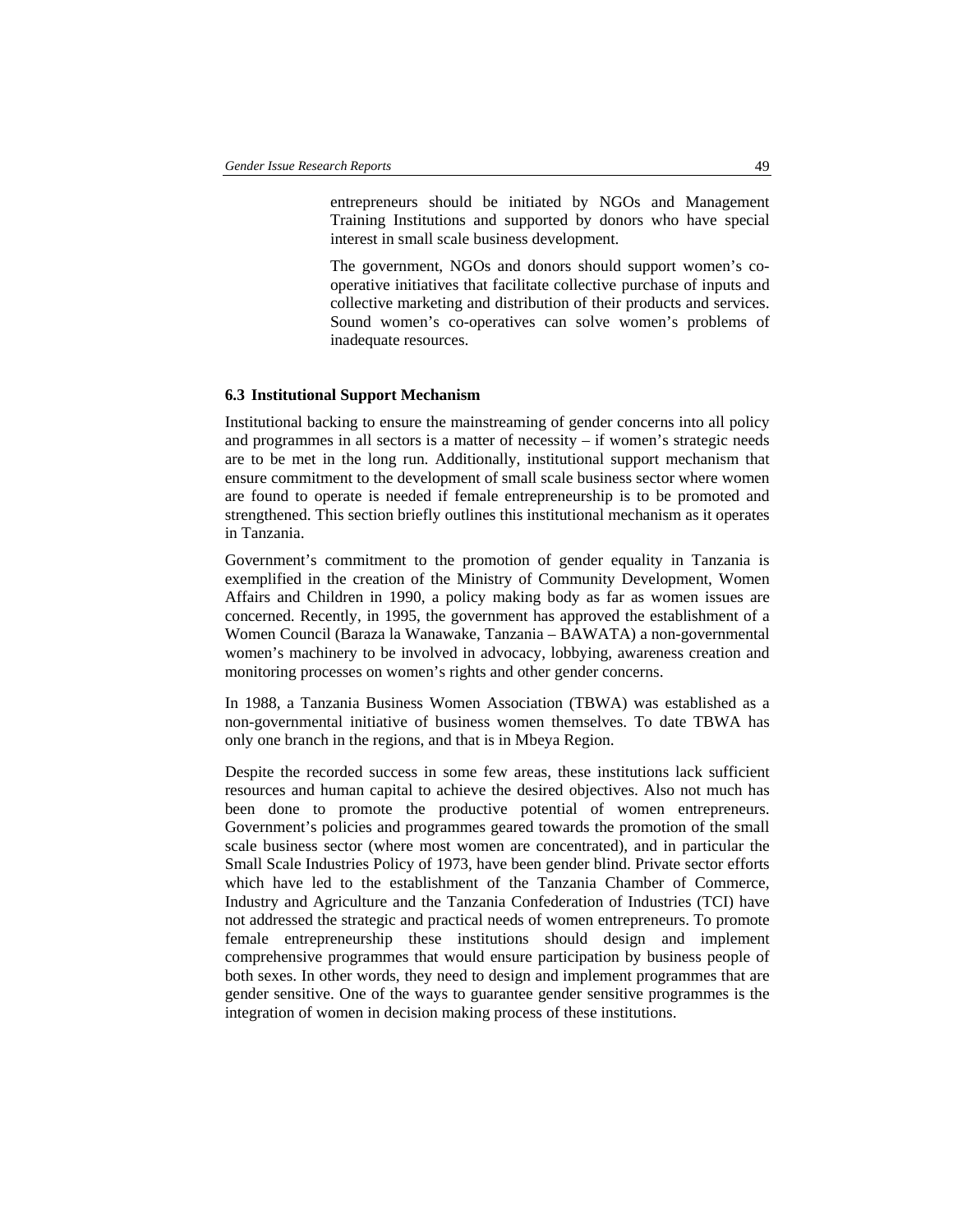The above analysis calls for a gender-sensitive small scale industrial policy and an institutional support mechanism that is more responsive to the strategic and practical needs of women entrepreneurs.

Finally, the government should support a structure that would periodically review, evaluate and monitor programmes that are geared towards gender equality. This is not being done at the moment. Most of the policies are not backed up by concrete implementation programmes with clear target deadlines. This has rendered monitoring of the policies very difficult.

### **6.4 Future Research**

The current trend suggests that the small business sector is going to attract and create jobs for many more Tanzanians. This means that the economy's ability to innovate, diversify and grow will inevitably come from this sector. It is, therefore, pertinent that women are encouraged to participate and compete as entrepreneurs. Although the sample in this study was quite small, the study has been able to explore a number of issues that require further investigation.

Future research should seek to investigate into the factors that affect growth of women's businesses. Longitudinal data may reveal a trend in constraints to female entrepreneurship that this study was not able to uncover. Such study will provide a clearer picture of the antecedent's influence on women's entrepreneruail performance. A combination of survey and case study methods should be employed. The findings of such a study should assist various actors to focus their efforts on the growth factors.

#### **REFERENCES**

- **Bagachwa, M. S. D**. (1993) *Estimates of Informal Parallel and Black Market Activities in Tanzania,* Paper Presented at International Conference on Development Challenges and Strategies for Tanzania: An Agenda for 21<sup>st</sup> Century, October  $25 - 29^{t\bar{h}}$ .
	- \_\_\_\_\_\_\_\_\_\_\_\_\_\_\_\_ (1994) *Changing Perceptions of Poverty and the Emerging Research Issues* in **Bagachewa, M. S. D**. (ed.) *Poverty Alleviation in Tanzania: Recent Research Issues*, Dar es Salaam, Dar es Salaam University Press.
- **Beveridge, A. A**. and **Obserschall, A. R**. (1979) *African Businessmen and Development in Zambia, Princeton*. Princeton University Press.
- **Biersteker, T**. (1978) *Distortion or Development? Contending Perspectives on Multinational Corporations*, Cambridge, Massachussets, MIT Press.
- **Brockhaus, R. H**. & **Horowitz, P. S**. (1986) *The Psychology of the Entrepreneur* in **Sexton, D**. and **Smillor, R**. (eds.), *The Art and Science of Entrepreneurship*, Cambridge, M. A. Ballinger Publishing Co.
- **Cantillon, R**. (1755): *Essai sur la nature de Commerce en General,* London, quoted from Palmer (1971).
- **Cooper, A**. (1986) *Entrepreneurship and High Technology* in **Sexton, D**. and **Smilor, R**. (eds.). *The Art and Science of Entrepreneurship*.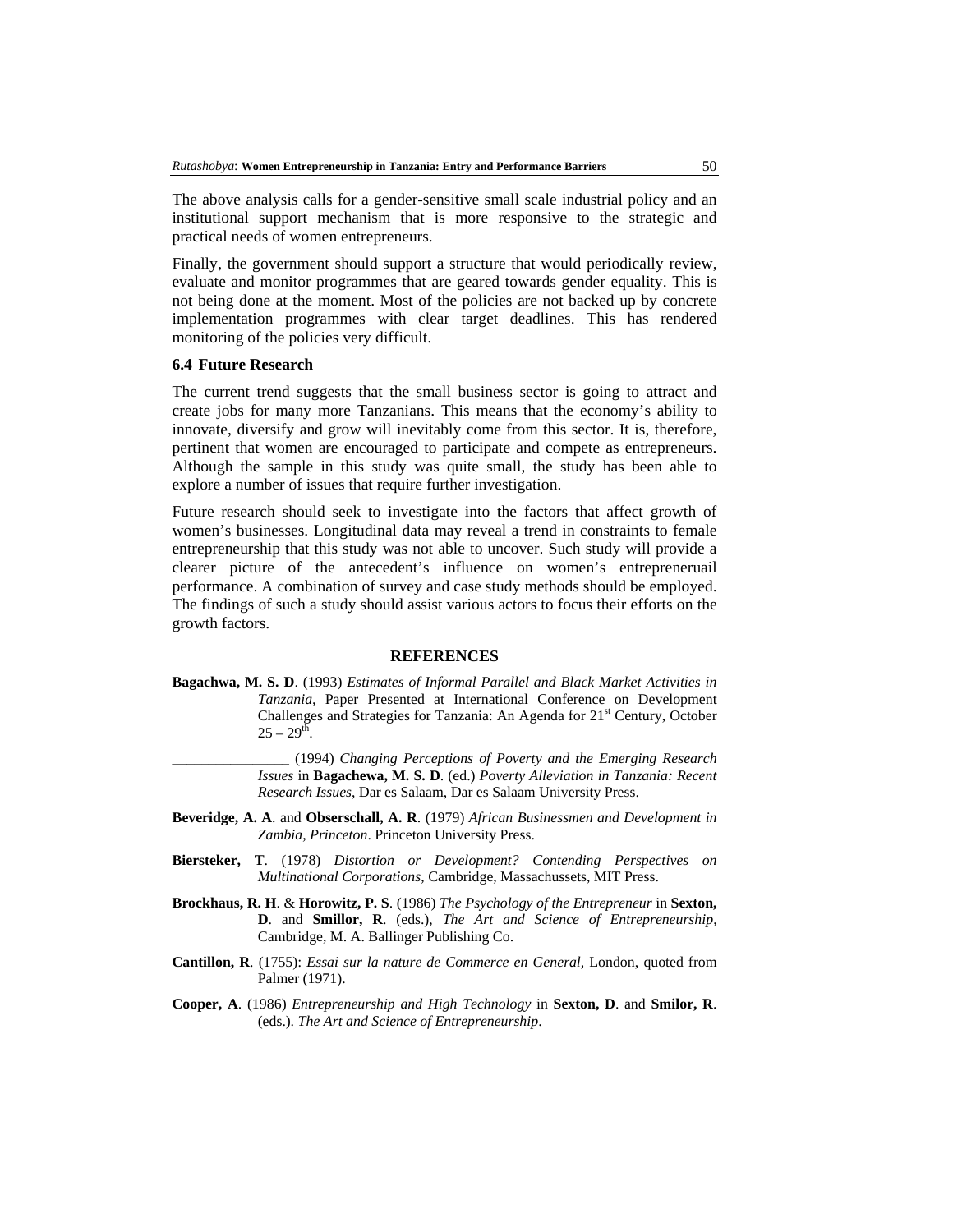- **Devine, T**. (1994) *Characteristics of Self Employed Women in the United States*, Monthly Labour Review, March, 20-34.
- **Dewing, A. S**. (191) *The Financial Policy of Corporations.* New York: Ronald Press.
- **Donkels, R**. and **Miettinen, A.** (eds.) (1990) *New Findings and Perspectives in Entrepreneurship* Aldershot. Avebury.
- **El-Namaki, M. S. S**. (1990) *A cross-country Examination of Barriers to Women Entry and Continuity in Business and Efforts Aimed at Barrier Waving* Maastricht. ASTRO/RVB Proceedings on a Conference on Industrial and Trade Policies for 1990s: Implications for LDCs.
	- \_\_\_\_\_\_\_\_\_\_\_\_\_\_, (1985) *Could Women be Equally Entrepreneurial* Delft, *RVB Research Papers*. Vol. V No. 2, October.
	- \_\_\_\_\_\_\_\_\_\_\_\_\_\_, and **Gerristen, J. C. M**. 1985 *The Entrepreneurial Role of Women in Developing Countries, RVB Research Papers*.
	- \_\_\_\_\_\_\_\_\_\_\_\_\_\_, and **Gerristen, J. C. M**. (1987) *Women as Human Resource in Industrialisation Process: An International Perspective*. *Journal of Women Entrepreneurship.*
	- \_\_\_\_\_\_\_\_\_\_\_\_\_\_, **Gerristen J. C. M.** and **C. Beyer** (1986) *Women Entrepreneurship Revisited: In Search of Pertinent Entrepreneurial Traits RBV Research Papers* Vol. VI No. 1.
- **Gasse, Y**. (1990) *An Experience in Training in The Area of Entrepreneurship and Starting a Business in Quebec:* **The Project Become an Entrepreneur in Donckels, R. & A. Miettinen** (eds.) *New Findings and Perspectives in Entrepreneurship Aldershot.* Avebury.
- **Gibb, A. A**. (1990) *Enterpreneurship and Intrapreneurship: Exploring the Differences* in **Donckels, R**. and **A. Miettinen** (eds.). ibid.

\_\_\_\_\_\_\_\_\_\_\_\_\_\_, (1986/87) *Education for Enterprises: Training for Small Business Initiation. Some Contrast*. Journal of Small Business and Entrepreneurship Vol. 4 No. 3, Winter.

- **Hagen, E. E**. (1962) *On the Theory of Social Change: How Economic Growth Begins*. Illinois. Dorsey Press, Homewood.
- **Harris, J**. **R**. (1971) *Nigerian Entrepreneurship in Industry* in R. Kilby (ed.) *Entrepreneurship and Economic Development* New York. The Free Press.
- **Hartman, H**. (1970) *The Entreprising Woman: A German Model,* Columbia Journal of World Business Vol. V., No. 2, March-April. 61-66.
- **Hawkins, H**. **C. G**. (1965) *Wholesale & Retail Trade in Tanganyika: a Study of Distribution in East Africa* New York. **Fredrich A. Praeger.**
- **Helsinki School of Economics** (1994) *Regional Program on Enterprise Development: Development and Growth of Industrial Enterprises in Tanzania* Helsinki. World Bank.
- **Henning, M. & Jardim, A.** (1977) *The Managerial Women* London. Pan Books.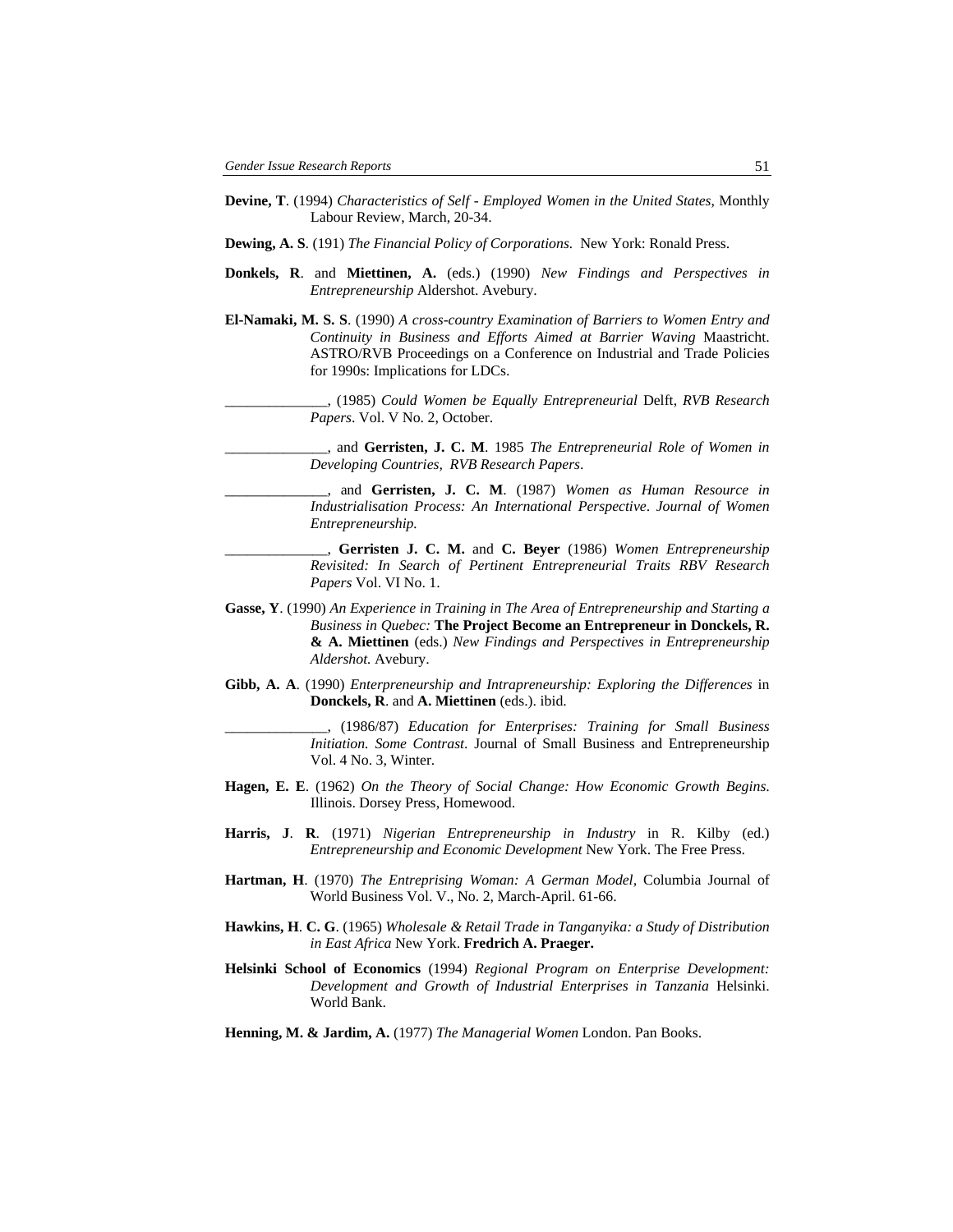- **Hisrich, R. D. & Brush, C. G.** (1984) *The Woman Entrepreneur: Management Skills and Business Problems,* Journal of Small Business Management Vol. 22 No. 1, January, 30-37.
- **Hornaday, J. A. and Aboud, J.** (1974*) Characteristics of Successful Entrepreneurs* in Mancuso, J. (ed.): *The Entrepreneurs Handbook* – 1 Artech House Inc. U.S.A.

**\_\_\_\_\_\_\_\_\_\_\_\_\_\_\_\_\_,** *et al***.** (1982) *Frontiers of Entrepreneurship Research*. Wellesley. M. A. Babson College.

- **House, W. J., Ikiara G. K**. and **Mccormick, D**. (1993) *Urban Self-Employment in Kenya: Panancea or Viable Strategy*? World Development. Vol. 21, No. 7, 1205- 1223.
- **Illife, J**. (1979) *A Modern History of Tanganyika*. Cambridge, Cambridge University Press.
- **ILO (1991)** *Tanzania: Meeting the Employment Challenge* Report of an ILO/UN DP Employment Sector Review Mission, Addis Ababa, JASPA.

**\_\_\_\_\_\_\_\_\_\_\_\_\_\_,** (1991): *Informal Sector Survey – Zanzibar: Technical Report***.** 

**\_\_\_\_\_\_\_\_\_\_\_\_\_\_,** (1994): *Promoting Gender Equality in Employment in Lesotho. An Agenda for Action* Geneva**.** 

- **Kao, R. W. Y. (**1990) *Who is an Entrepreneur*? in **Donckels, R**. and **A. Miettinen** (eds.). *op. cit***.**
- **Kennedy, P.** (1988) *African Capitalism: The Struggle for Ascendancy* Cambridge, Cambridge University Press.
- **Kent, C.**, **Sexton, D**. and **Vesper, V**. (1982). *Encyclopaedia of Entrepreneurship*. New Jersey. Prentice Hall.
- **Kilby, P.** (1971) *Entrepreneurship and Economic Development*. New York. The Free Press.

**\_\_\_\_\_\_\_\_\_\_\_\_\_\_\_\_,** (1988) *Breaking the Entrepreneurial Bottleneck in the Late Developing Countries: Is there a Useful Role for Government*? USAID/World Conference on Support for Micro-Entreprises, Washington D. C.

**\_\_\_\_\_\_\_\_\_\_\_\_\_\_\_,** (1982) *Small Scale Industry in Kenya Working Paper* No. 20. East Lansing; Michigan State University.

- **Kimbi, L. C.** (1989) *Women Entrepreneurs in Dar es Salaam: A profile Study* MBA Research Projects, Dar es Salaam, University of Dar es Salaam.
- **Knight, F. B.** (1921) *Risk, Uncertainty and Profit*. Boston. Boughton Miffin Co., 213-2, 271.
- **Lipman-Blumen, J**. (1980) *Female Leadership in Formal Organisations: Must the Female Leader Go Formal* in **H. J. Leavitt**, (ed.). *Readings in Managerial Psychology*, 3rd edition, pp. 341-362.
- **Little, A. D**. Inc. (1961) *Tanganyika Industrial Development*. Dar es Salaam, Government Printer.
- **Macharia, K**. (1988) *Social Networks: Ethnicity and the Informal Sector in Nairobi. Working Paper* No. 463. Nairobi. University of Nairobi – IDS.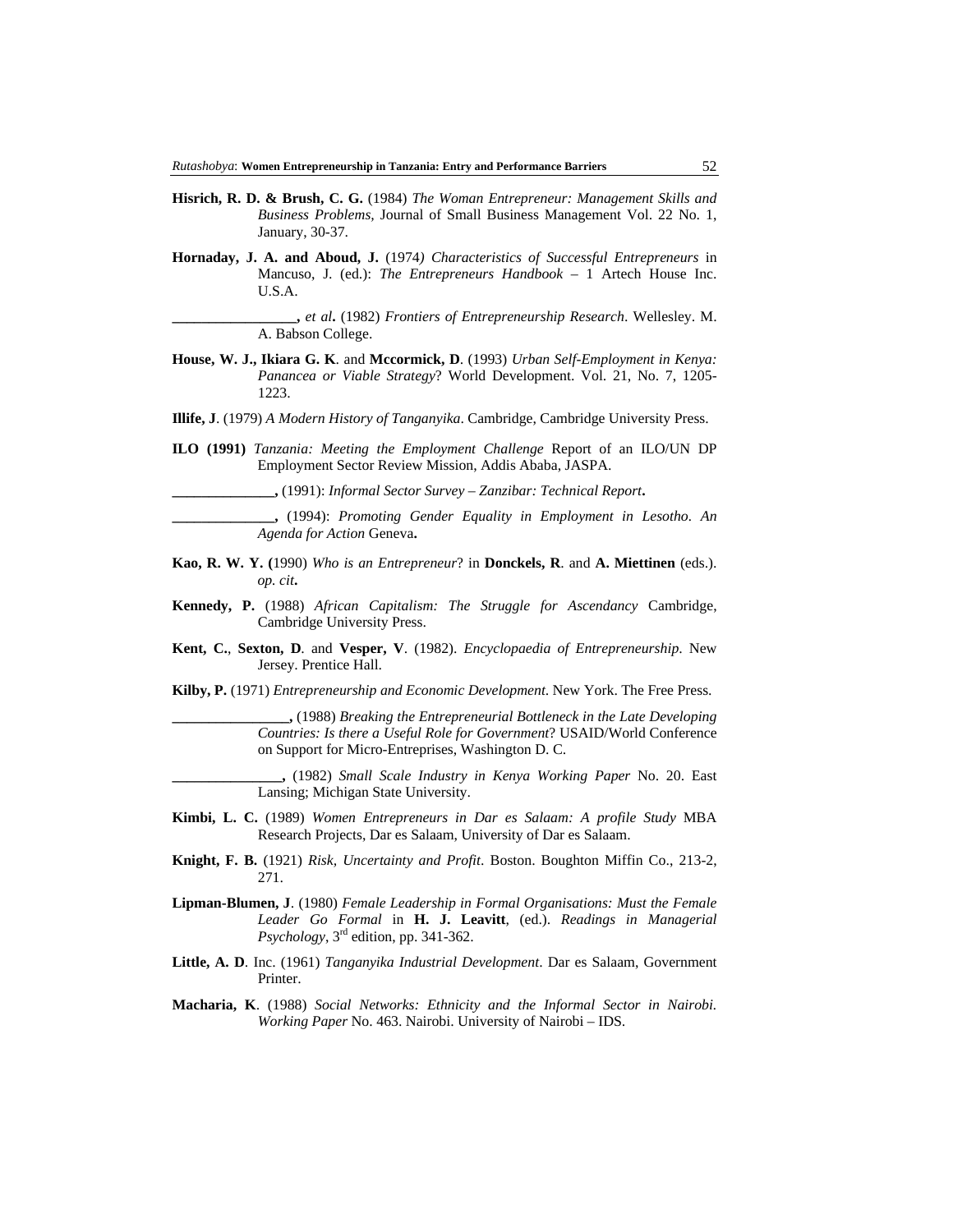- **Malambugi, B. G. E**. (1991) *The Mobilisation of Financial Resources for Women's Projects. An Assessment of Current Approaches*. MBA Research Project, Dar es Salaam. University of Dar es Salaam.
- **Malyamkono, T**. and **Bagachwa, M. S. D**. (1990) *The Second Economy in Tanzania*. London, James Currey.
- **Mancuso, J**. (1974) *The Entrepreneurs Handbook* 1. Artech House Inc., U. S. A.
- **Marris, P**. (1968) *The Social Barriers to African Entrepreneurship. Journal of Development Studies*. October, 29-38.
- **Marris, P**. and **Somerset, A**. (1971) *African Businessmen. A Study of Entrepreneurship and Development in Kenya.* London. Routledge & Kegan Paul.
- **Masden, K**. (1990) *Afrcian Etnrepreneurs: Pioneers of Development* International Finance Corporation – *Discussion Paper* No. 9. Washington D. C. The World Bank.
- **Mathews, C**. and **Moser, S. B.** (1995) *Family Background and Gender: Implications for Interest in Samll Firm Ownership. Entrepreneurship and Regional Developmnent*, 7. 365-377.
- **Mbise, E. R.** (1992) *A Performance Study of Women-Owned Tie and Dye Businesses in Dar es Salaam*. MBA Research Project, Dar es Salaam. University of Dar es Salaam.
- **Mbughuni, P**. (1994) *Gender and Poverty Alleviation in Tanzania: Issues from and for Research* in **M. S. D. Bagachwa** (ed.). *Poverty Alleviation in Tanzania: Recent Research Issues*, Dar es Salaam, Dar es Salaam University Press.

**\_\_\_\_\_\_\_\_\_\_\_\_\_\_\_\_,** and **Mwangunga, S**. (1989) *The Integration of Women into Small Scale Industiral Sector*. Report Prepared for SIDO and SIDA, Dar es Salaam.

**McCelland, D.** (1971) *The Achievement Motive in Economic Growth* in **P. Kilby** (ed.), *Entrepreneurship and Economic Development*. New York, The Free Press.

> \_\_\_\_\_\_\_\_\_\_\_\_\_\_\_\_, (1962) *Business Drive and National Achievement Harvard Business Review*- July – August, 101-103.

\_\_\_\_\_\_\_\_\_\_\_\_\_\_\_\_, (1961) *The Achieving Society*. Princeton, New Jersey. **D. van Nostrand**.

- **McCormick, D.** (1988) *Women in Small Scale Manufacturing: The Case of Nairobi* Paper presented at the 14<sup>th</sup> Annual Third World Conference. Chicago.
- **Meghji, Z**. and **Virji, P.** (1987) *A Study of Credit Facilities to Women in Tanzania* paper Presented at a Workshop on Women's Employment Creation/Income Generation, Dar es Salaam, October.
- **Mhone, G**. (1995) *African Women Workers, Economic Reform, Globalisation, AIDS and Civil Strife*, in ILO. *Equality for Women in Development*. Geneva.
- **Morris, M. H.** and **Lewis, P. S**. (1991) *The Determinants of Societal Entrepreneurship: An Environmental Perspective American marketing Association (AMA) Educators' Proceedings*. Enhancing Knowledge Development in Marketing, Vol. 2 Summer, 583-591.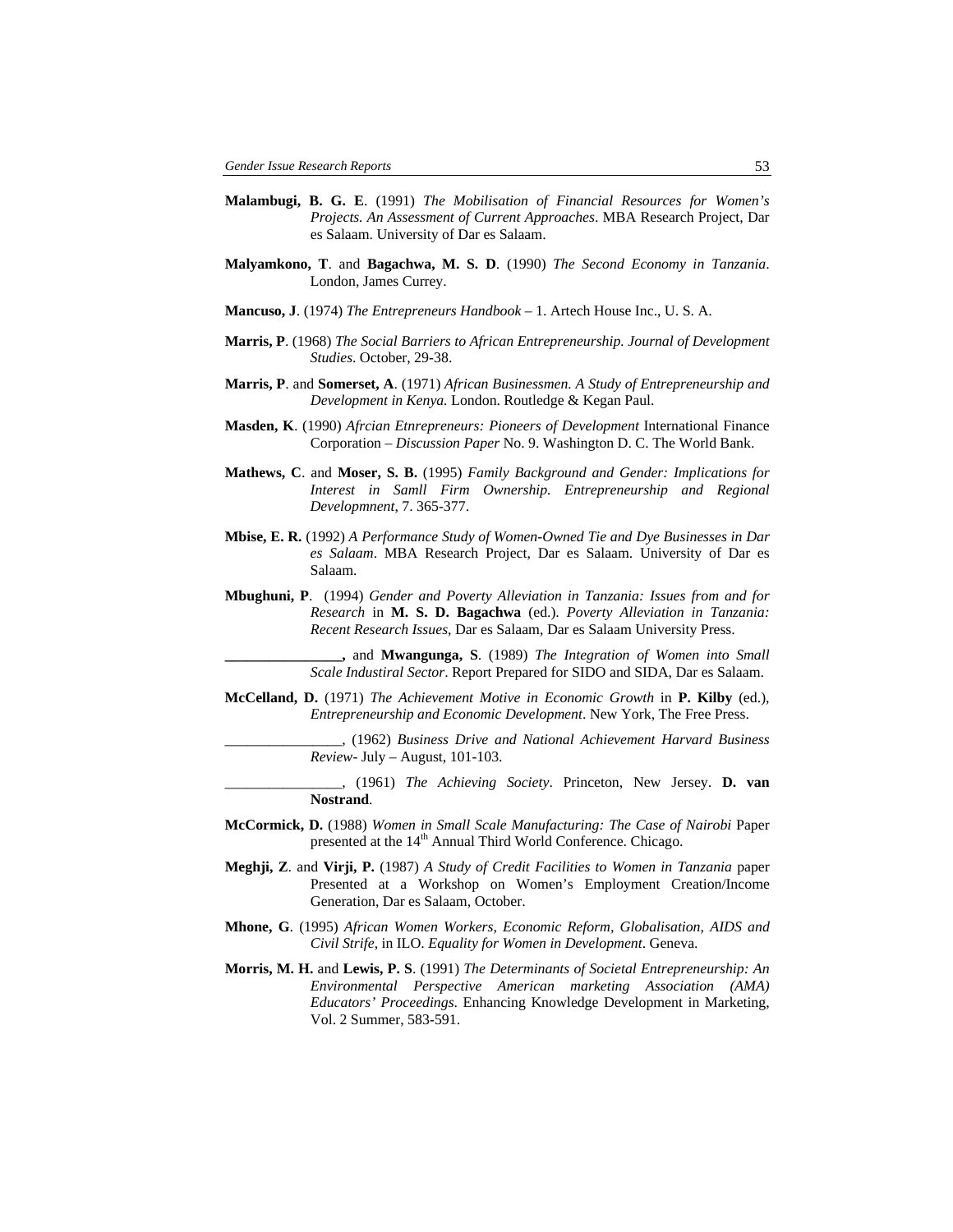- **Nafzinger, E. W.** (1977) *African Capitalism. A Case Study in Nigerian Entrepreneurship*. California. Stanford University.
- **Omari, C. K.** (1991) *The Social Dimension of Women in the Informal Sector*, University of Dar es Salaam, Dar es Salaam. Professorial Inaugural Lecture.
- **Paakkari, K.** (1992) *Entreprise Sector in Changing Environment: Tanzania*. Country Background Paper. Helsinki.
- **Palmer, M.** (1971) *The Application of Psychological Testing to Enterpreneurial Potenial California Management Review*, Vol. 13 No. 3 32-38.
- **Papanek, G. F.** (1971) *The Develo;ment of Entrepreneurship* in **P. Kilby** (ed.). *Entrepreneurship and Economic Development*. The Free Press. New York.
- **Patel, V. G.** (1986) *The Indian Entrepreneurship Development Programme and its Relevance for Developing Countries* World Bank Document No. 310/039.
- **Romijn, H. A.** (1989) *Selected Issues in Entrepreneruship Training for Small Business in Developing Countries Working Paper Series* No. 46, Hague, Institute of Social Studies.
- **Stevenson, L.** (1984) *An Investigation of the Entrepreneurial Experience of Women" Implications for Small Business Policy in Canada*. Nova Scotia. Acadia University.

**\_\_\_\_\_\_\_\_\_\_\_\_\_\_,** (1986) *Against All Odds: The Entrepreneurship of Women Journal of Small Business Management*, October.

- **Tibaijuka, A.** (1992) *Women and Structural Adjustment in Sub-Saharan Africa* Seminar Paper, ERB University of Dar es Salaam (Mimeo).
- **Timmons, J. A.** (1986) *Growing Up Big: Entrepreneurship and The Creation of High Potential Ventures* in **Sexton, D.** and **Smilor, R**. (eds.). The Art and Science of Entrepreneurship. Cambridge, M. A. Ballinger Publishing.
- **Tripp, A. M.** (1990) *The Urban Informal Economy and the State in Tanzania*, Ph.D Thesis. Illinois North-Western University.
- **United Republic of Tanzania** (1991) *Tanzania Informal Sector 1991* The Planning Commission and the Ministry of Labour and Youth Development, Dar es Salaam, Government Printer**.**
- **\_\_\_\_\_\_\_\_\_\_\_\_\_\_\_\_,** (1993) *Parastatal Privatisation and Reform; MASTERPLAN* Dar es Salaam. Presidential Parastatal Sector Reform Commission. Government printer.
- **Van De Wees, C.** and **H. Romijn** (1987) *Entrepreneurship and Small Entreprise Development for Women in Developing Countries: An Agenda of Unanswered Questions*, Geneva, ILO.
- **Wahome, J. G.** 1987) *Issues Relating to Small Scale Industrialisation in Kenya*. Paper Presented at a Policy Workshop on Small Scale Industrialisation. A New Perspective on Urban Employment Policies, Hague. Institute of Social Studies (May).
- **Weber, M.** (1930) *The Protestant Ethic and the Spirit of Capitalism*. New York, Charles Scribner's Sons.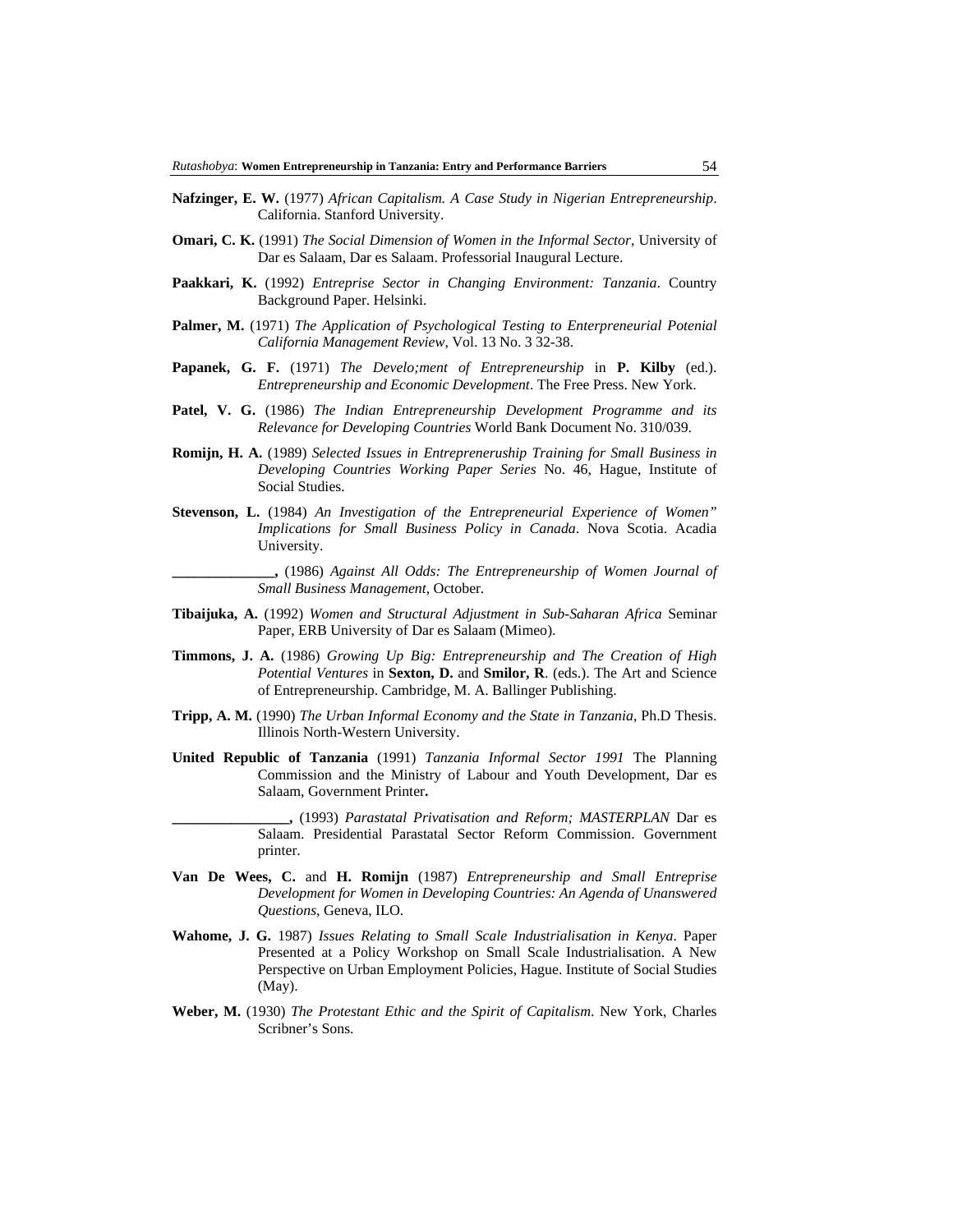- **World Bank** (1988) *Sub-Saharan Africa: From Crisis to Sustainable Growth*. Washington D. C. The World Bank.
	- **\_\_\_\_\_\_\_\_\_\_\_\_\_\_,** (1991) *Tanzania Economic Report: Towards Sustainable Development in the 1990s***,** Report No. 9352 – TA. June Vol. I-II.
- **Yunus, M.** (1983) *Group Based Savings and Credit for the Rural Poor: The Grameen Bank in Bangladesh*. Proceedings of a Workshop on Group-based Savings and Credit for the Rural Poor, Geneva, ILO.

## **Appendix I**

## **Women Entrepeneurs by Type Versus Business Performance**

| <b>Observed Values</b>    |                |                  |                  |              |  |  |  |  |
|---------------------------|----------------|------------------|------------------|--------------|--|--|--|--|
|                           | $0m$ to $1,0m$ | $1.0m$ to $2.0m$ | $2.0m$ to $2.0m$ | <b>TOTAL</b> |  |  |  |  |
| Previously Employed       | $\overline{4}$ | 5                | 3                |              |  |  |  |  |
|                           | 9.30           | 11.63            | 6.98             | 12           |  |  |  |  |
|                           | 33.33          | 41.67            | 25.00            |              |  |  |  |  |
|                           | 14.81          | 55.56            | 42.86            | 27.91        |  |  |  |  |
| <b>Currently Employed</b> | 11             | 3                | 3                |              |  |  |  |  |
|                           | 25.58          | 6.98             | 6.98             | 17           |  |  |  |  |
|                           | 64.71          | 17.65            | 17.65            |              |  |  |  |  |
|                           | 40.74          | 33.33            | 42.86            | 39.53        |  |  |  |  |
|                           |                |                  |                  |              |  |  |  |  |
| Never Employed            | 12             |                  |                  | 14           |  |  |  |  |
|                           | 27.91          | 2.33             | 2.33             |              |  |  |  |  |
|                           | 85.71          | 7.14             | 7.14             | 32.56        |  |  |  |  |
|                           | 44.41          | 11.11            | 14.29            |              |  |  |  |  |
|                           |                |                  |                  |              |  |  |  |  |
| Total                     | 27             | 9                | 7                |              |  |  |  |  |
|                           | 62.79          | 20.93            | 16.28            | 43           |  |  |  |  |
|                           |                |                  |                  | 100.00       |  |  |  |  |
| $CHI-SQUARE = 7.962,$     |                | $D. F. = 4.$     | $PROB. = 0930$   |              |  |  |  |  |